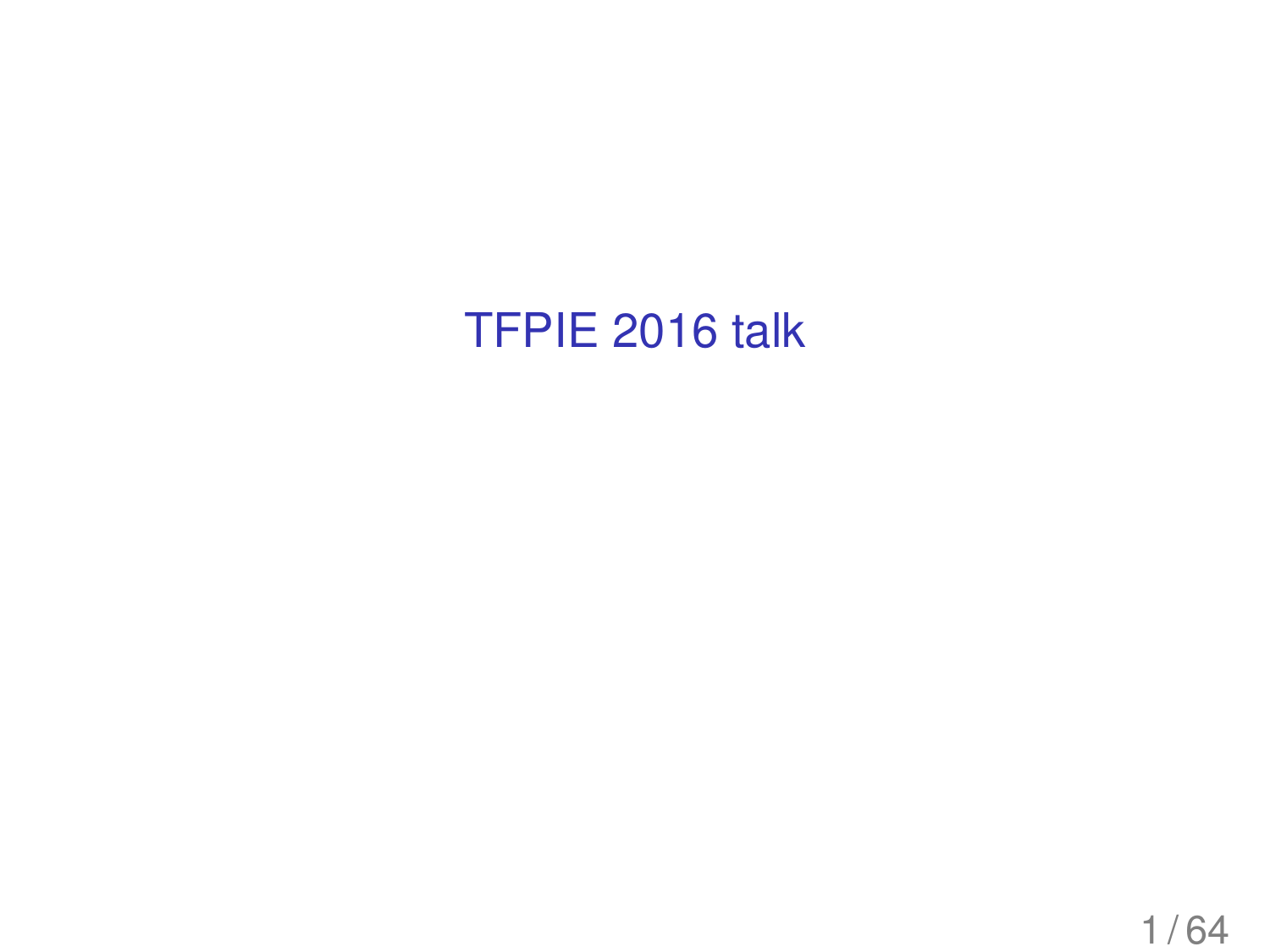### **Proust: A Nano Proof Assistant**

### Prabhakar Ragde University of Waterloo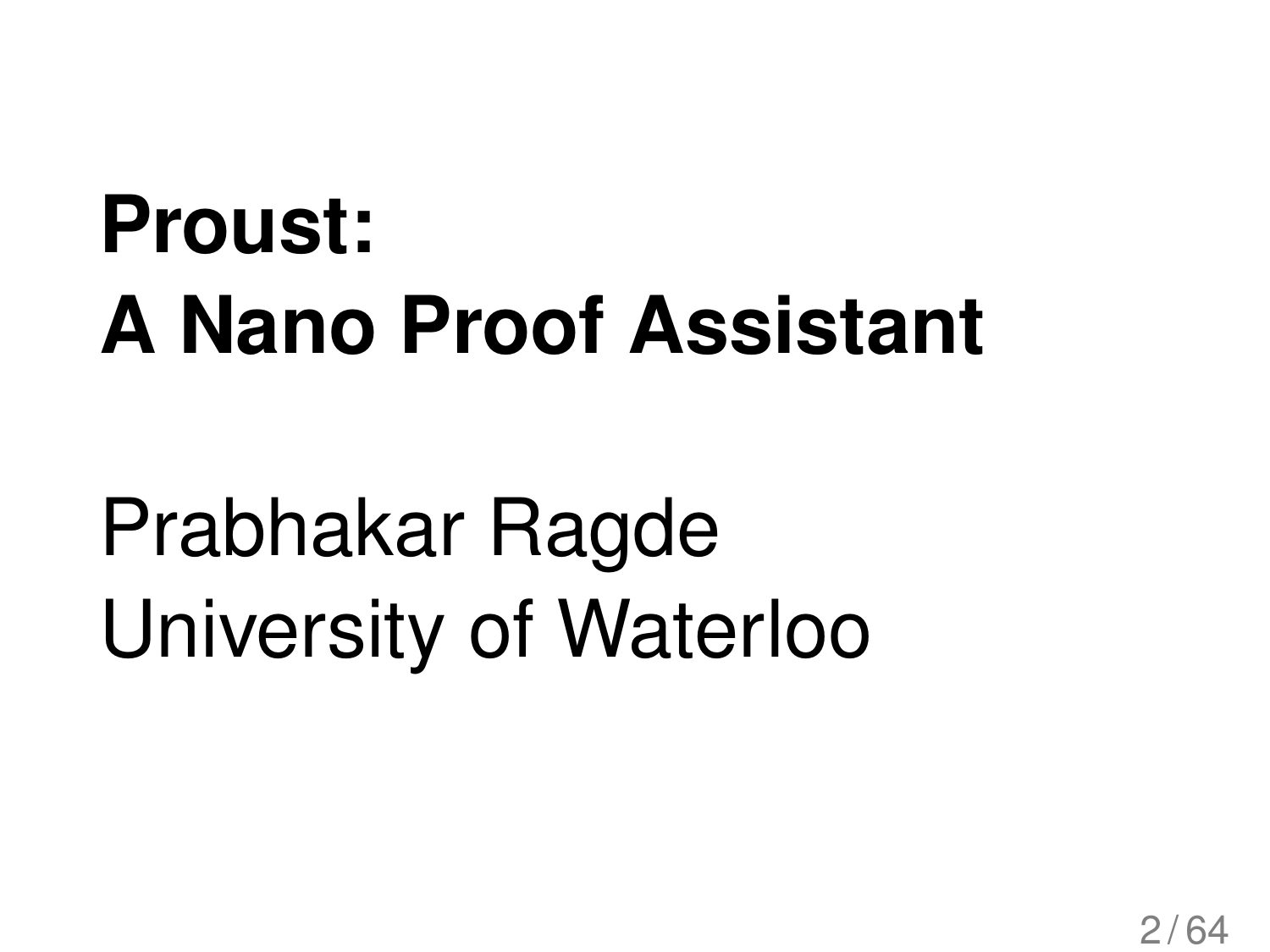

### Marcel Proust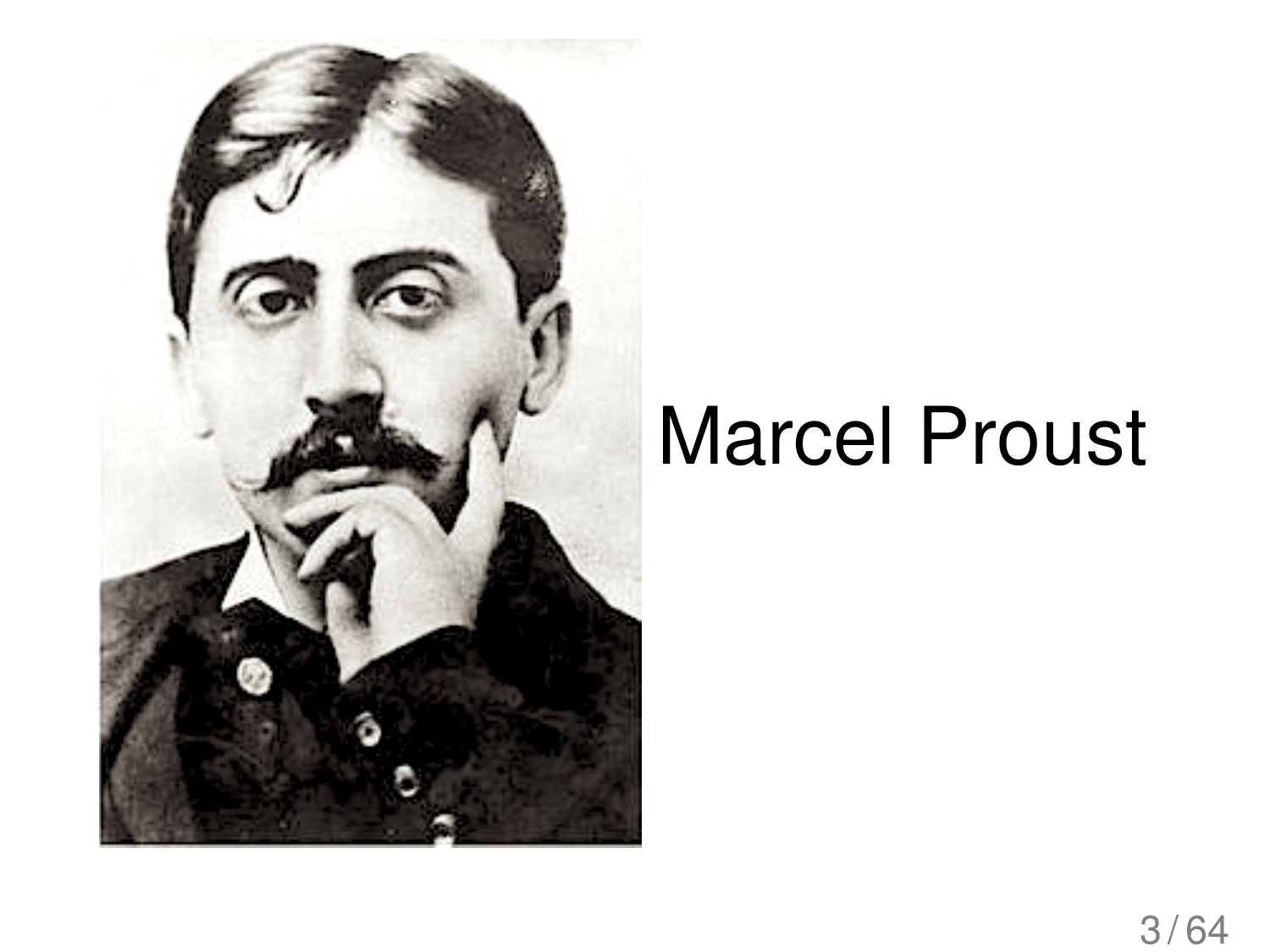### Problem:

## What are proof assistants actually doing?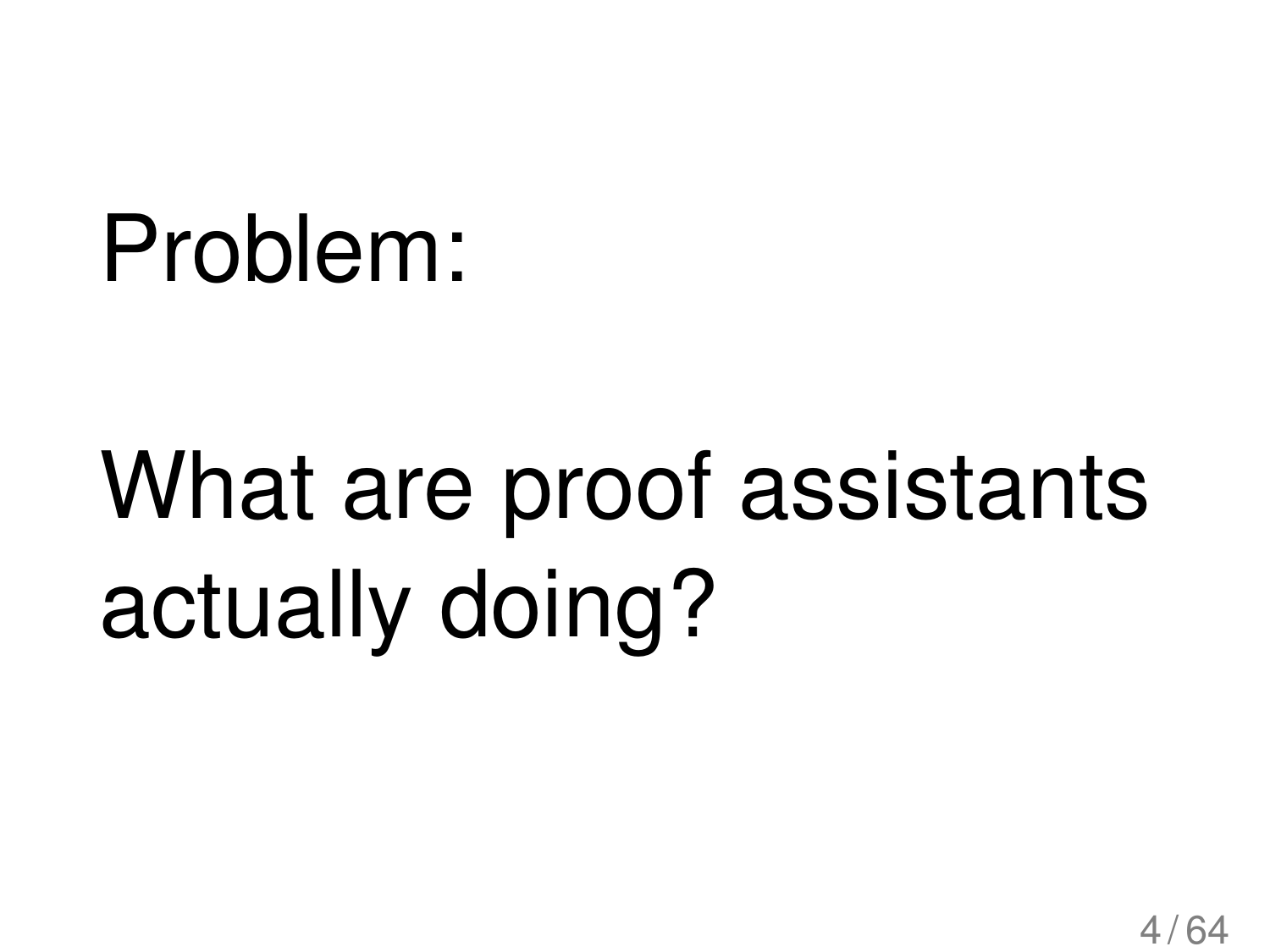#### (\* Coq code \*)

Theorem plus\_right\_id: forall  $n, n + 0 = n$ . Proof.

induction n.

- simpl. reflexivity.
- simpl. rewrite IHn. reflexivity.

Qed.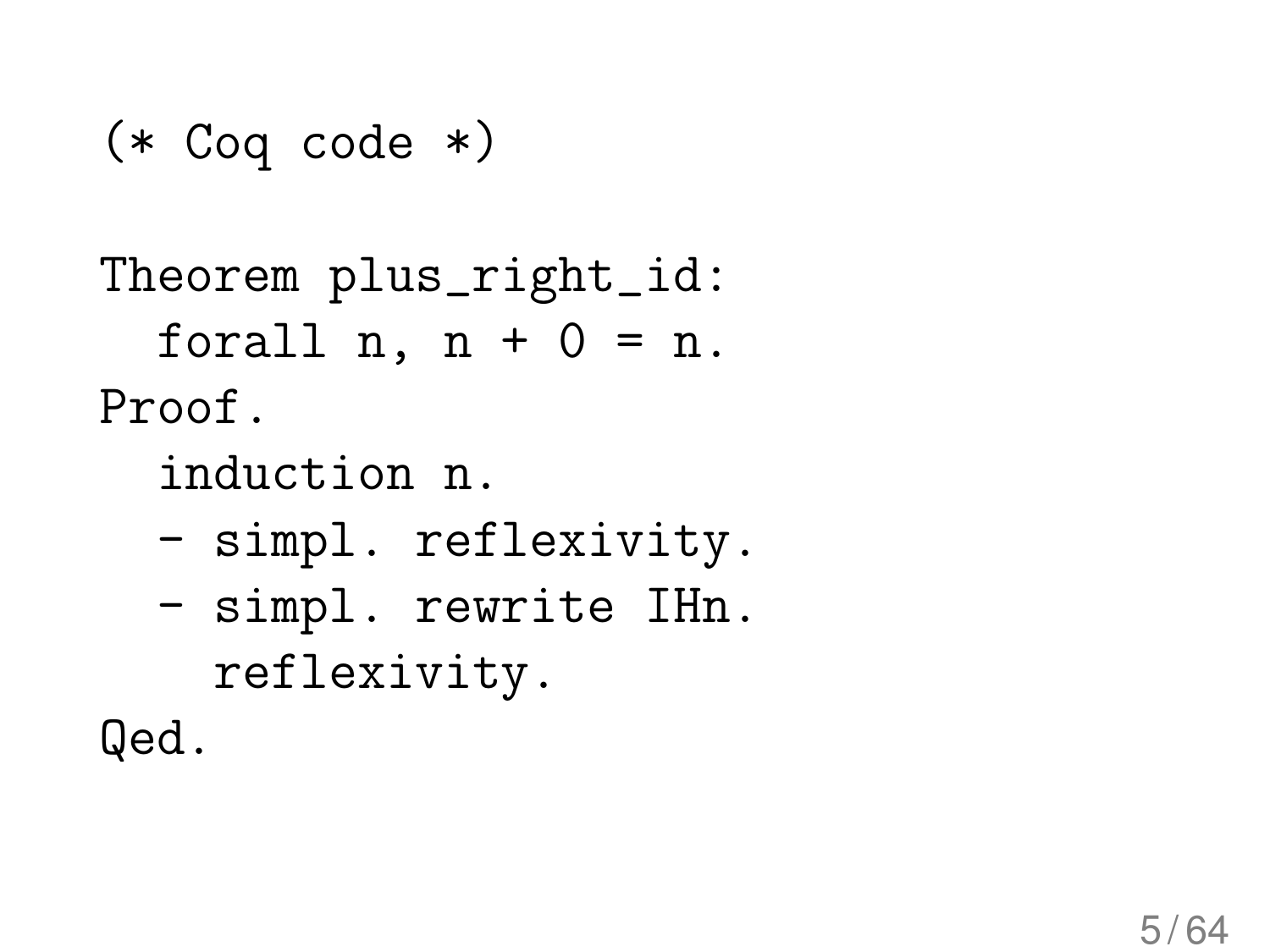plus\_right\_id = fun n : nat => nat\_ind (fun n0 : nat => n0 + 0 = n0) eq\_refl (fun (n0 : nat) (IHn : n0 + 0 = n0) => eq\_ind\_r (fun n1 : nat => S n1 = S n0) eq\_refl IHn)

n

: forall  $n : nat, n + 0 = n$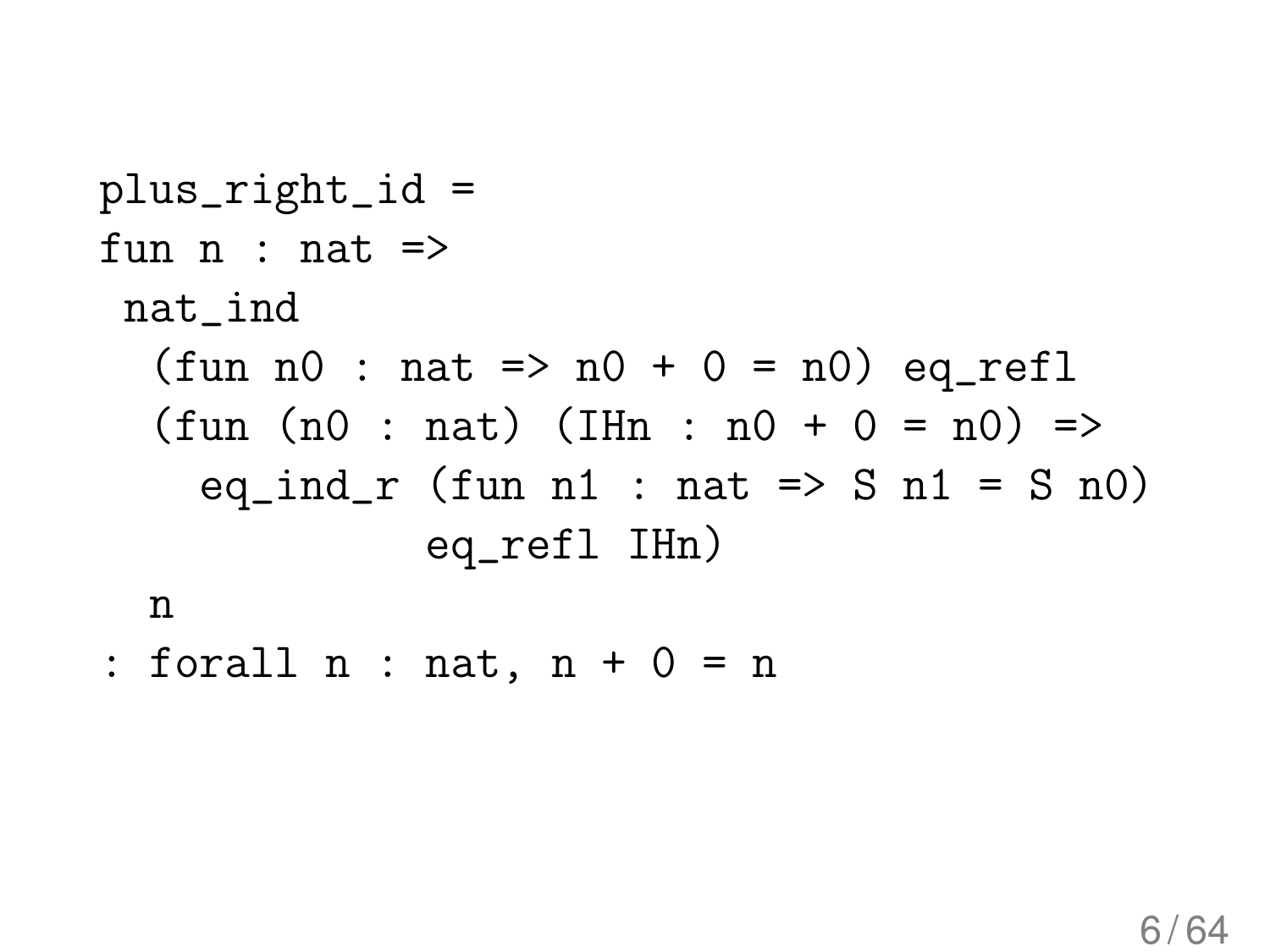# Curry-Howard correspondence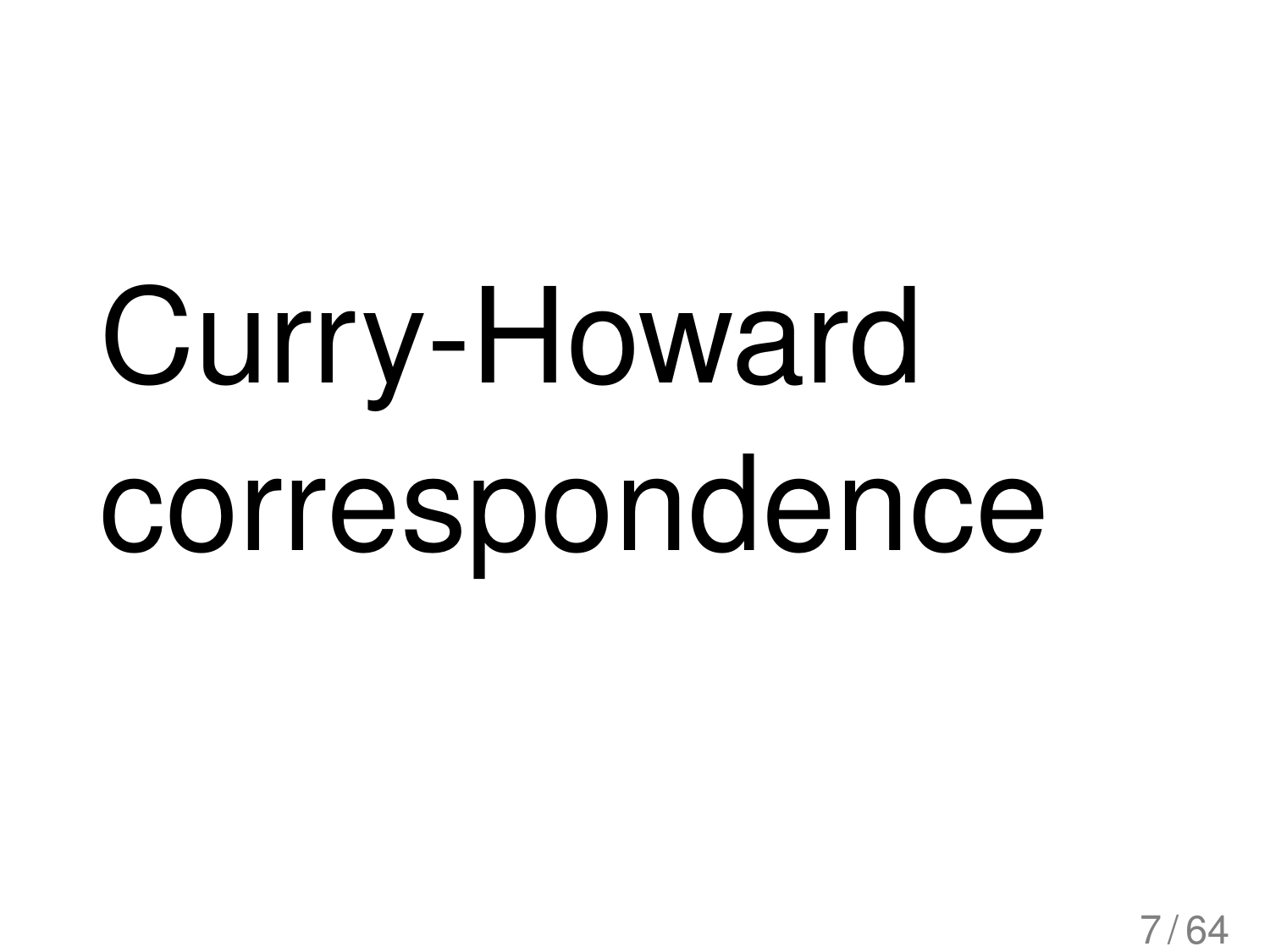### Propositions are types.

### Proofs are programs.

## (Not enough.)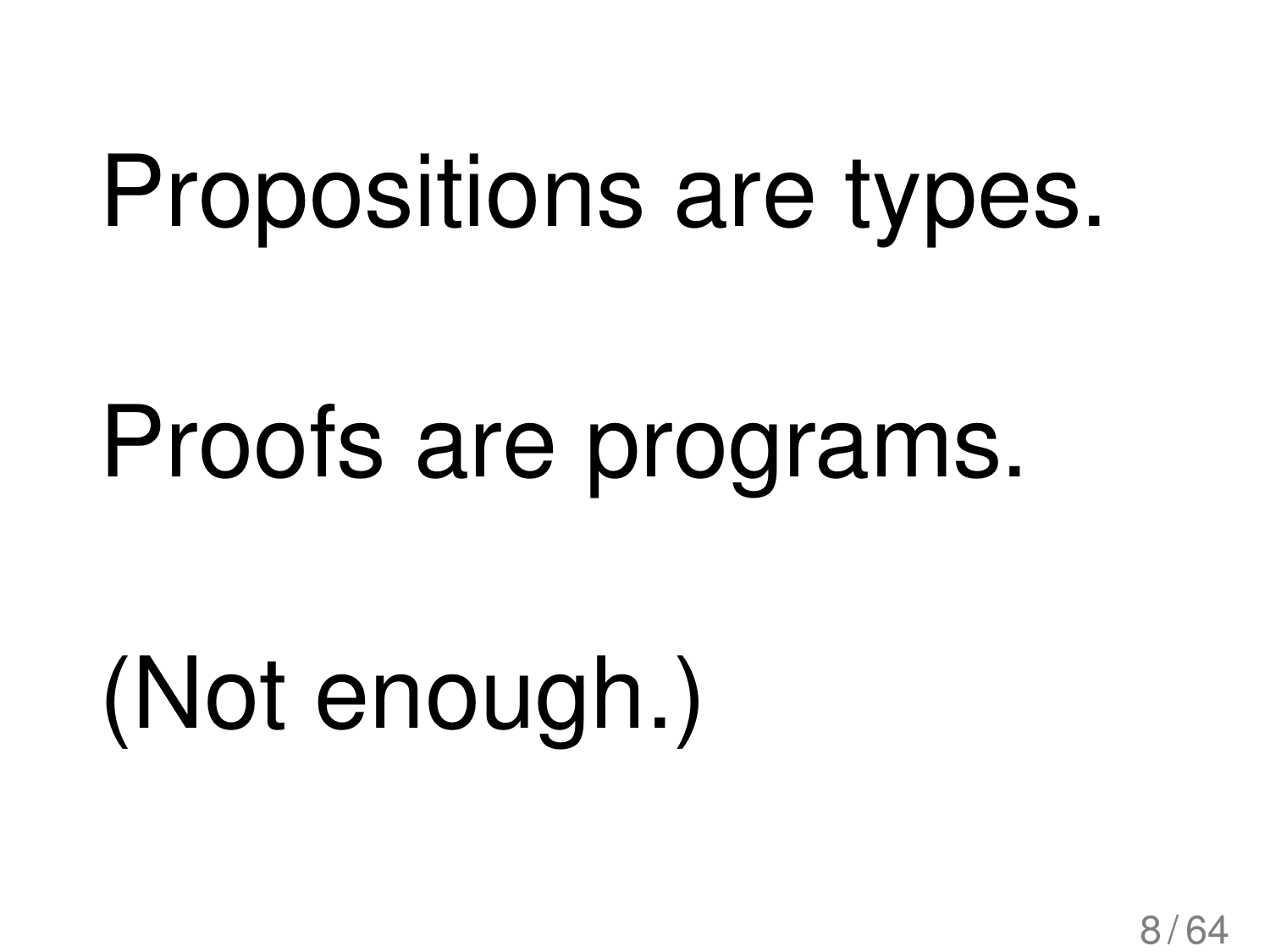## To demystify: Write a typechecker.

## (For dependent types.)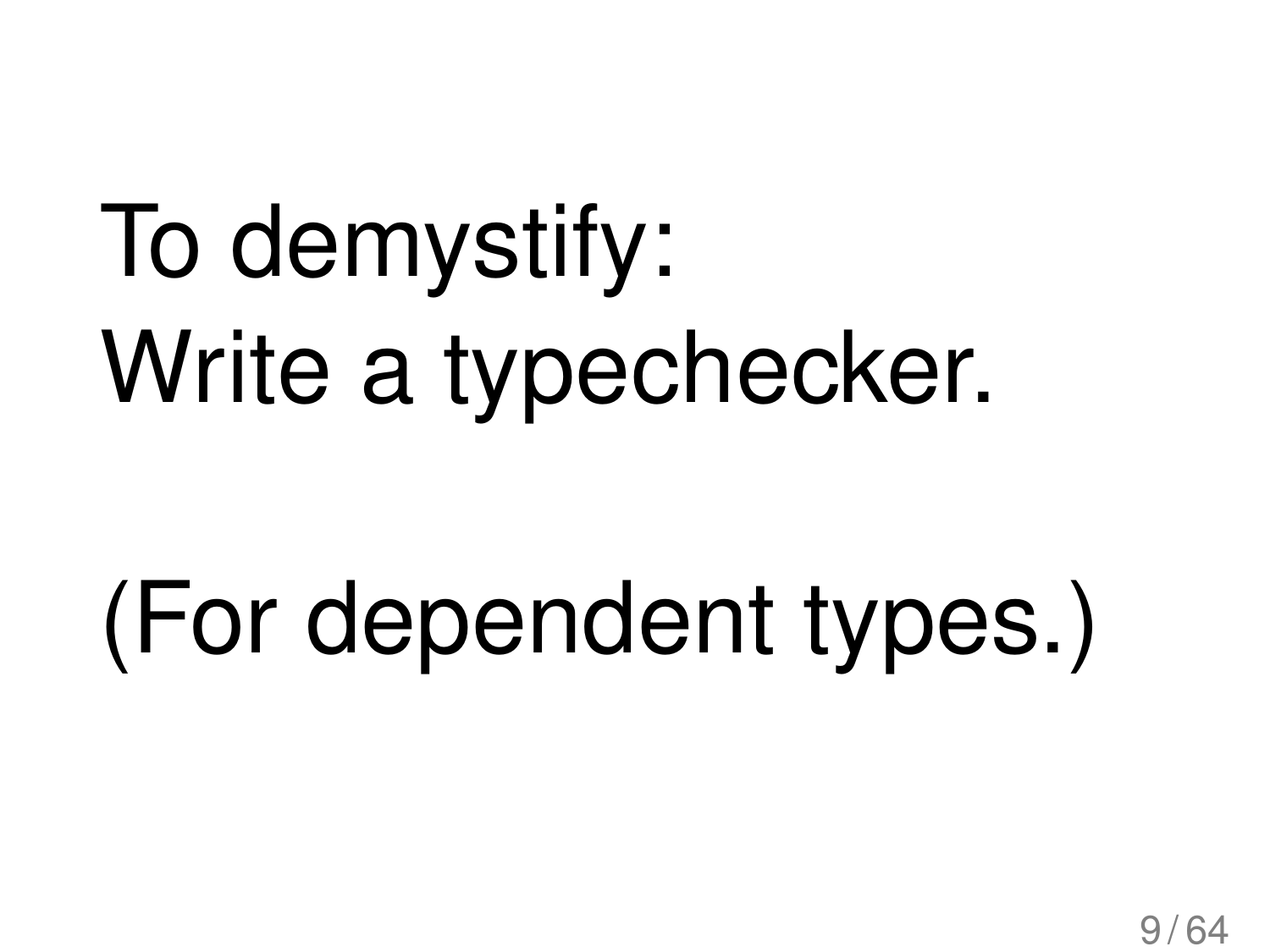## Another problem:

## How to teach logic in CS undergraduate core?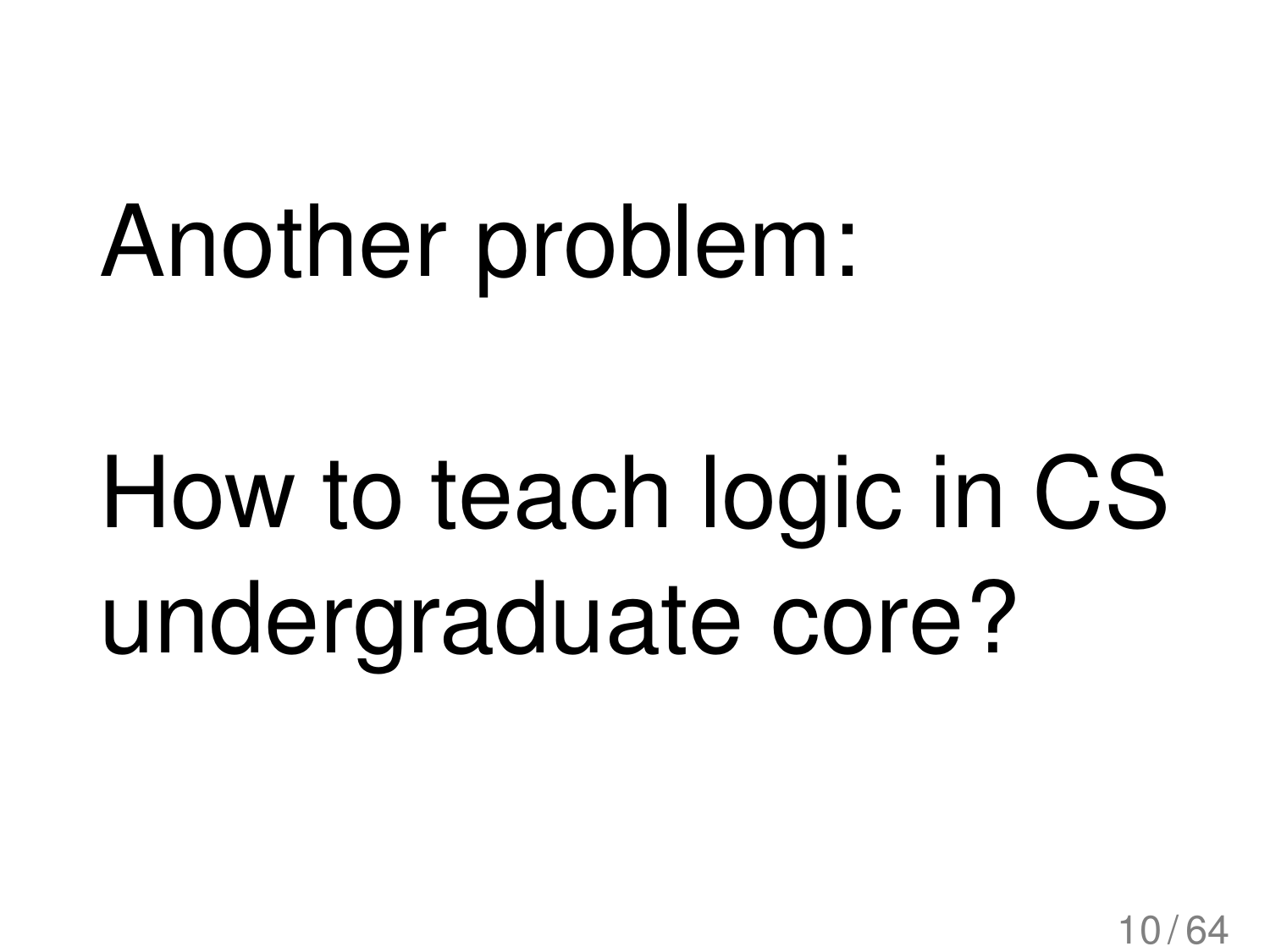Inconsistent content. Confining. Boring. Irrelevant. Impractical.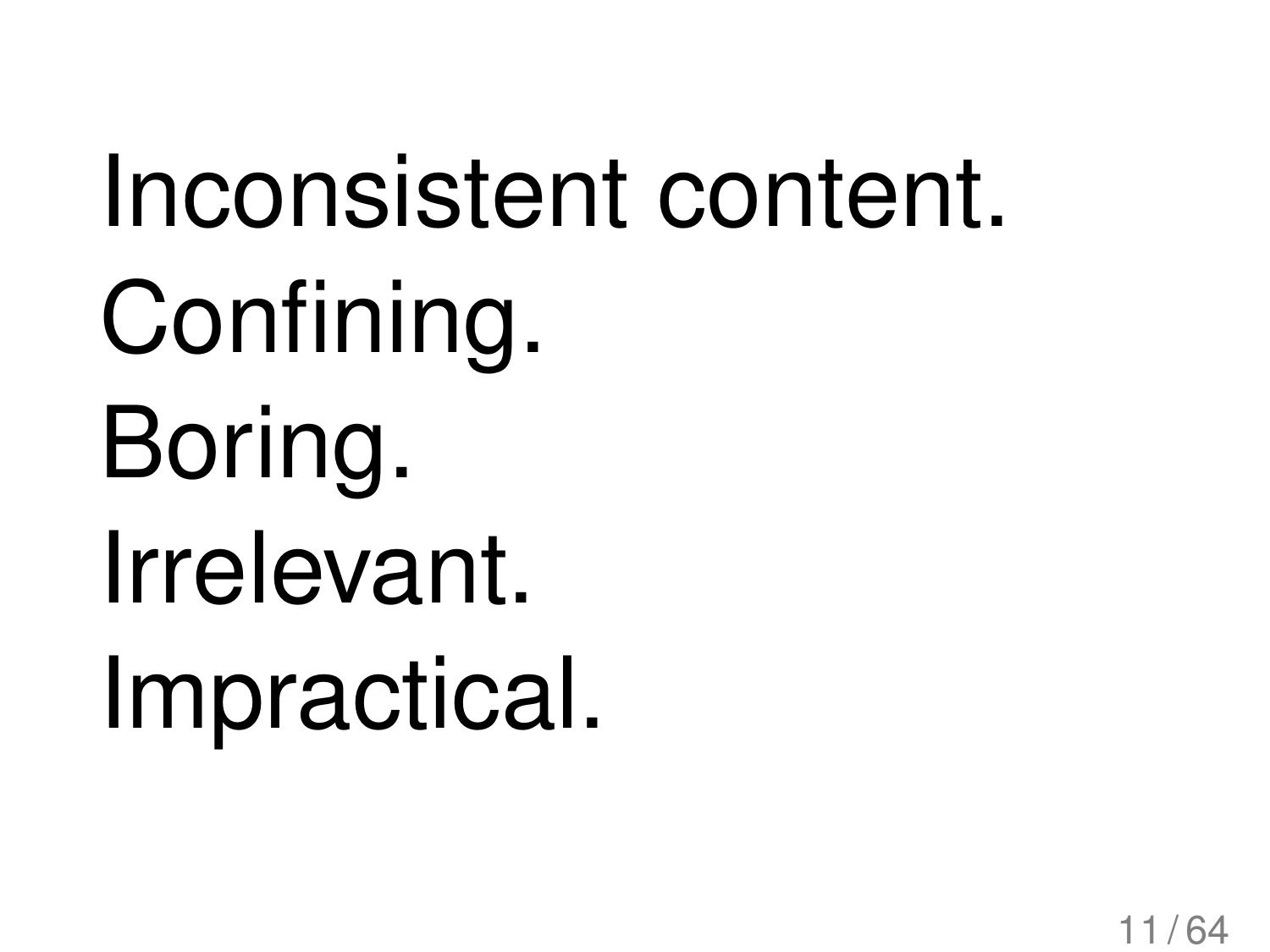### Can Curry-Howard help?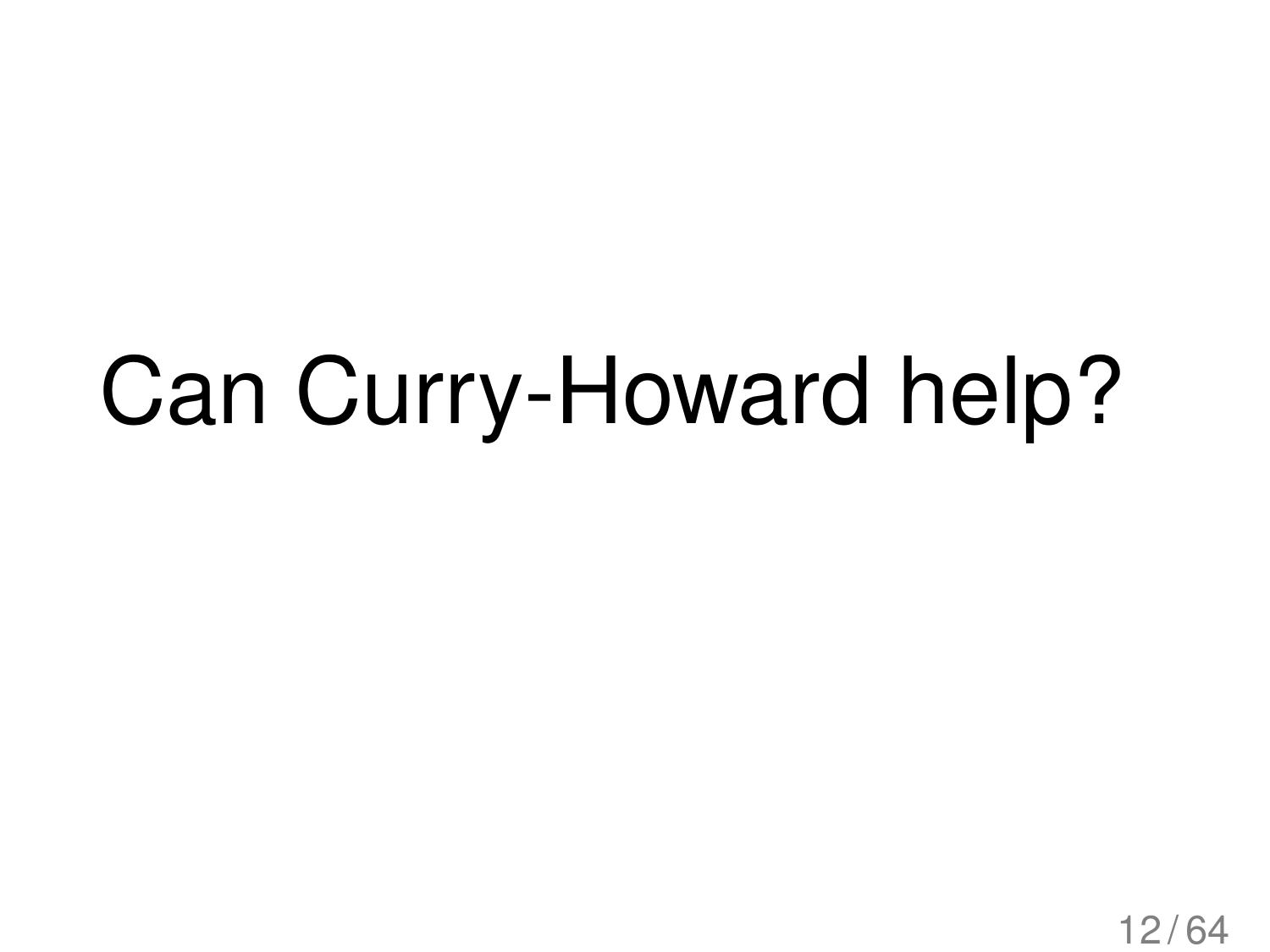## Develop Proust as a typechecker **and** proof assistant.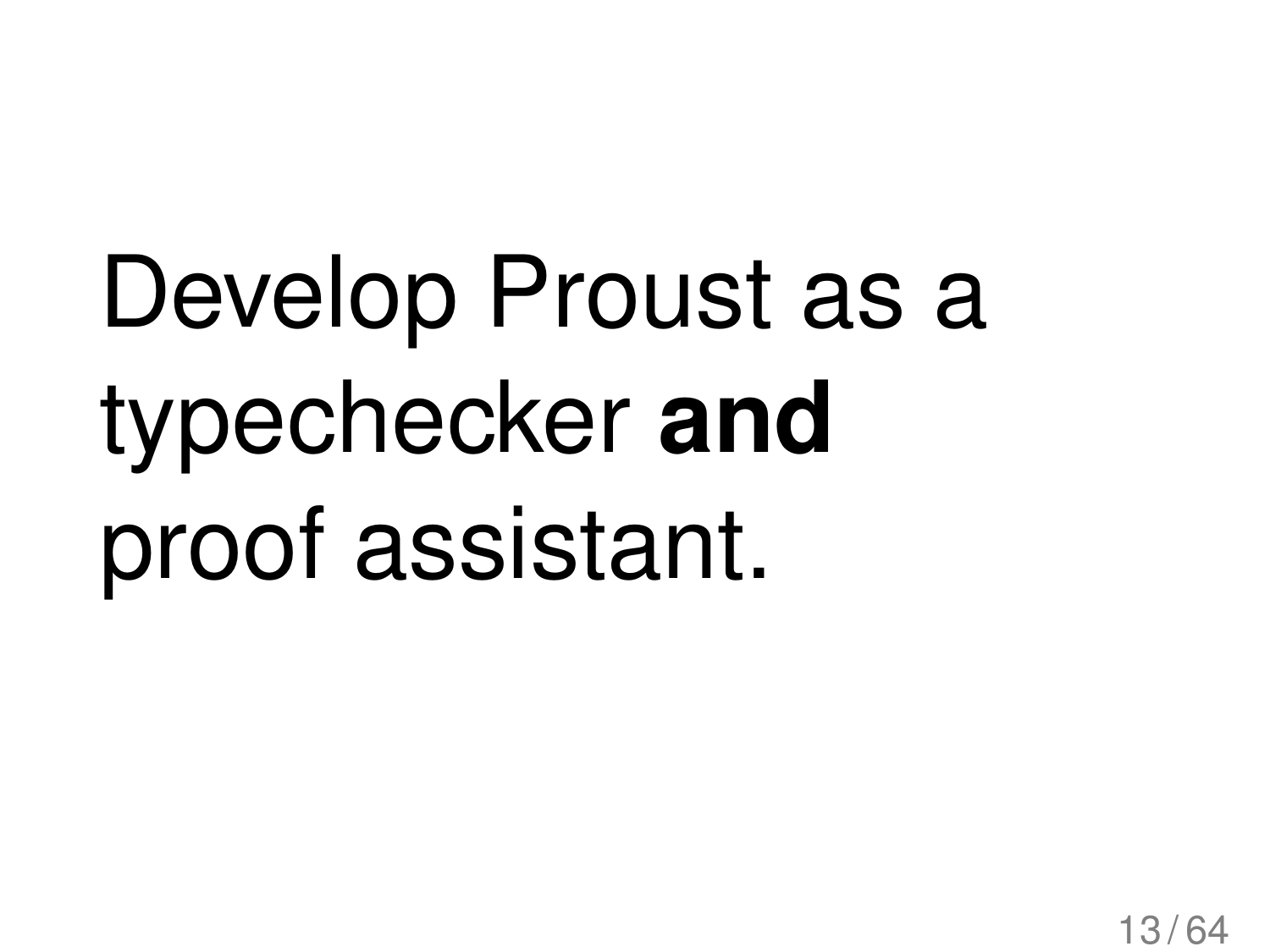### Students write proofs as code to be checked by Proust.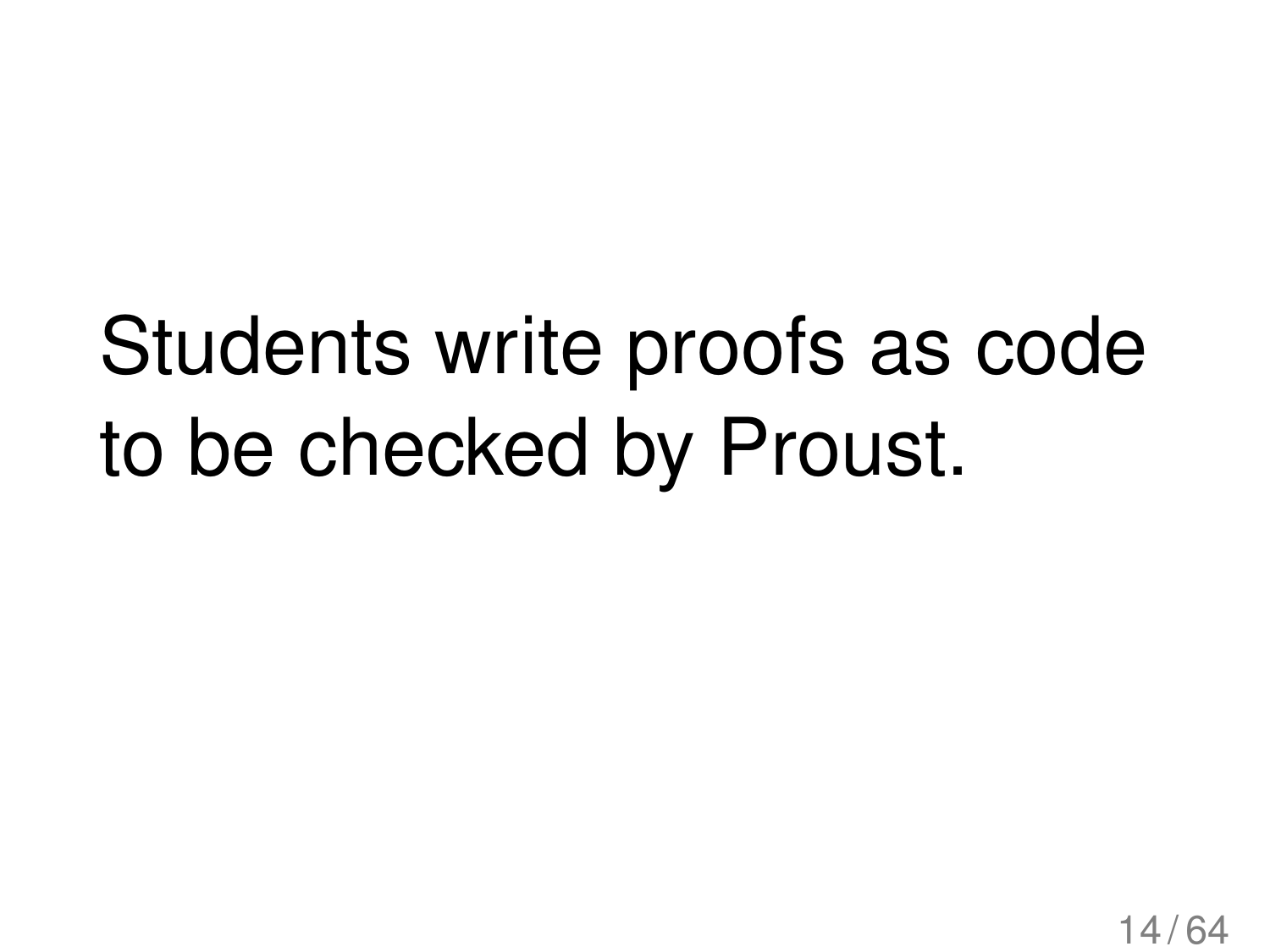Students see development of Proust code (there isn't much) and write some of it.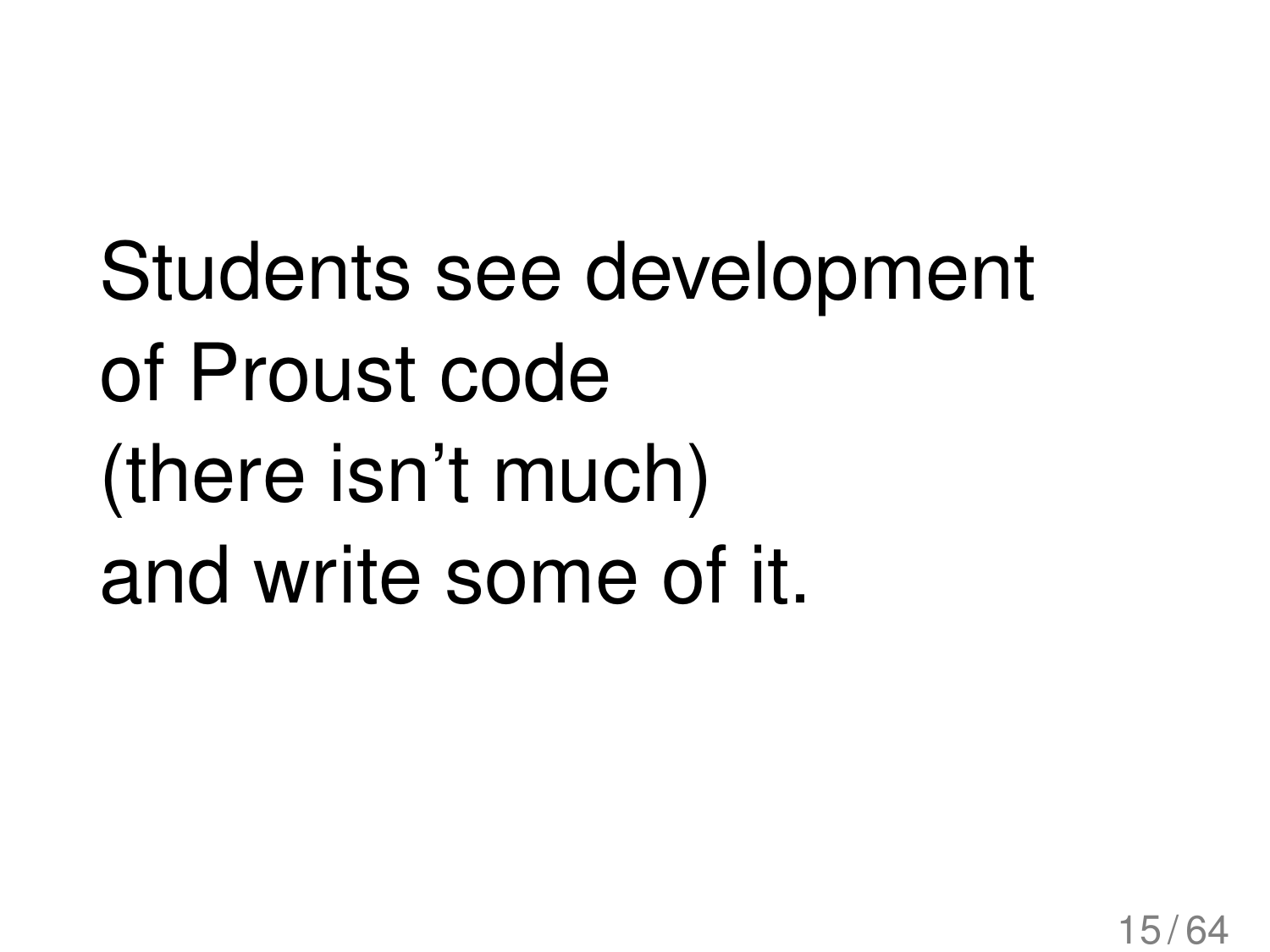### First:

## Propositional logic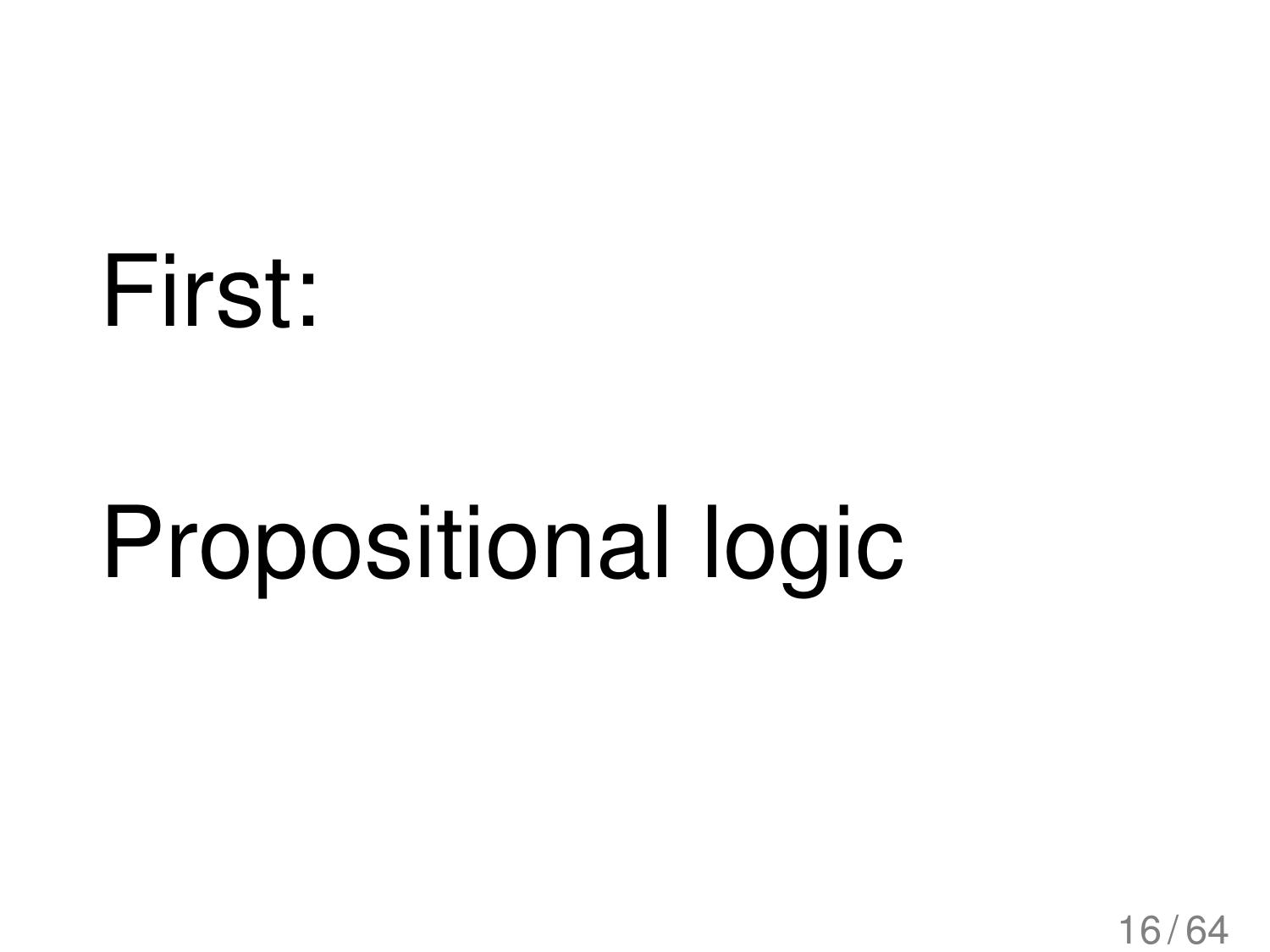#### BHK interpretation (1920's):

### A proof of  $T \rightarrow W$  is a construction transforming a proof of *T* into a proof of *W*.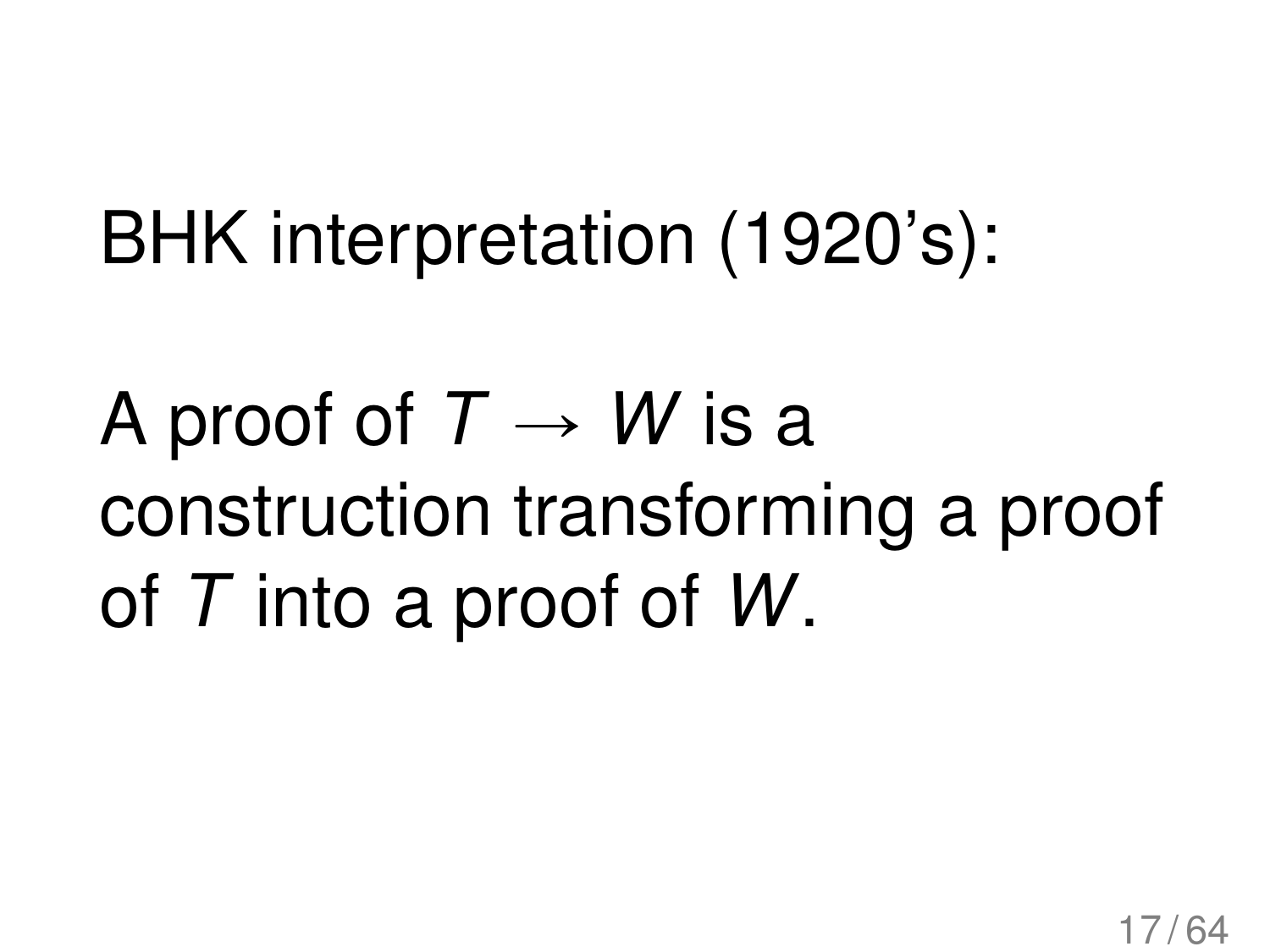#### How to represent proof terms?

#### Simply-typed lambda calculus?

#### Too much notational overhead.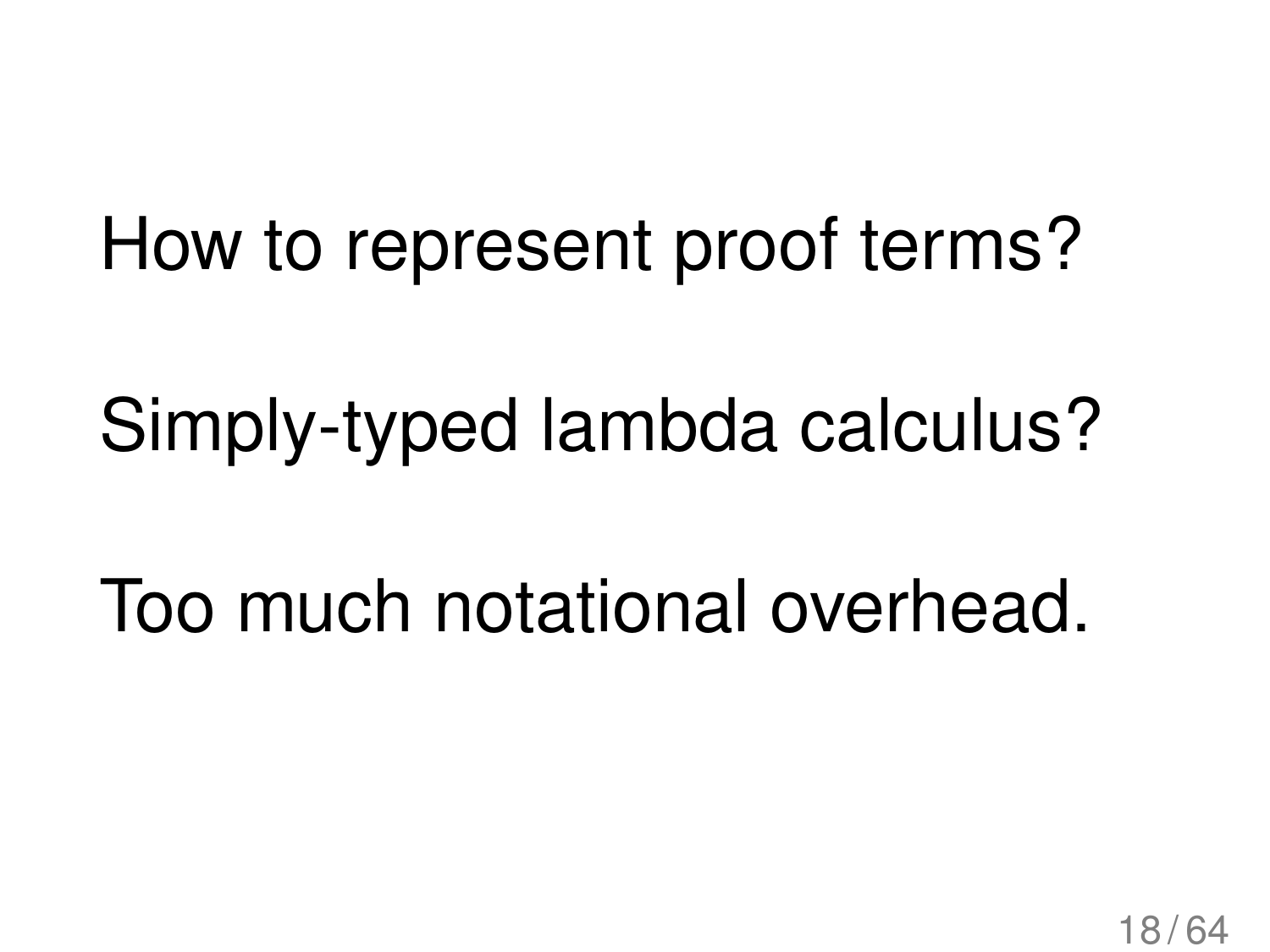#### Untyped proof terms.

Bidirectional type system.

Checking and inference modes.

Syntax-driven algorithm.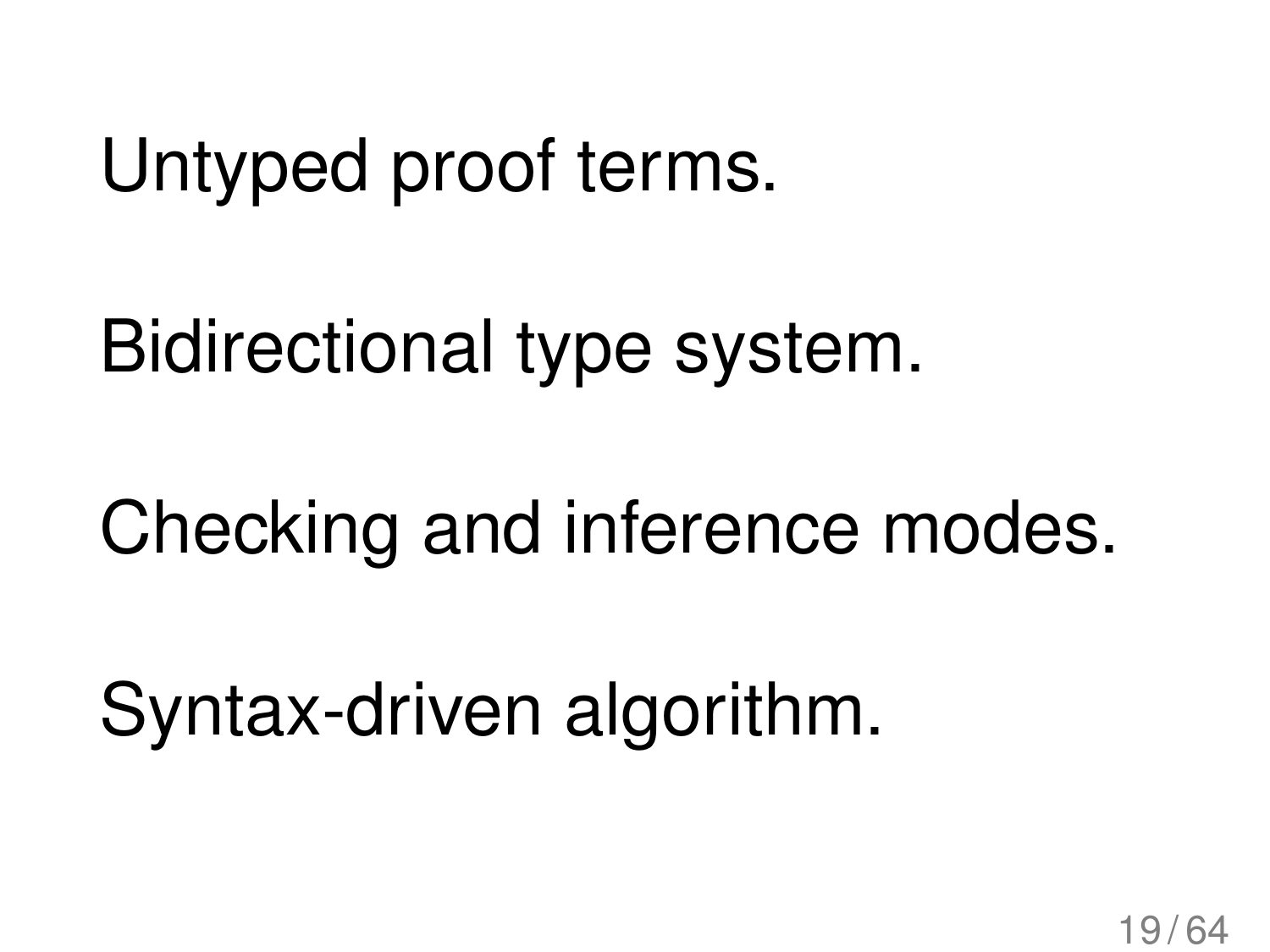#### Natural deduction (Gentzen 1935).

Introduction & elimination rules.

- $\rightarrow$  introduction is  $\lambda$ .
- $\rightarrow$  elimination is function application.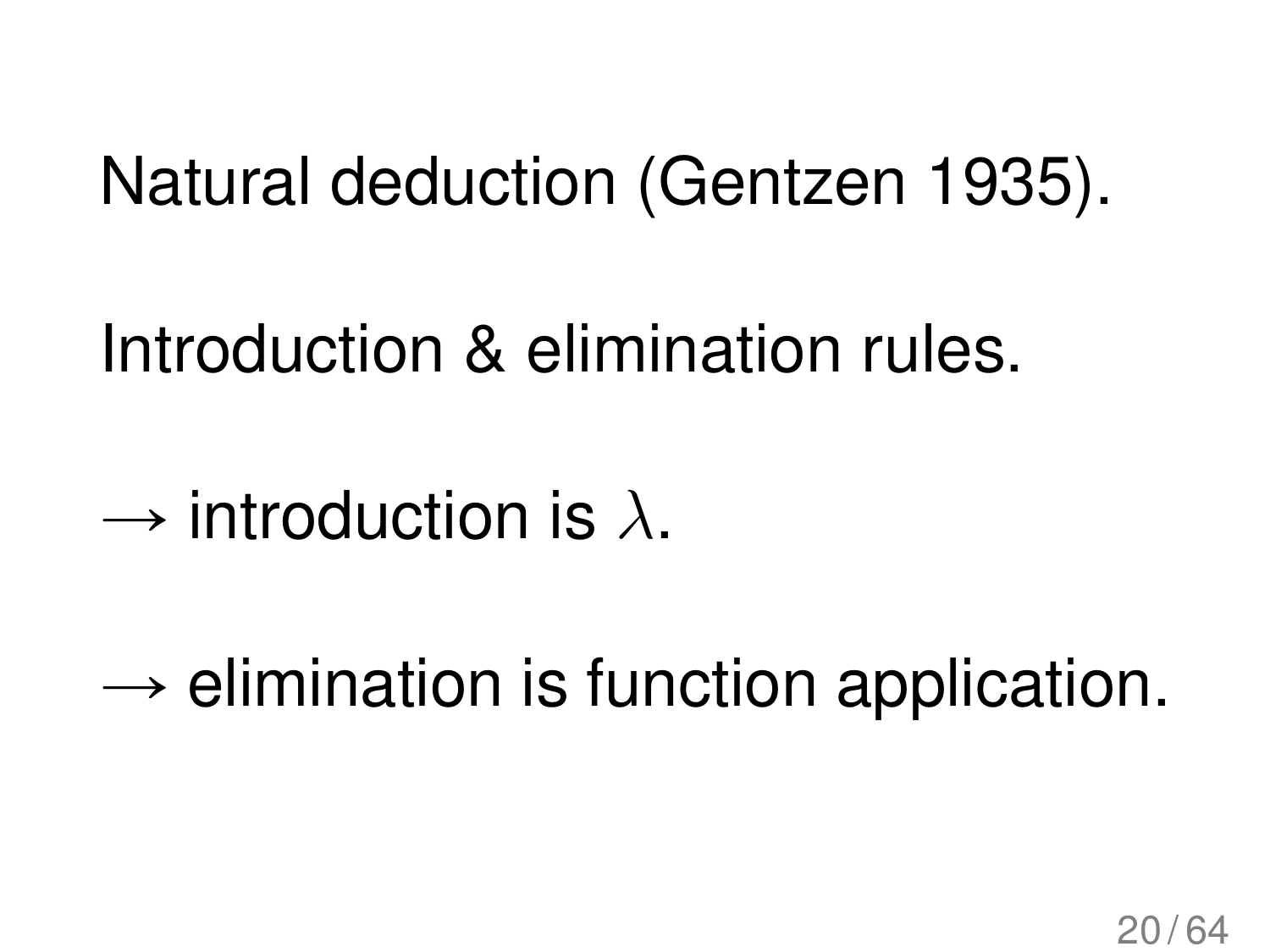#### $\vdash \lambda x.\lambda y.y \times : A \rightarrow (A \rightarrow B) \rightarrow B$

#### So far: no notion of computation.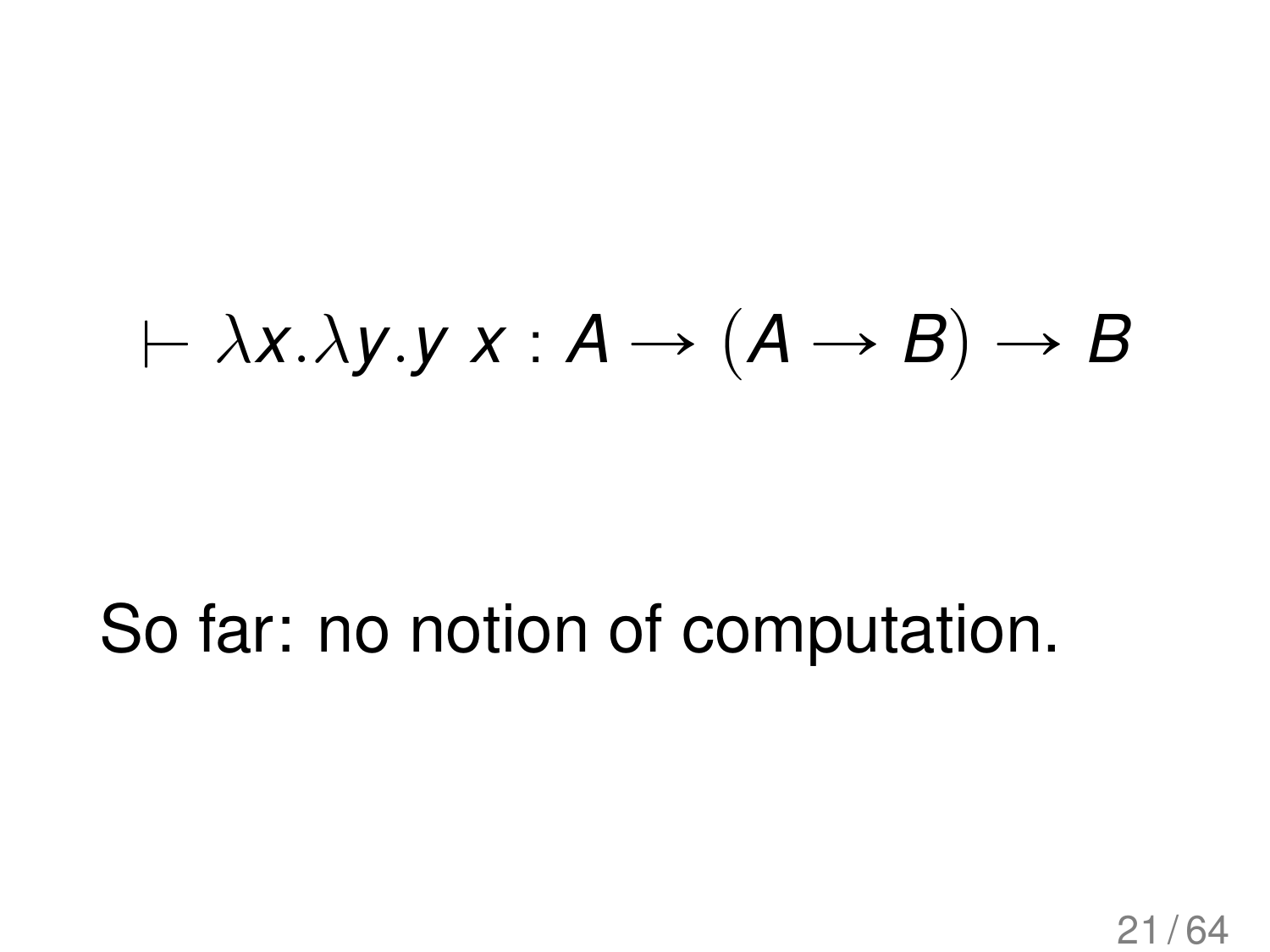#### Proust is written in Racket.

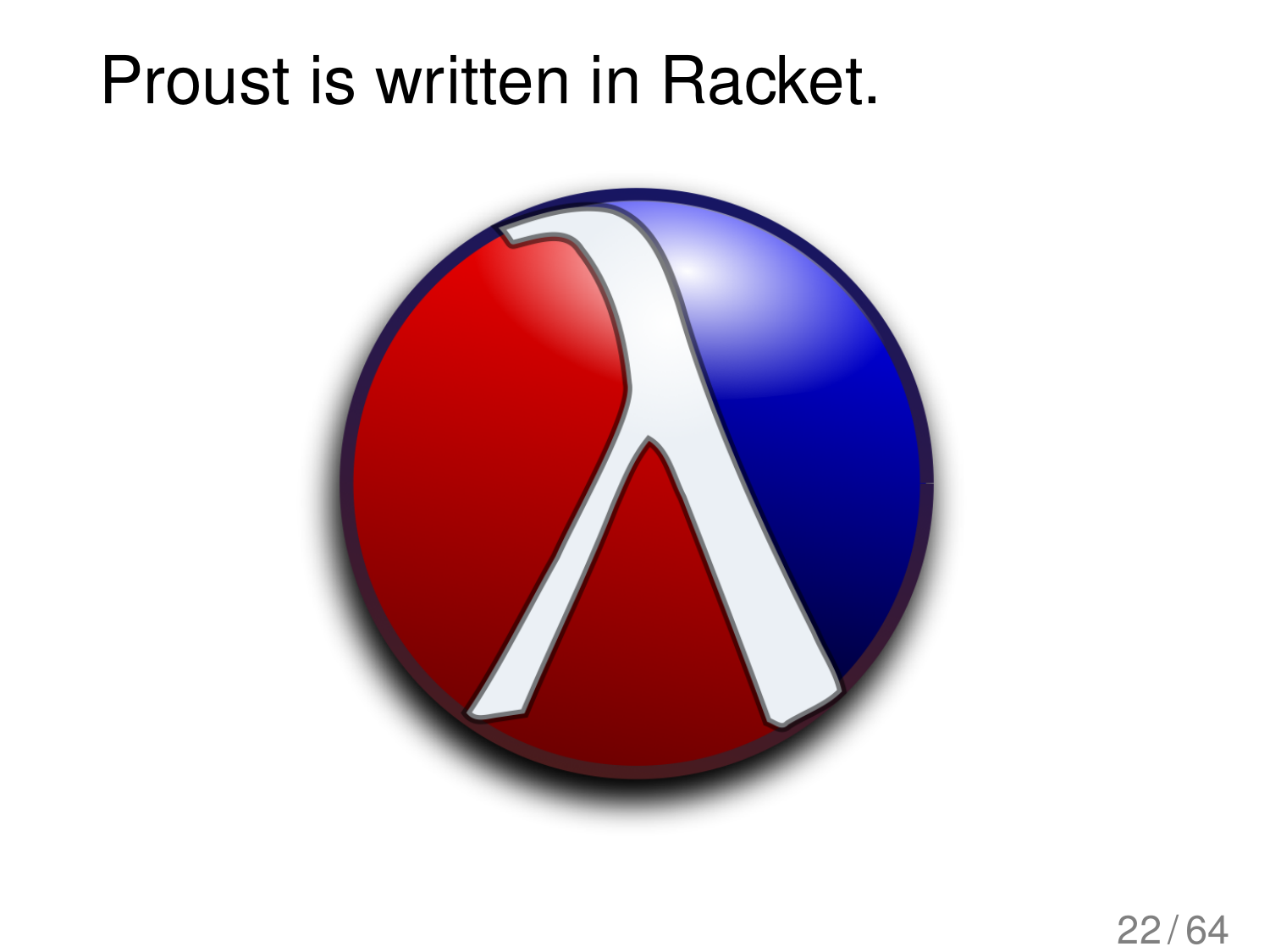#### User writes S-expression syntax.

 $expr = (\lambda x \Rightarrow expr)$  $|\quad$  (expr expr)  $|\quad$  (expr : type) | x

 $type = (type \rightarrow type)$  $|$  X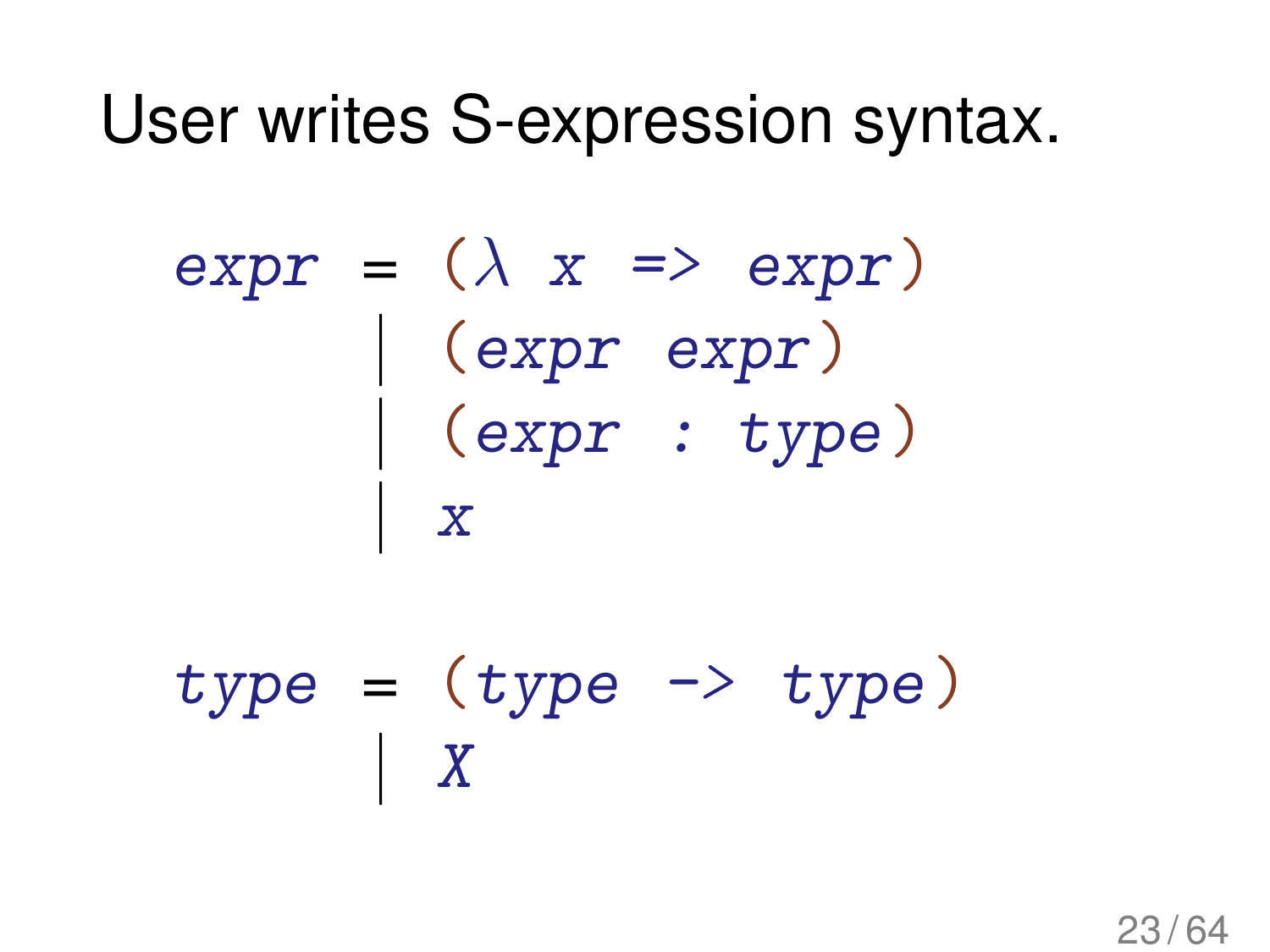Easily parsed into AST.

(struct Lam (var body)) (struct App (rator rand)) (struct Ann (expr type))

(struct Arrow (domain range))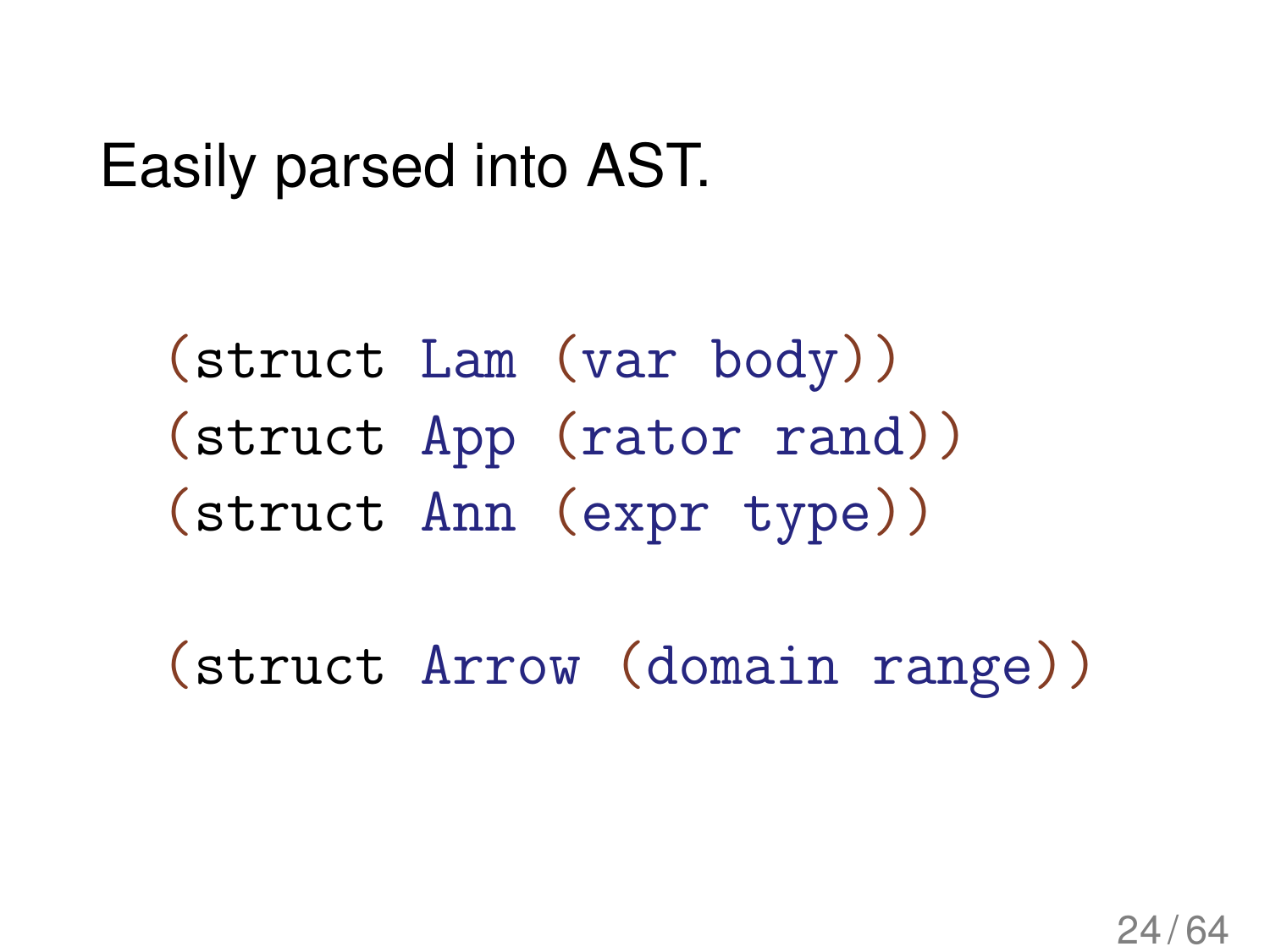```
(define (parse-expr s)
  (match s
    [\hat{ } (\lambda, (? symbol? x) \Rightarrow , e) (Lam x (parse-expr e))]
    [\text{`},\text{e1 },\text{e2}) (App (parse-expr e1) (parse-expr e2))]
    [(? symbol? x) x][\hat{C}, e : , t] (Ann (parse-expr e) (parse-type t))]
     [else (error 'parse "bad syntax: \sim a'' s)]))
```
; parse-expr : sexp -> Expr

Students can extend the parser and pretty-printer as needed.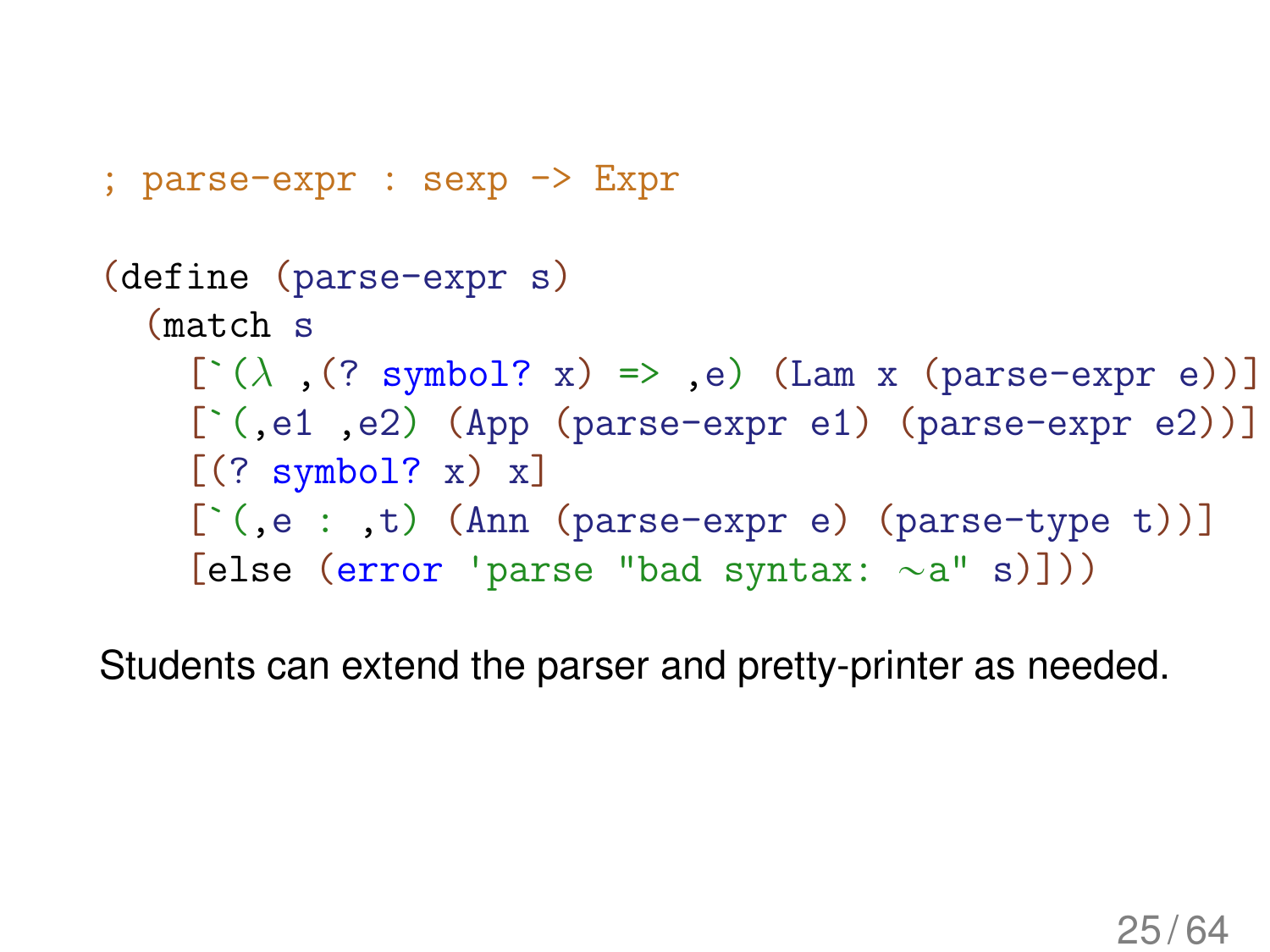The Proust code is a straightforward implementation of the checking/inference rules.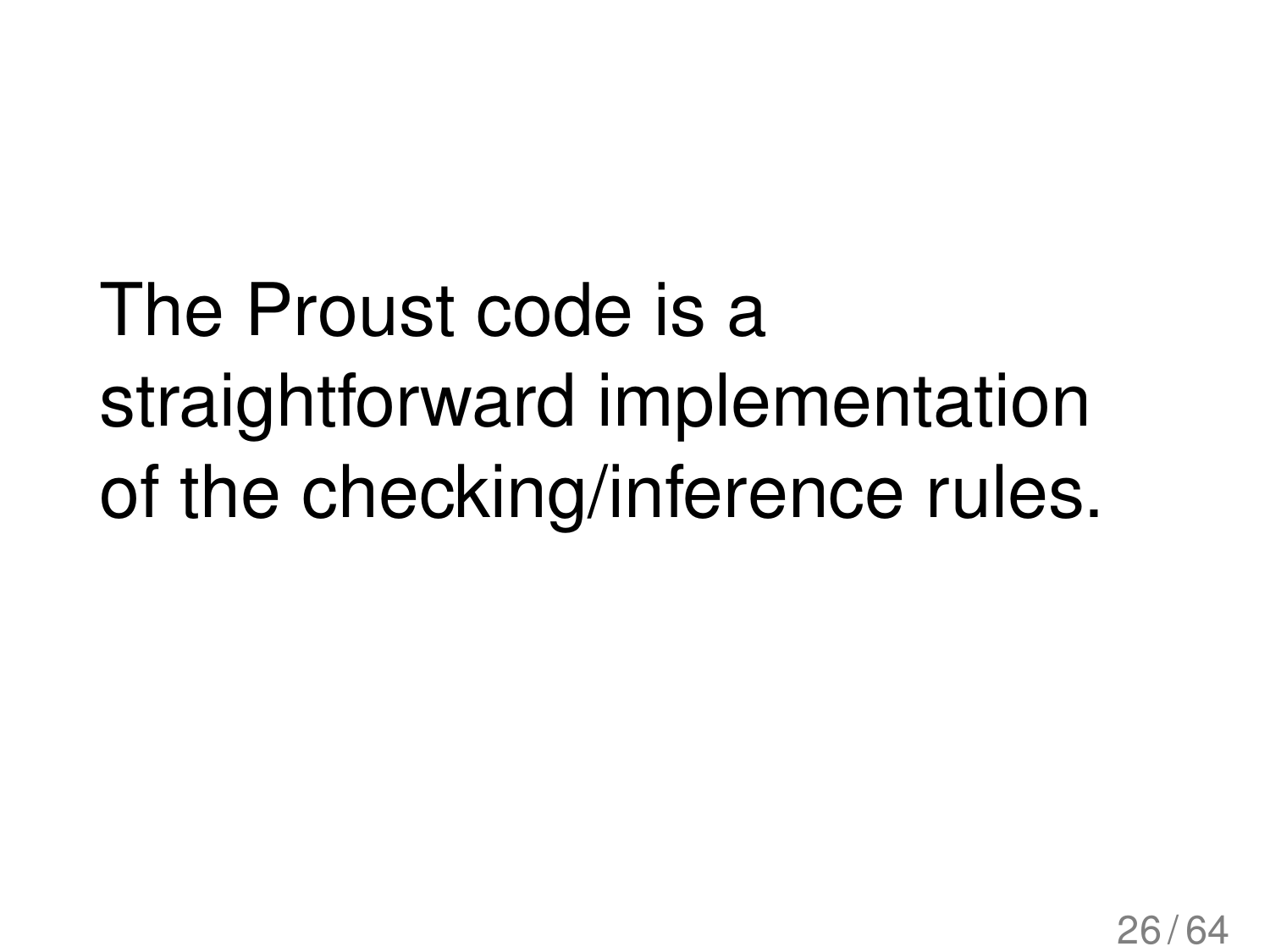; type-check : Context Expr Type -> boolean

```
(define (type-check ctx expr type)
  (match expr
    [(\text{Lam } x t)](match type
         [(Arrow tt tw)
            (type-check (cons `(,x ,tt) ctx) t tw)]
         [else (cannot-check ctx expr type)])]
    [else (if (equal? (type-infer ctx expr) type)
                       true
                       (cannot-check ctx expr type))]))
```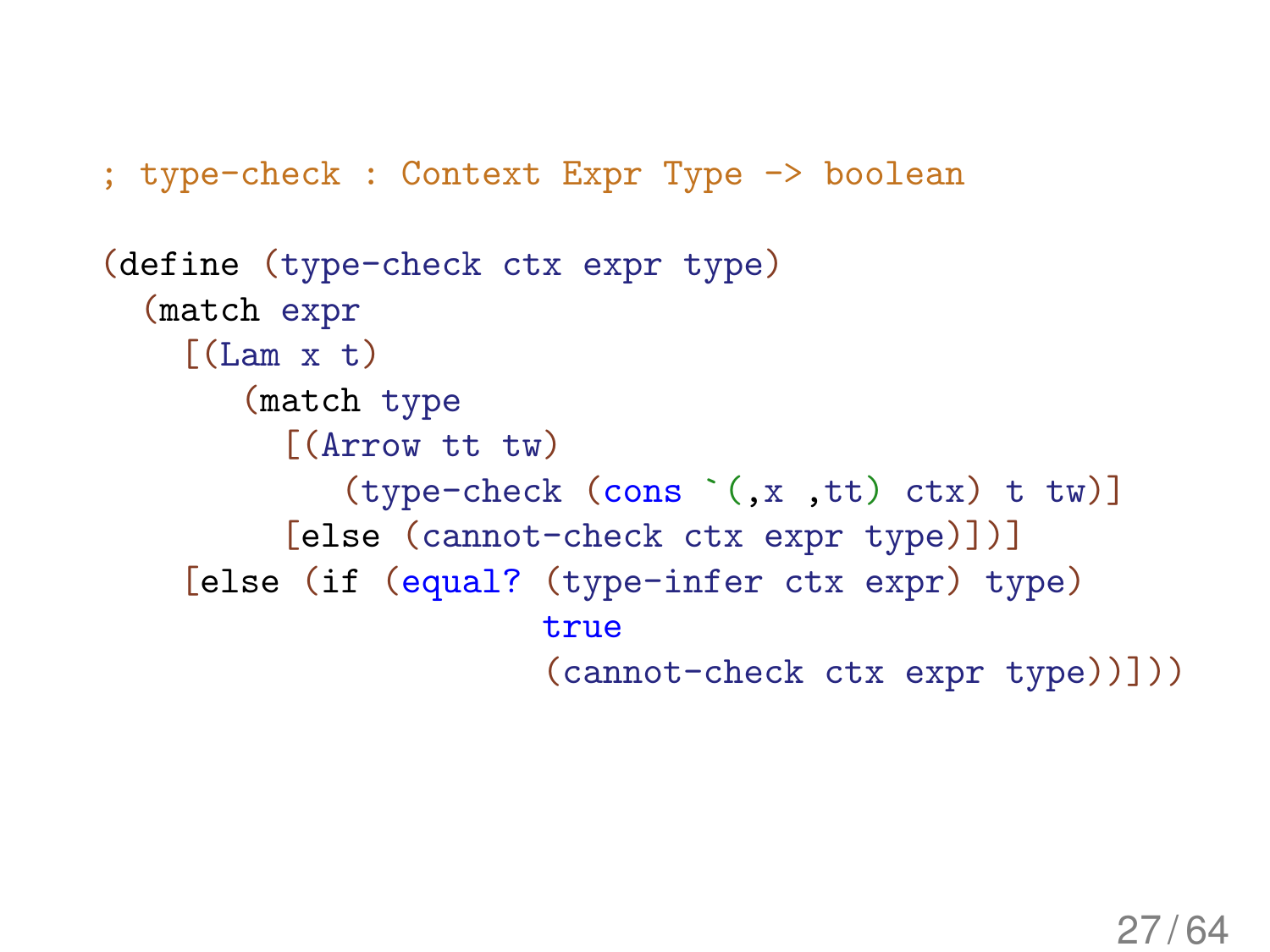```
; type-infer : Context Expr -> Type
(define (type-infer ctx expr)
  (match expr
    [(Lam _ _) (cannot-infer ctx expr)]
    [(Ann e t) (type-check ctx e t) t]
    [(App f a)](define tf (type-infer ctx f))
         (match tf
          [(Arrow tt tw) #:when (type-check ctx a tt) tw]
          [else (cannot-infer ctx expr)])]
    [(? symbol? x)](cond
          [(\text{assoc } x \text{ ctx}) \Rightarrow \text{second}][else (cannot-infer ctx expr)])]))
```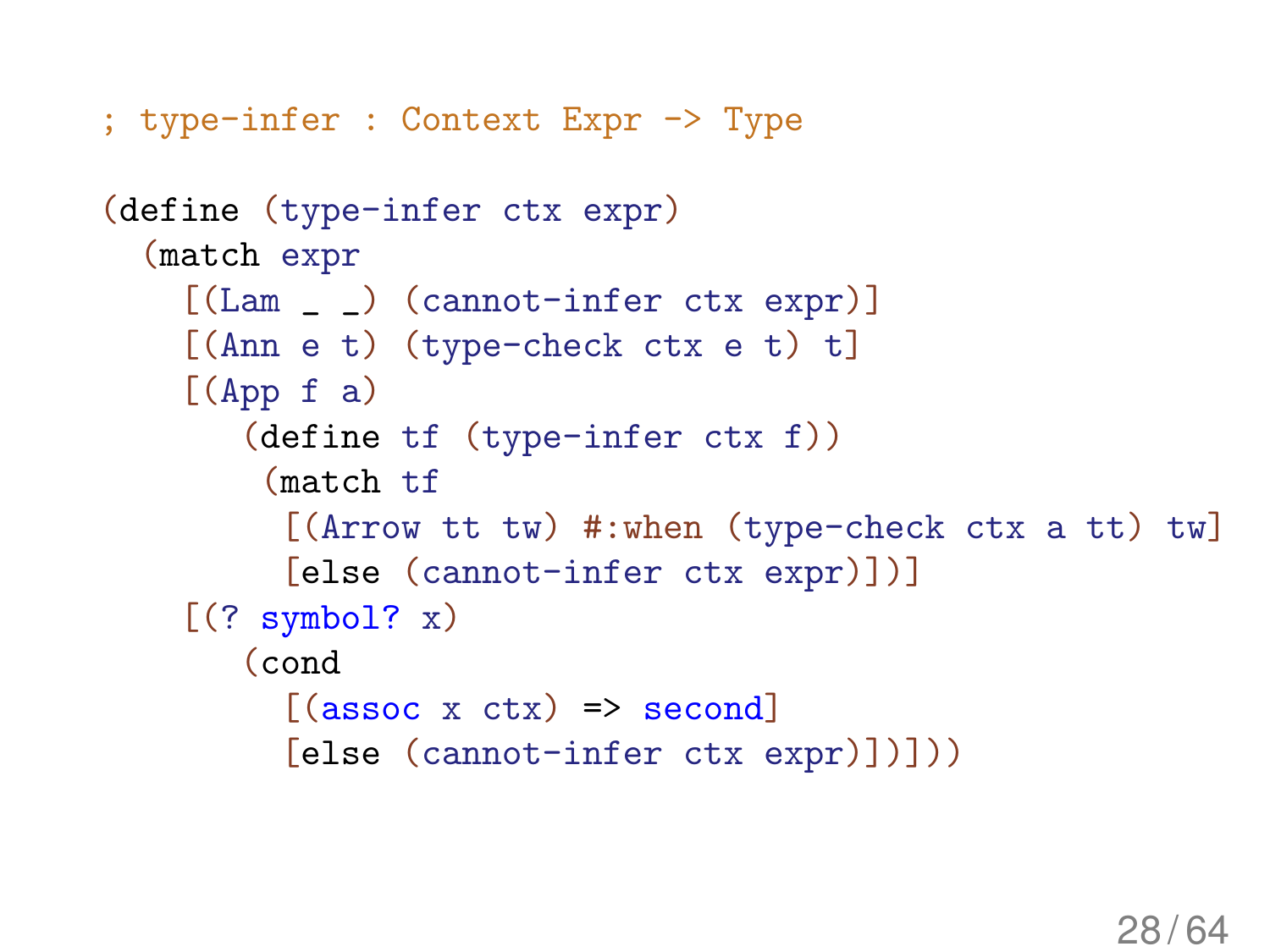```
(define (check-proof p)
  (type-infer empty (parse-expr p)) true)
(check-expect
  (check-proof
    '((\lambda x => (\lambda y => (y x))) : (A -> ((A -> B) -> B))))
 true)
```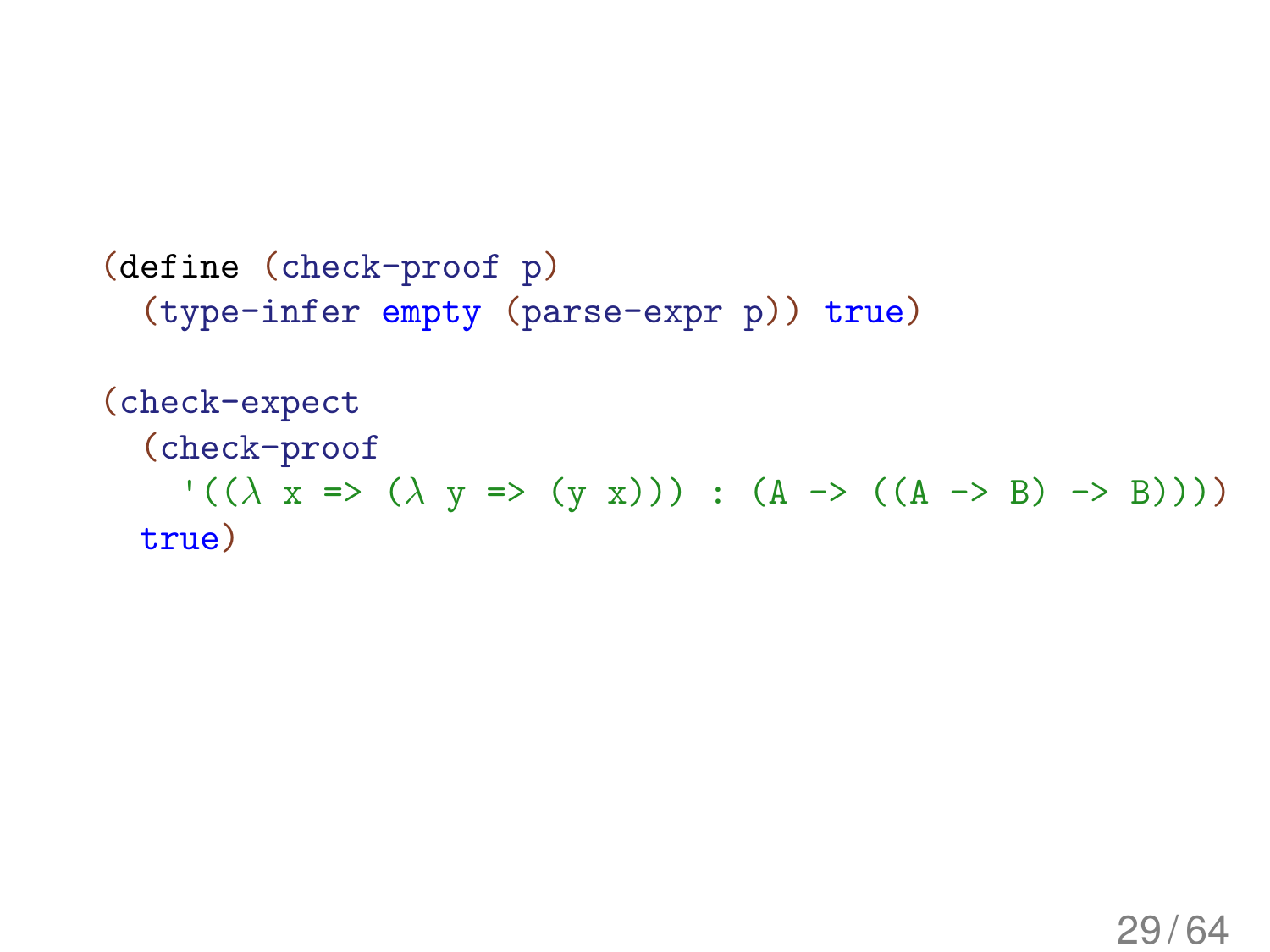### Where's the interaction?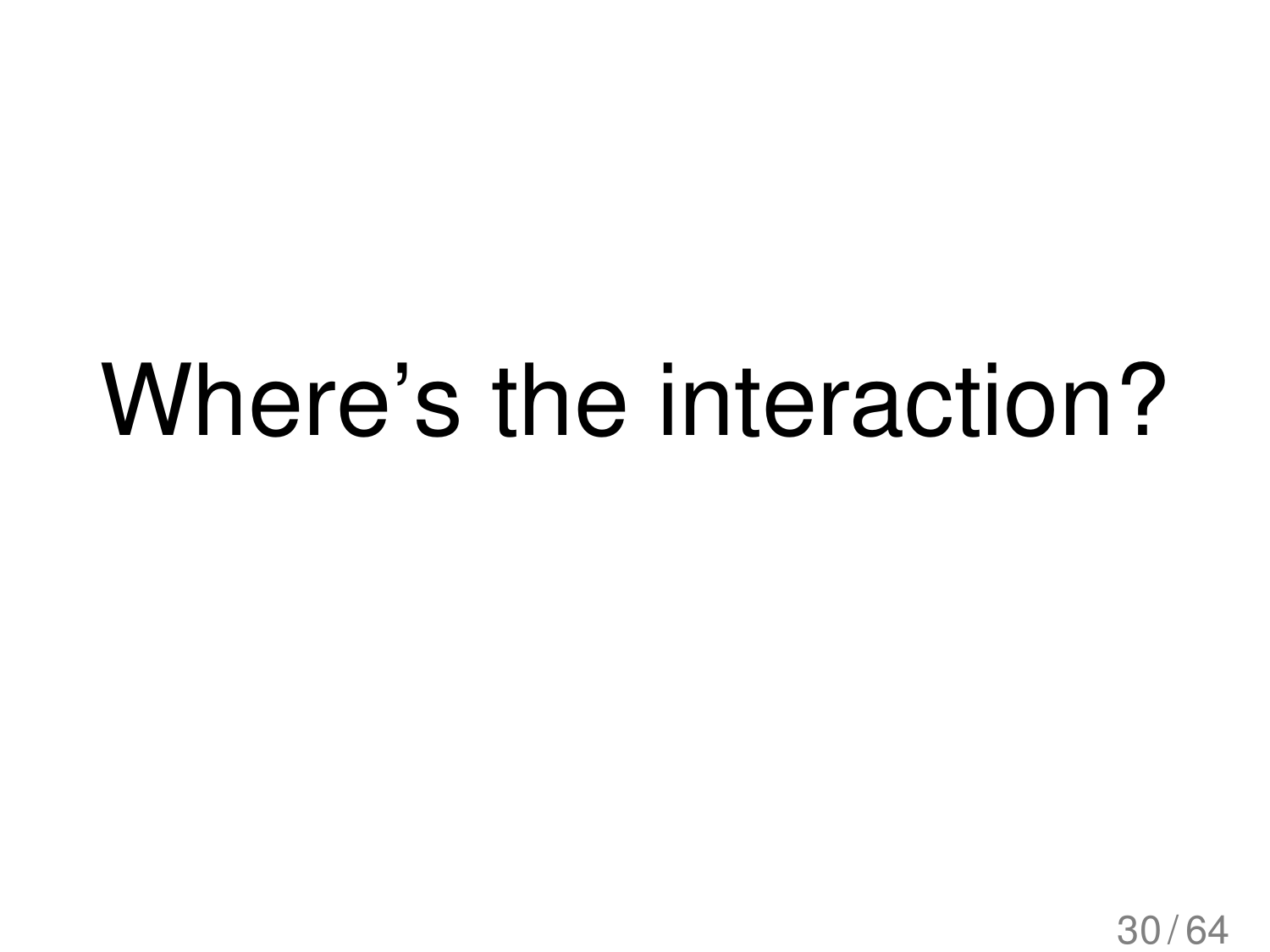#### Use Racket's REPL.

#### Add ? for hole/goal (incomplete part of proof).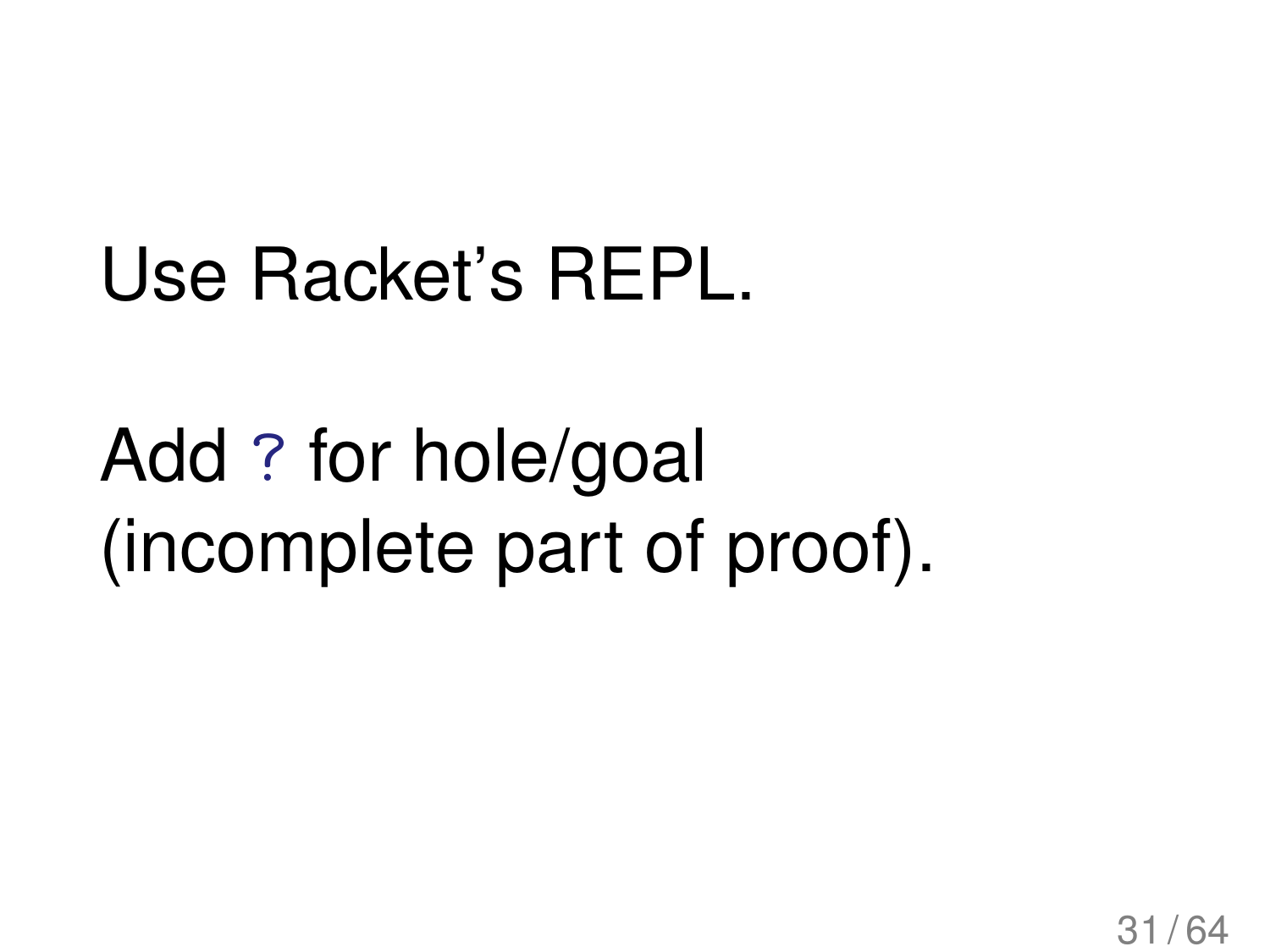State variables:

- Current expression
- ' Goal counter
- ' Goal table (number to type)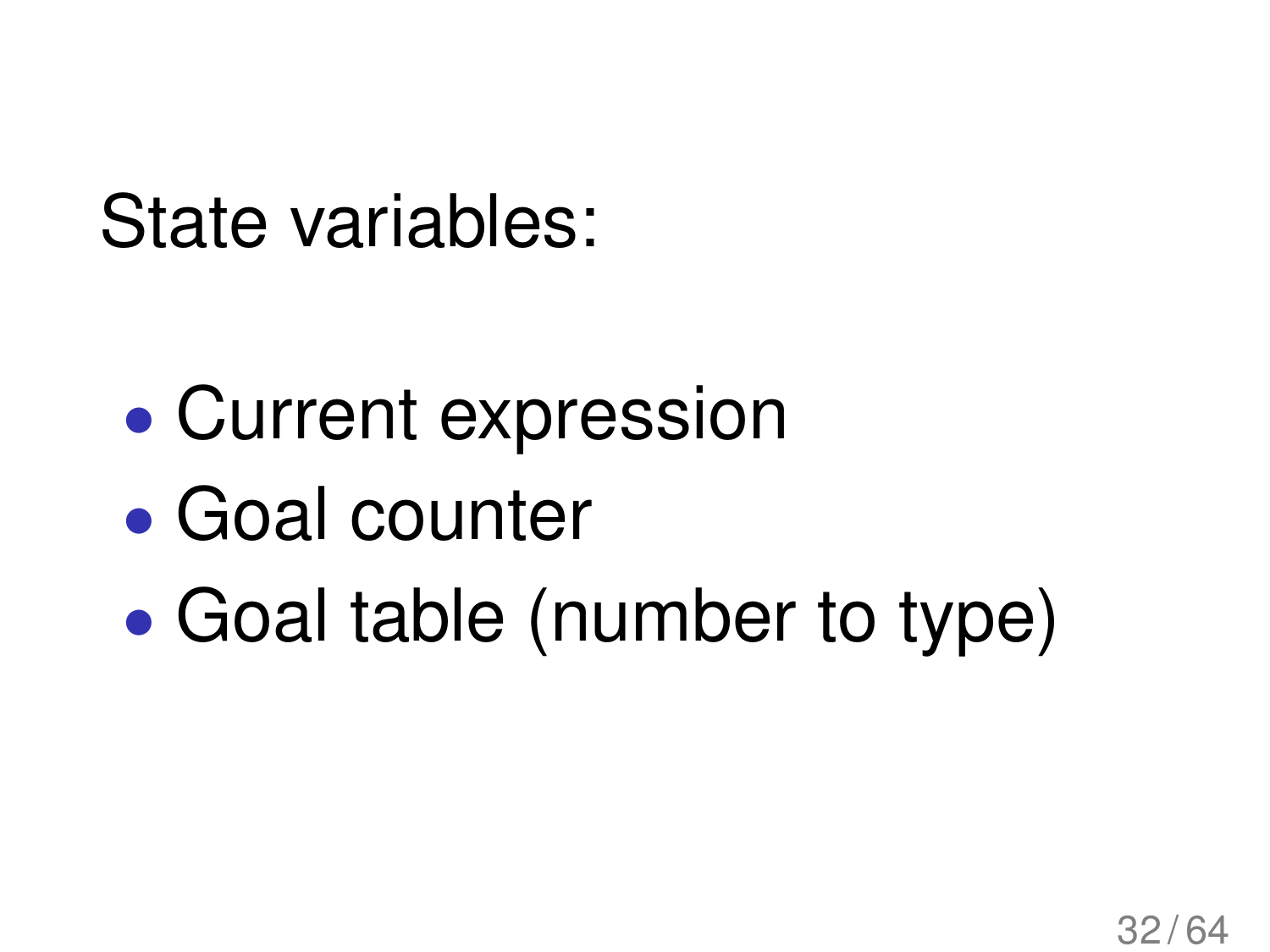set-task! initializes state variables.

 $(set-task!$  '(? :  $(A \rightarrow ((A \rightarrow B) \rightarrow B)))$ )

(refine n s) refines goal n with expression s.

(refine  $0 \cdot (\lambda \times \Rightarrow ?)$ )

Goal 1 now  $(((A \rightarrow B) \rightarrow B))$ . context types x as A.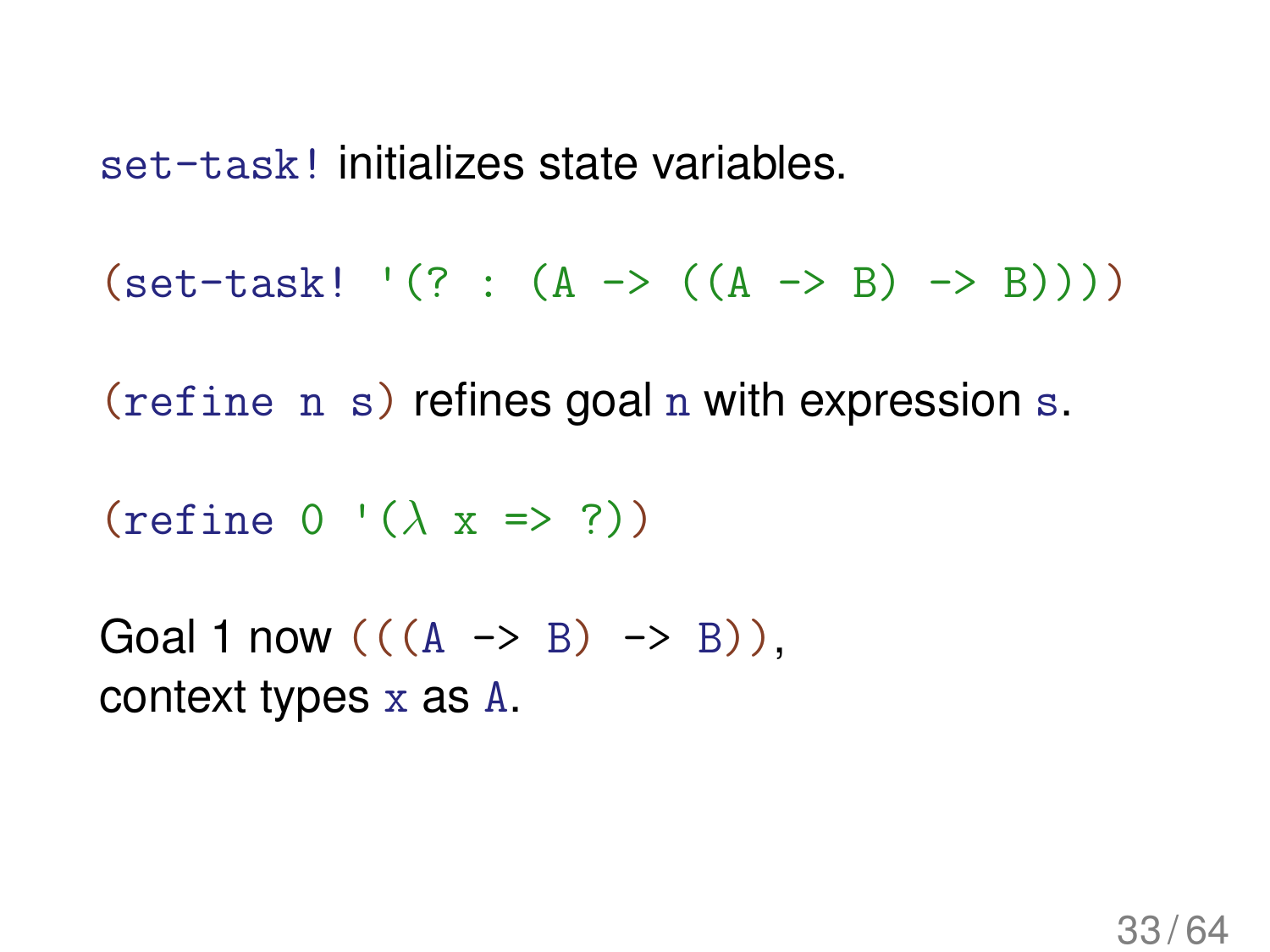```
> (set-task! '(? : (A -> ((A -> B) -> B))))
Task is now (?0 : (A \rightarrow ((A \rightarrow B) \rightarrow B)))> (refine 0 '(\lambda x => ?))
Task is now ((\lambda x \Rightarrow ?1) : (A \rightarrow ((A \rightarrow B) \rightarrow B)))> (refine 1 '(\lambda y => ?))
Task is now
((\lambda \times \Rightarrow (\lambda \times \Rightarrow ?2)) : (A \rightarrow ((A \rightarrow B) \rightarrow B)))> (refine 2 '(y ?))
Task is now
((\lambda \times \Rightarrow (\lambda \times \Rightarrow (y \times 3)))) : (A \rightarrow ((A \rightarrow B) \rightarrow B)))>(refine 3 'x)Task is now
((\lambda \times \Rightarrow (\lambda \times \Rightarrow (y \times))) : (A \rightarrow ((A \rightarrow B) \rightarrow B)))
```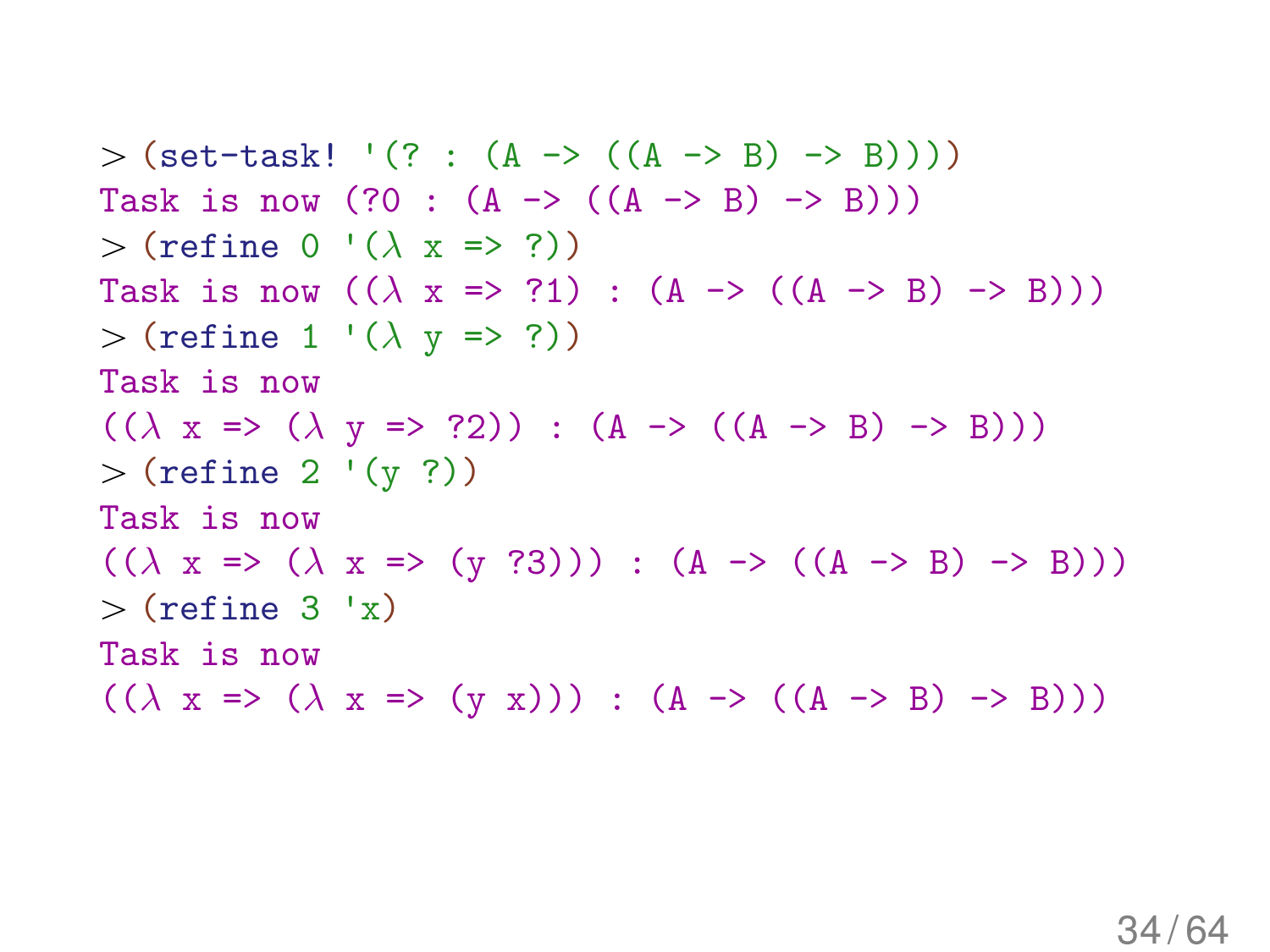#### We reason about the rules for the other logical connectives.

#### Students can add the code.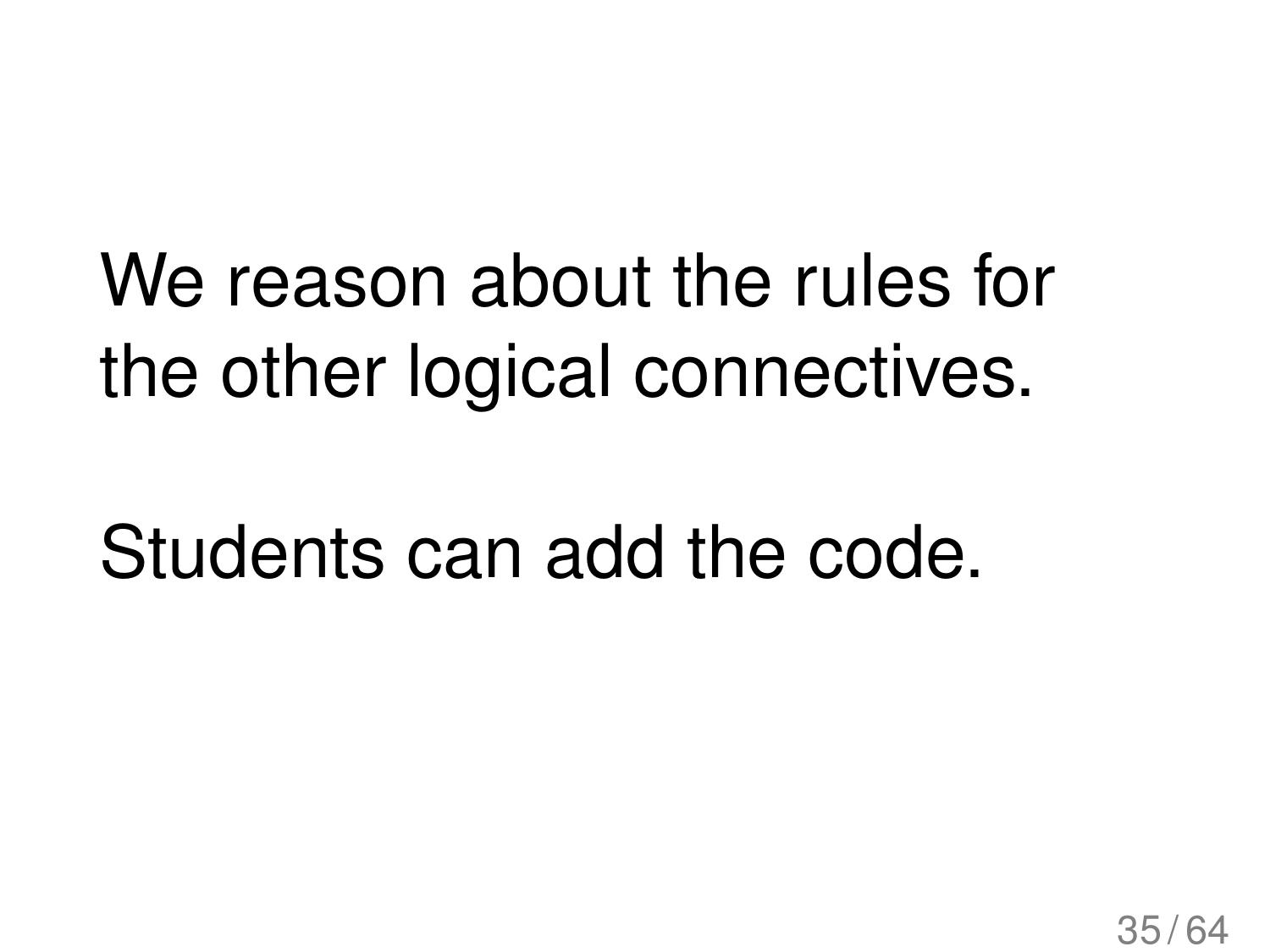A proof of *T* ^ *W* is a proof of *T* and a proof of *W*.

 $\wedge$ -introduction is pairing,  $\wedge$ -eliminations are projections.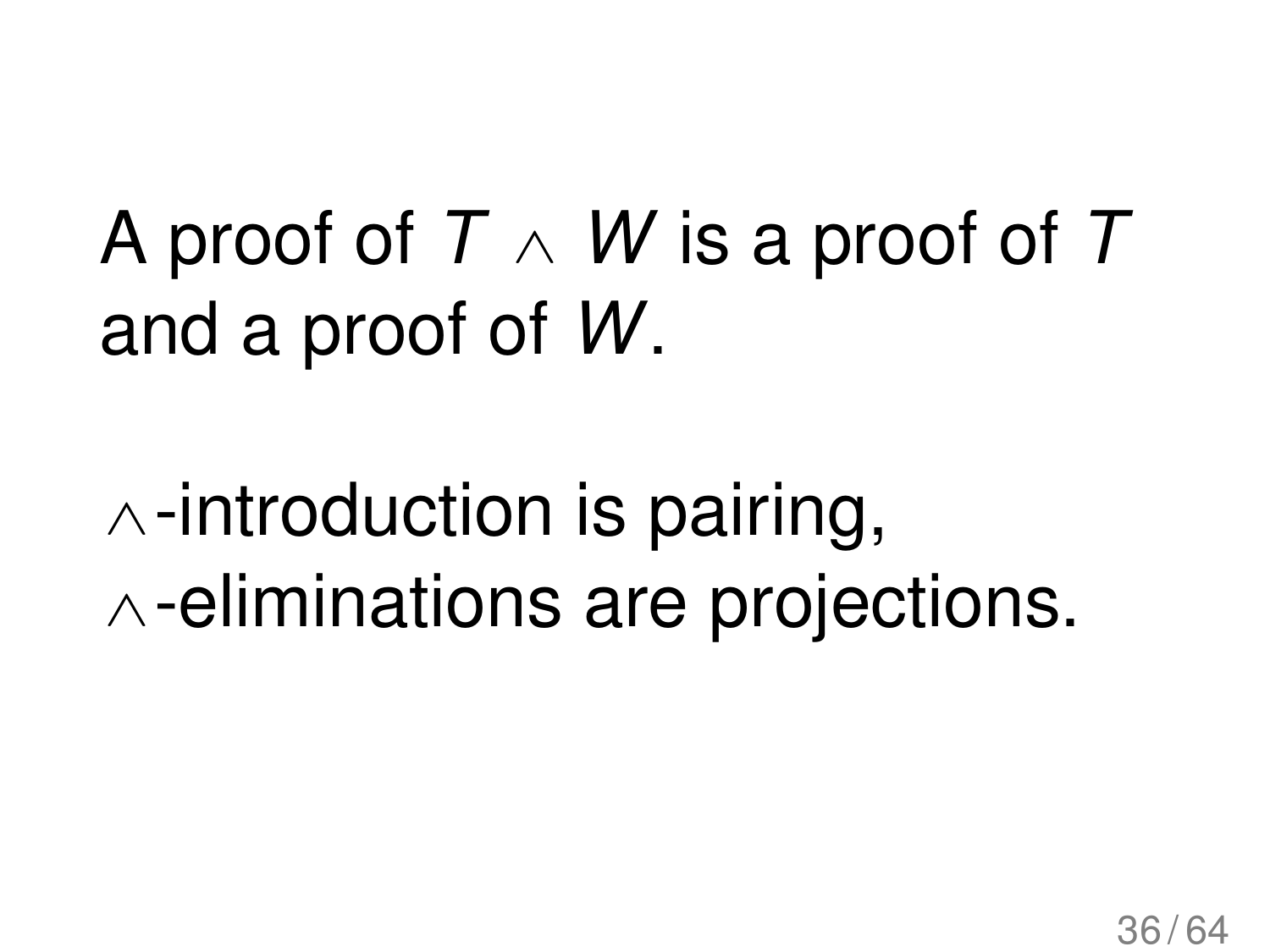#### A proof of  $T \vee W$  is either a proof of *T* or a proof of *W*.

 $\vee$ -introductions are injections,  $\vee$ -elimination is case expression.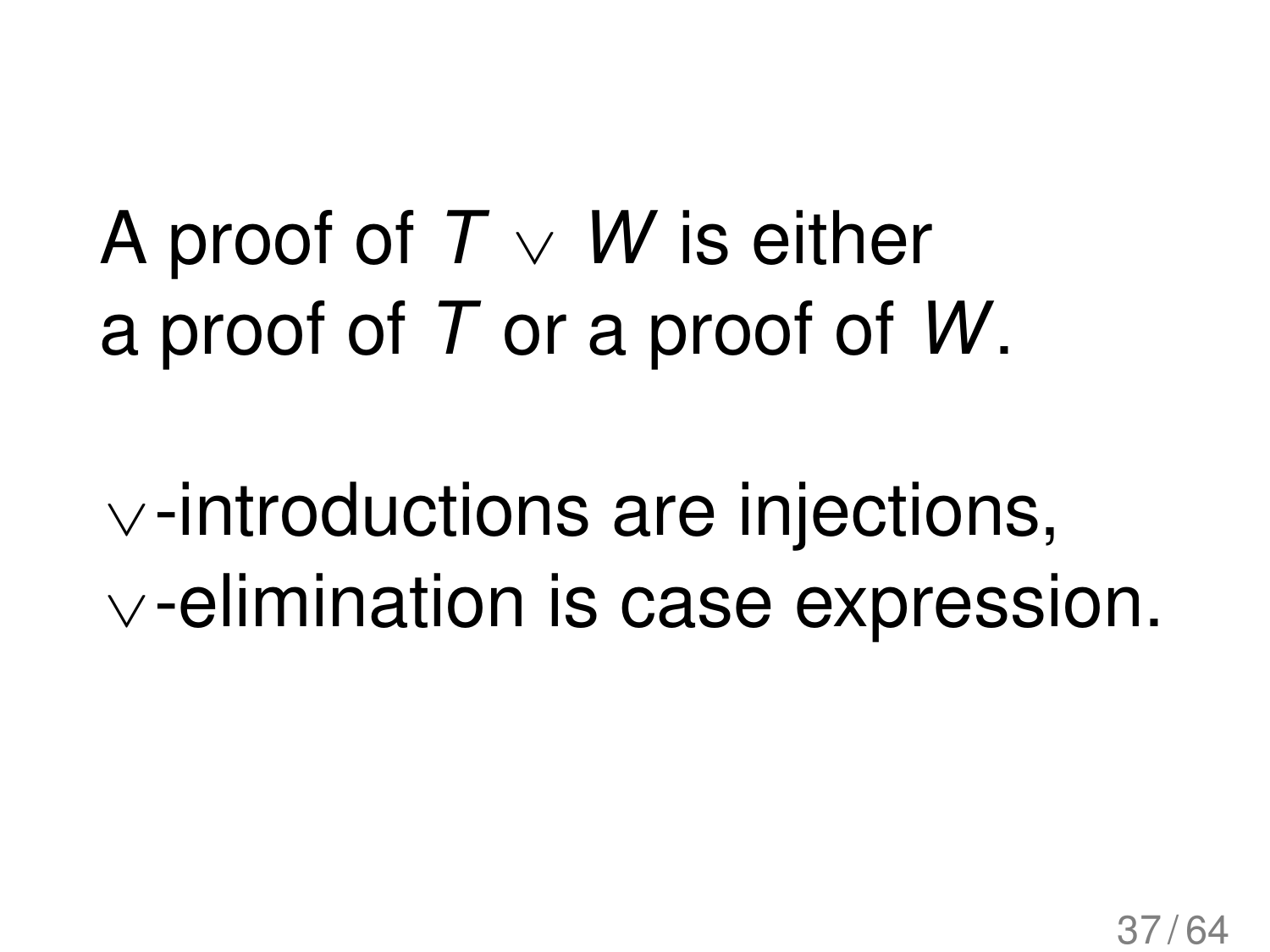#### There is no proof of  $\perp$ .

From  $\perp$ , one can prove anything.

 $-T$  is  $T \rightarrow \perp$ .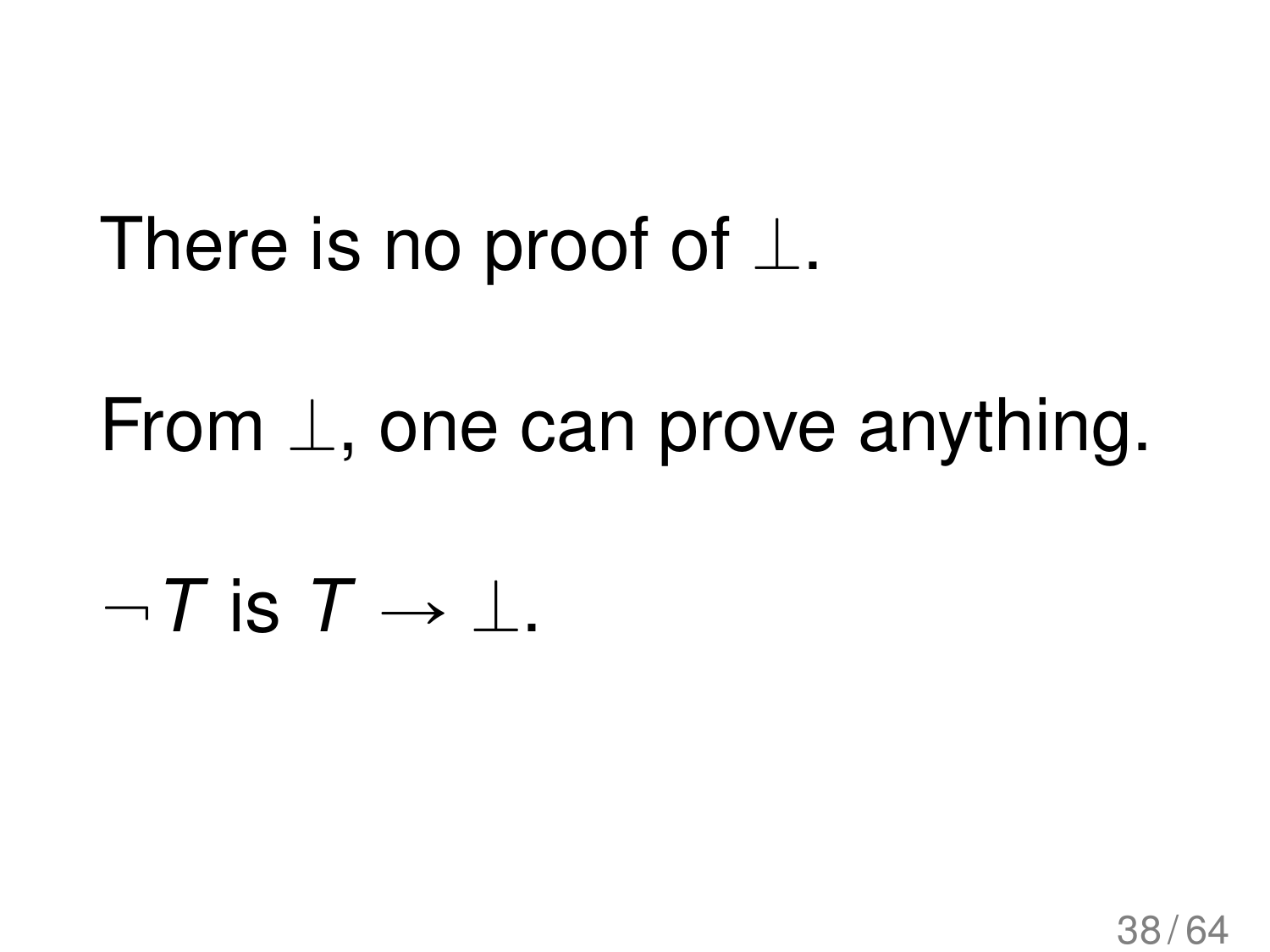This is natural deduction for intuitionistic propositional logic.

It doesn't have proof by contradiction or the law of the excluded middle.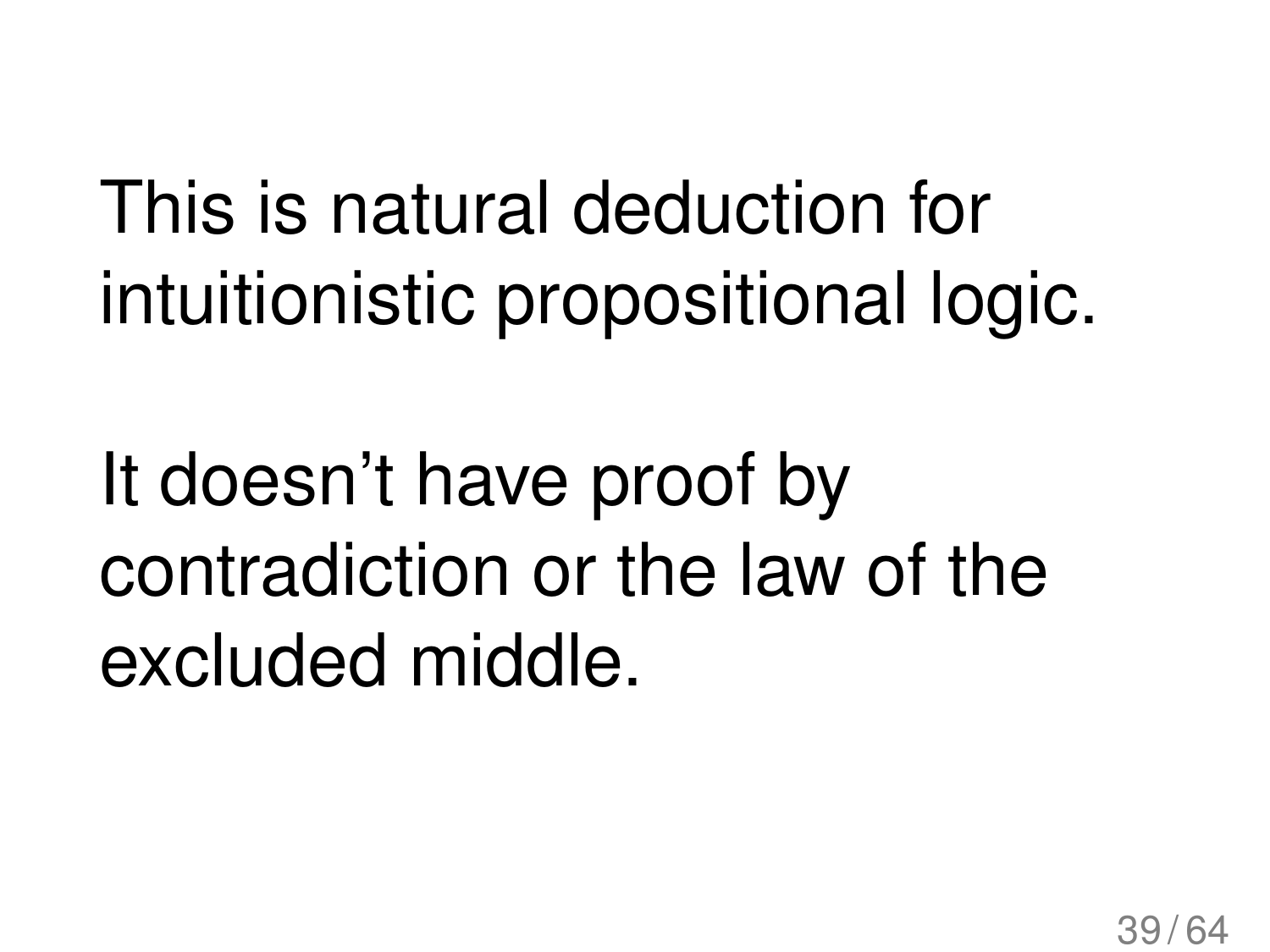### Next:

## Predicate logic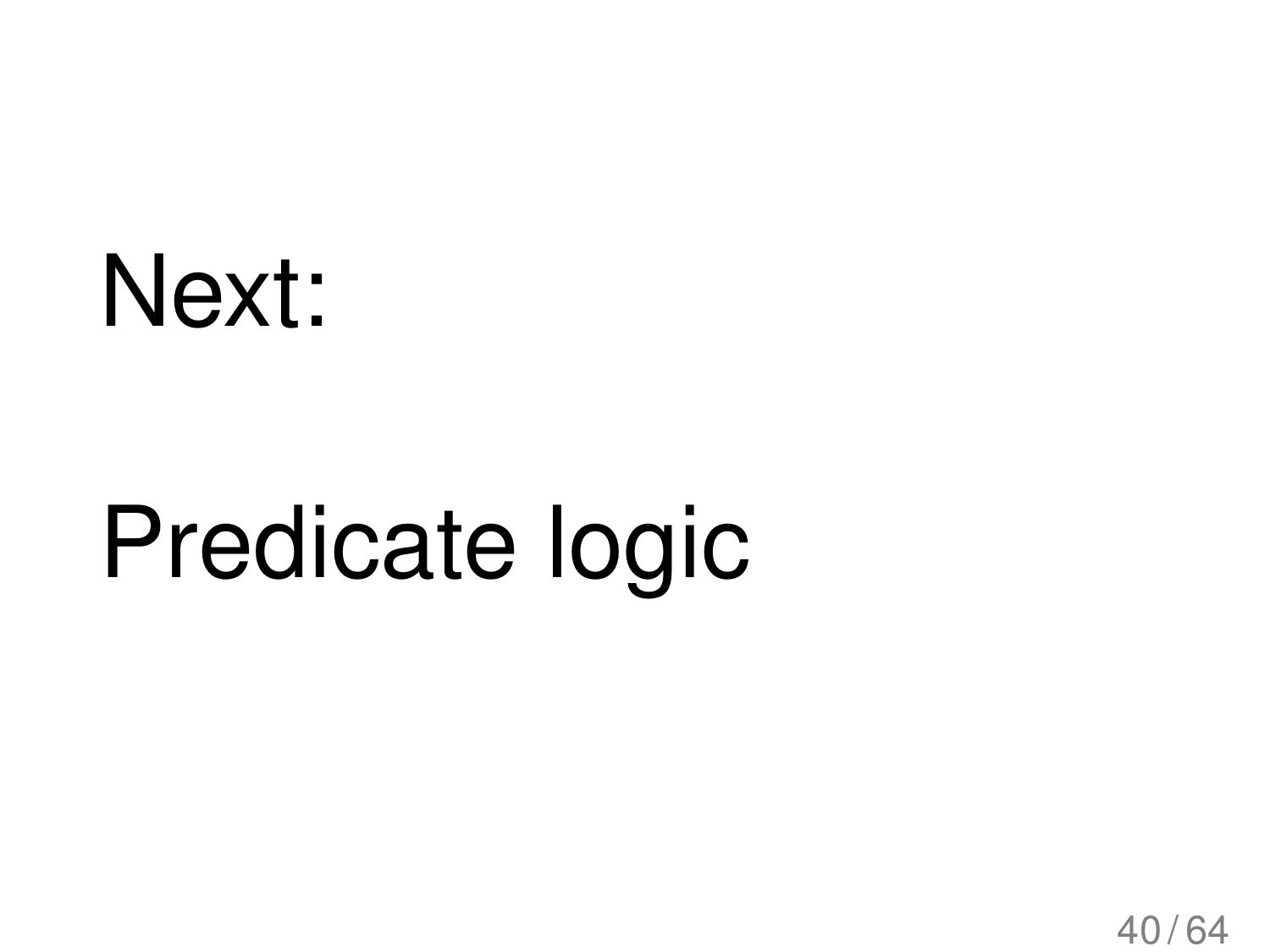#### Goal:

To be able to say and prove "For all natural numbers *n*,  $n + 0 = n$ "

We rewind to just implication without holes, and refactor to mingle terms and types.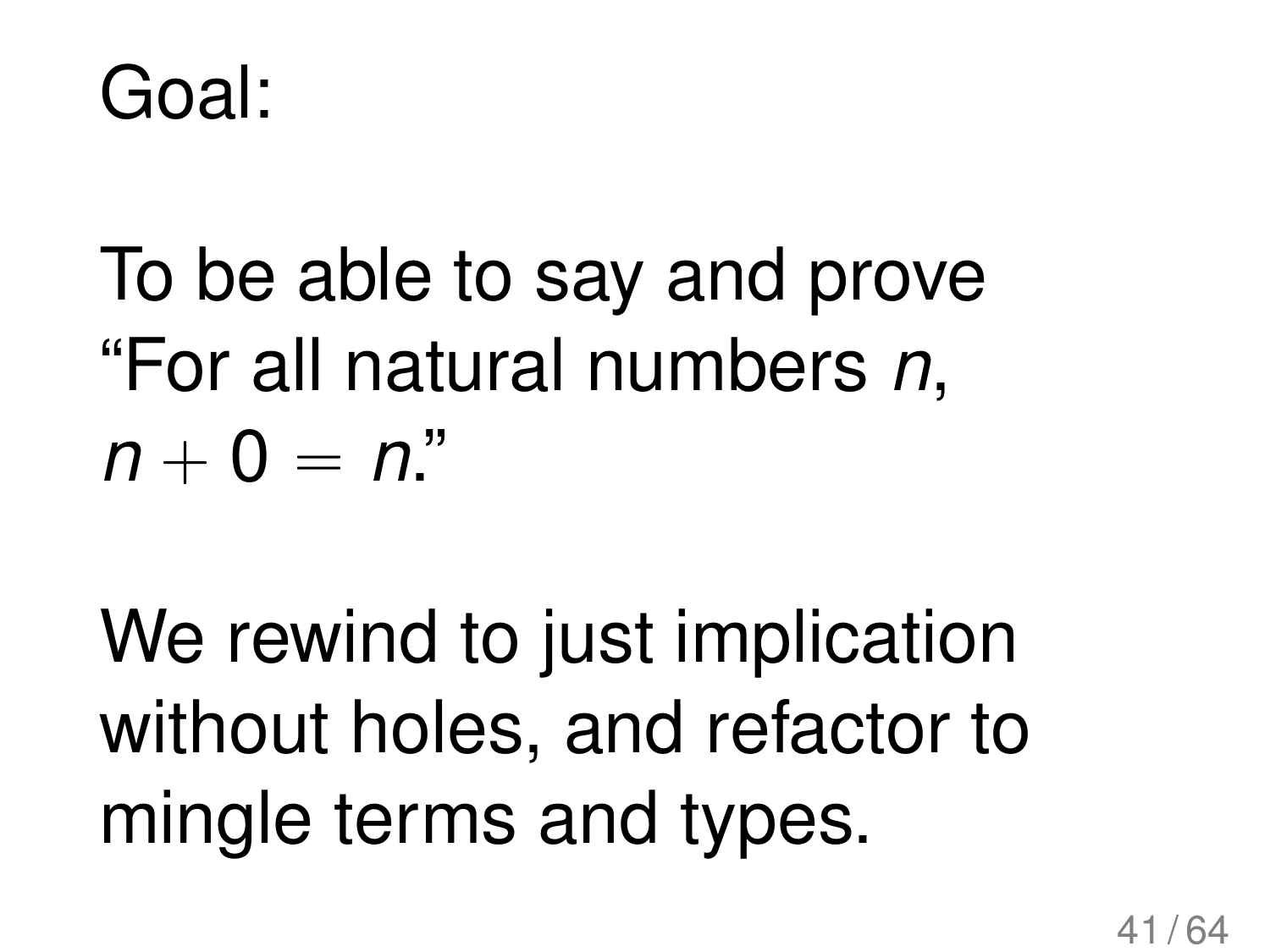$\exp r = (\lambda x \Rightarrow \exp r)$  $|$  (expr expr) | (expr : expr) | x  $|$  (expr  $\rightarrow$  expr) | X

type-infer now checks well-formedness of types.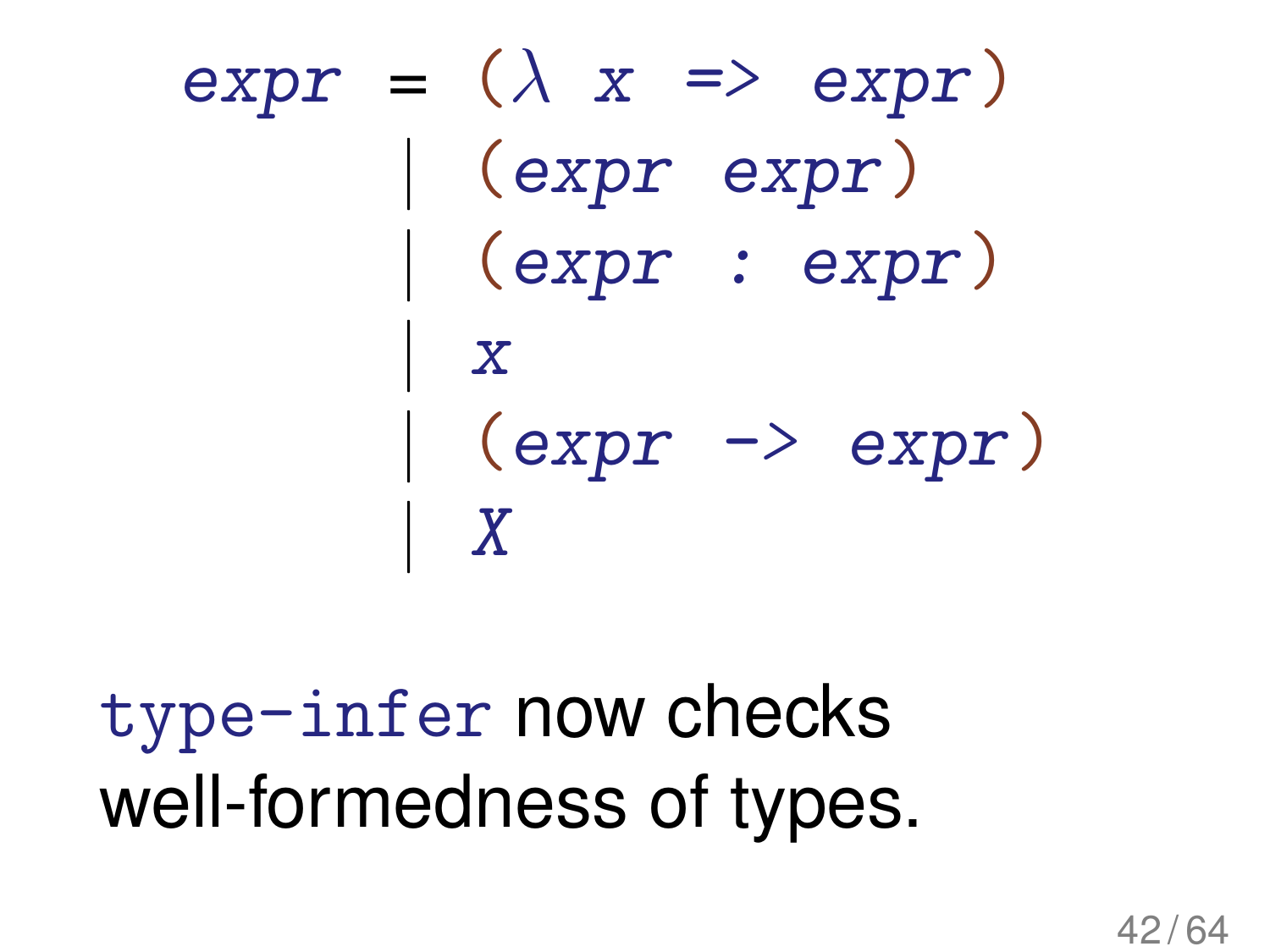#### We need:

- $\bullet$  Quantifiers  $\forall, \exists$
- Things to quantify over
- ' Computation

First-order predicate logic gives us only the first one.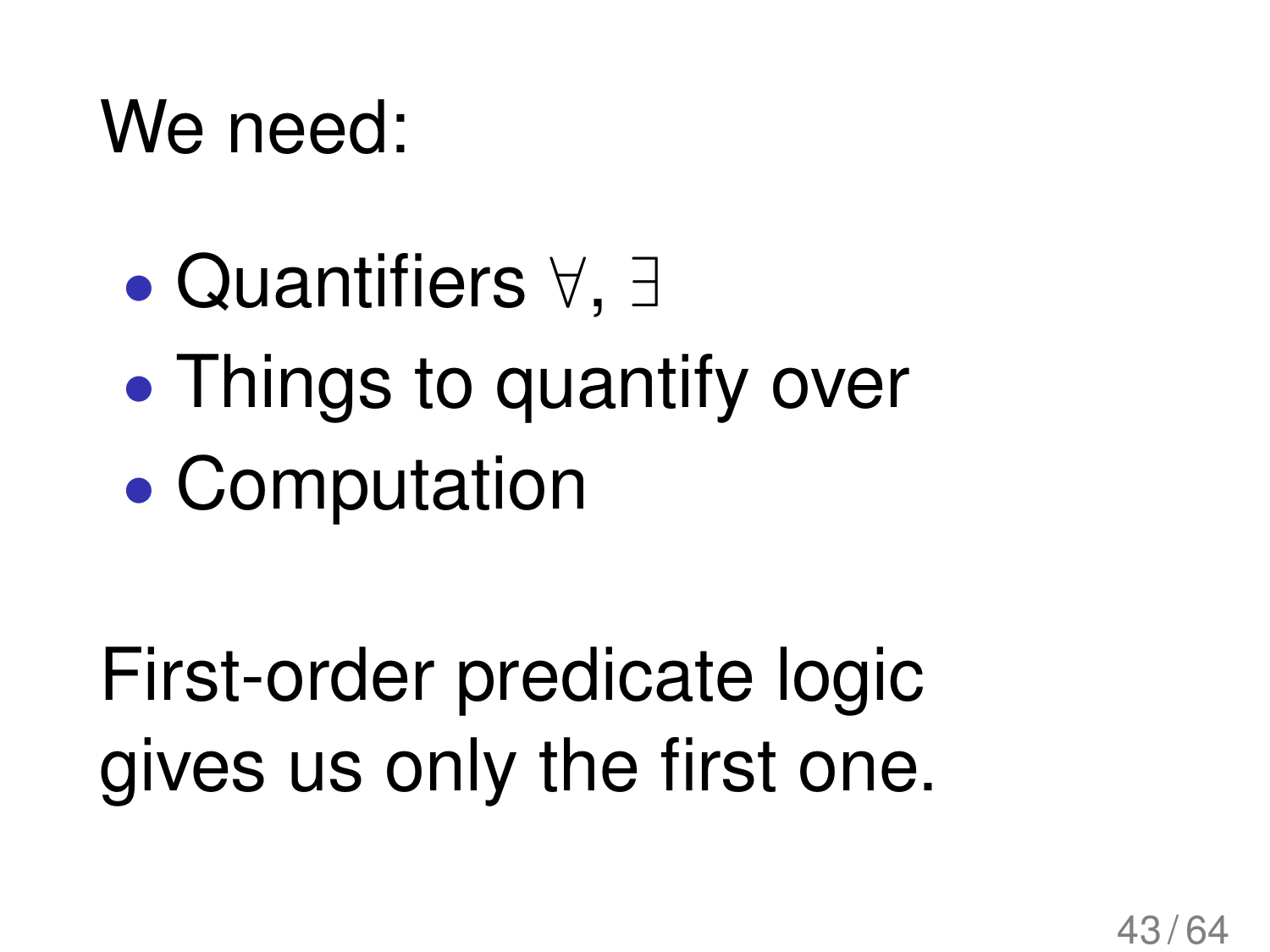### Higher-order logic is more natural and expressive.

It is what Coq and Agda use.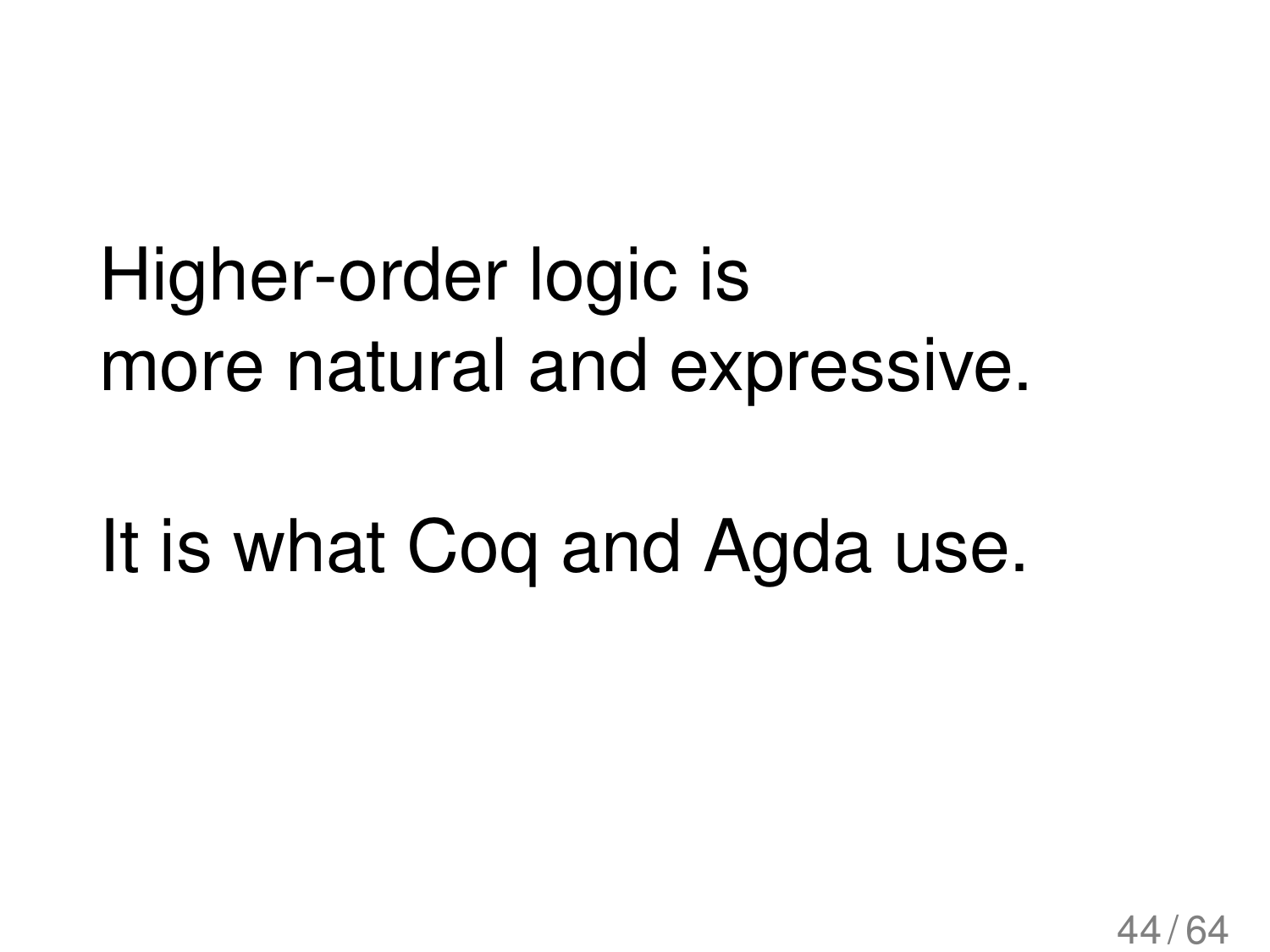### We add  $\forall$ , but want to quantify over more than a single unspecified domain.

 $\forall X \ W$  becomes  $\forall (X : T) \rightarrow W$ .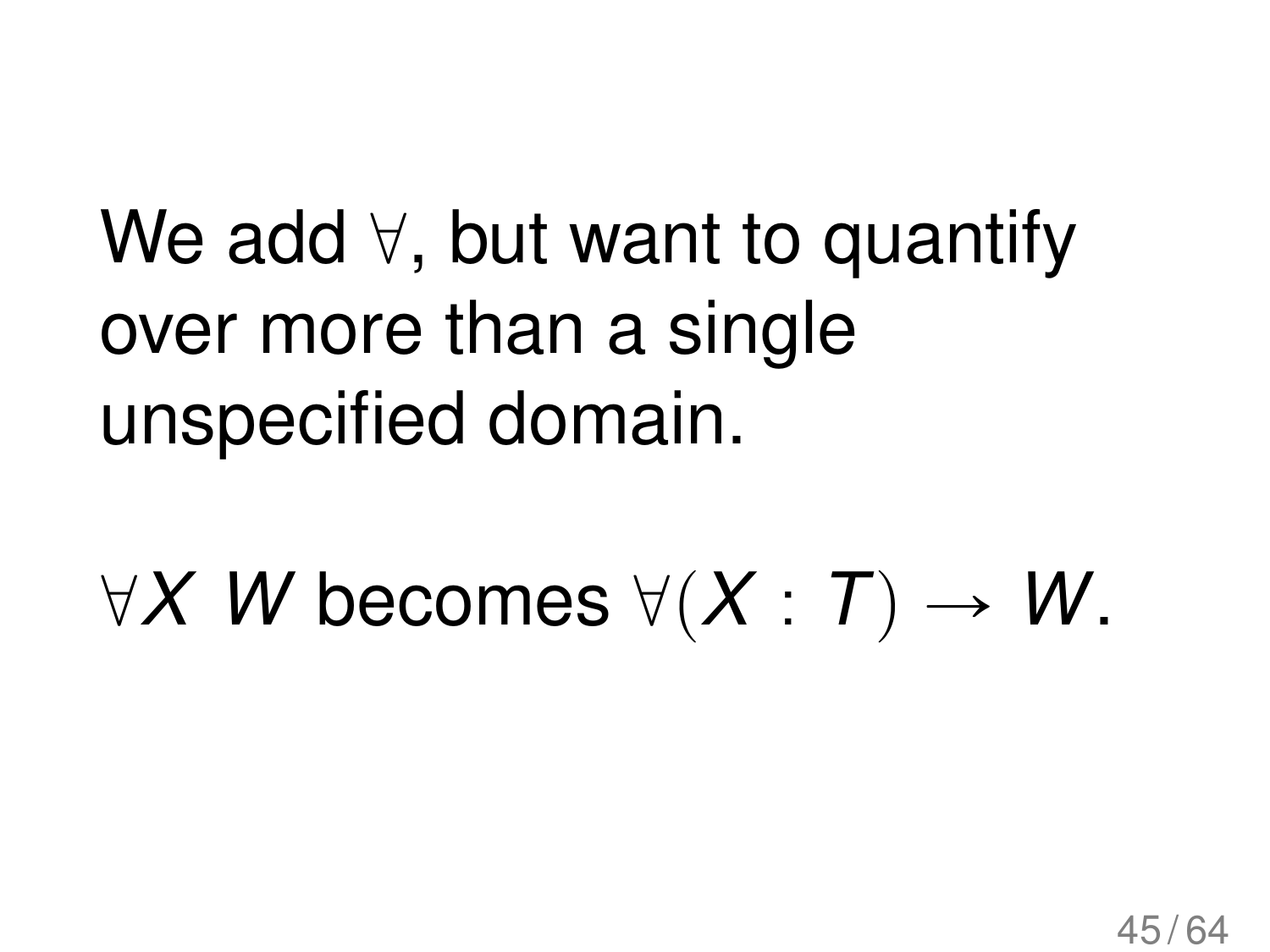### A proof of  $\forall$ (X : T)  $\rightarrow$  *W* is a construction which permits us to transform *x* : *T* into a proof of  $W[X \mapsto x]$ .

This is a generalized lambda. (Dependent type.)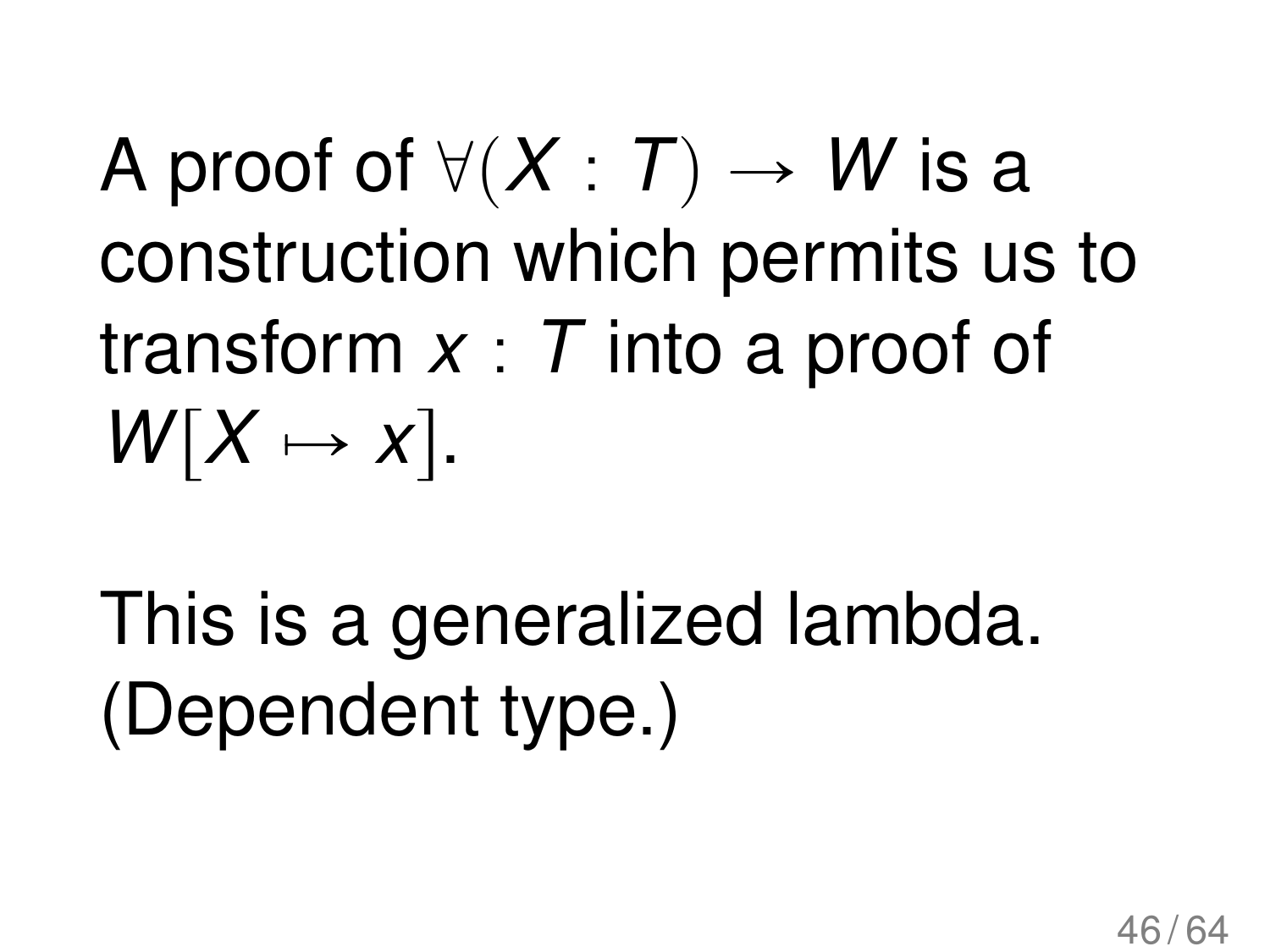$\rightarrow$  is a special case of  $\forall$ .

 $\lambda$  introduces  $\forall$ .

Using a  $\forall$  is function application.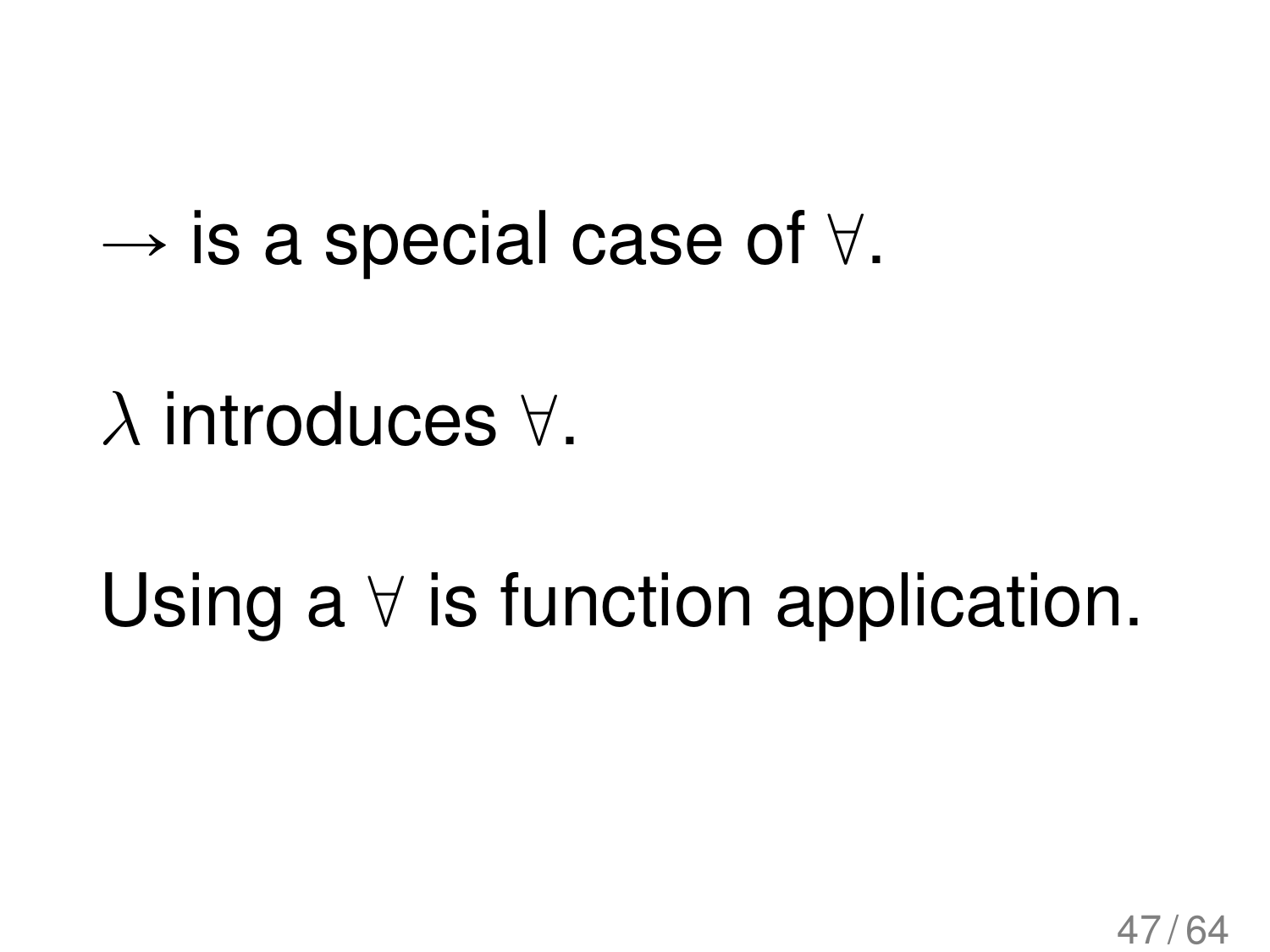#### We add *Type* as a constant.

(Can quantify over propositions, write polymorphic functions.)

We choose *Type* : *Type*.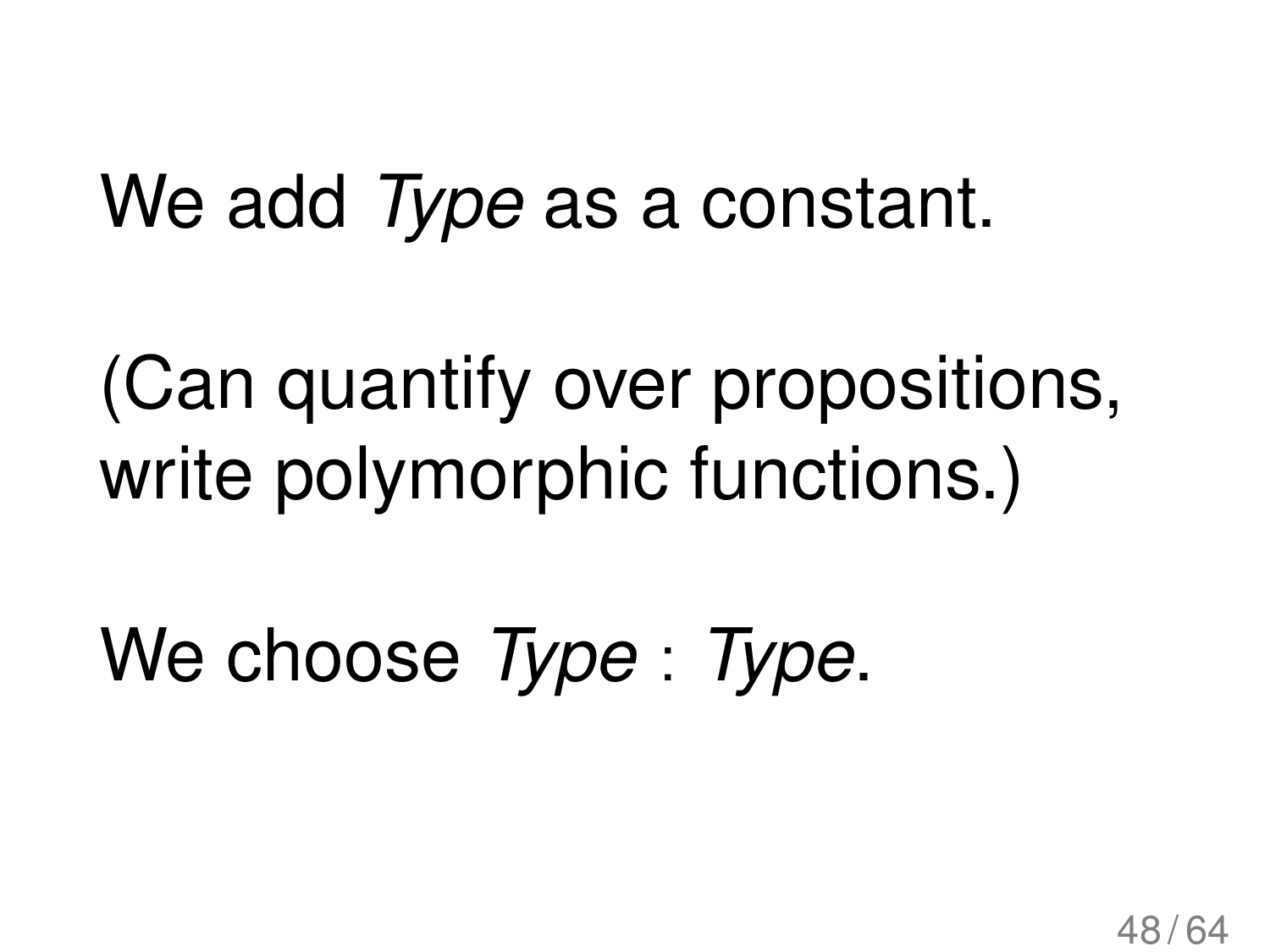#### We need:

- ' Substitution
- $\bullet$   $\alpha$ -conversion
- $\bullet$   $\alpha$ -equivalence

### We can add a simple definition mechanism.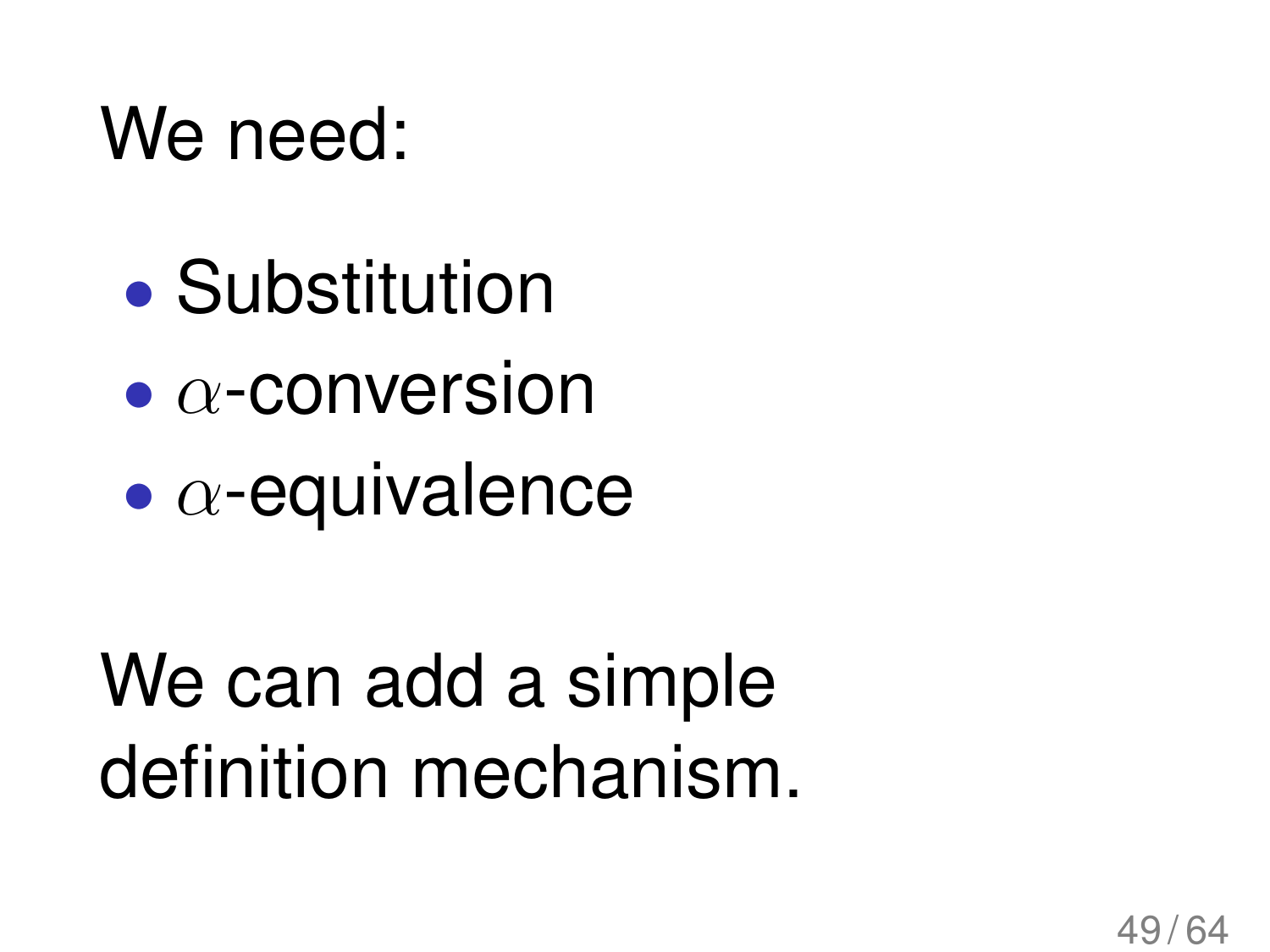#### We also need:

### • Reduction to WHNF  $\bullet$  Full  $\beta$ -reduction (for definitional equality of types)

These give us computation, and more compact proofs.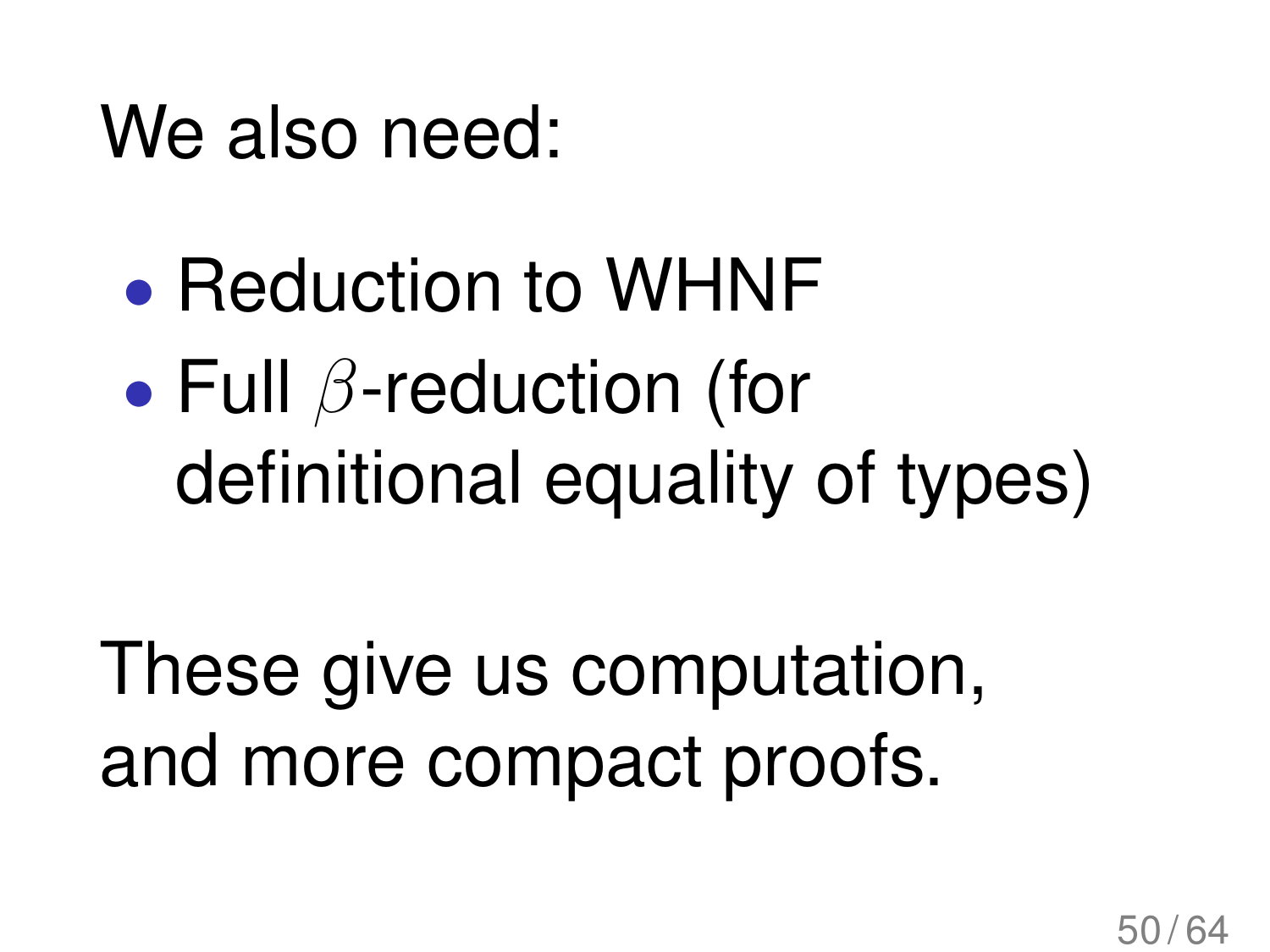#### $expr = (\lambda x \Rightarrow expr)$  $\vert$  (expr expr) | (expr : expr)  $\overline{X}$ (expr ->  $\texttt{expr}$ )  $(\forall (x : expr) \rightarrow expr)$ | Type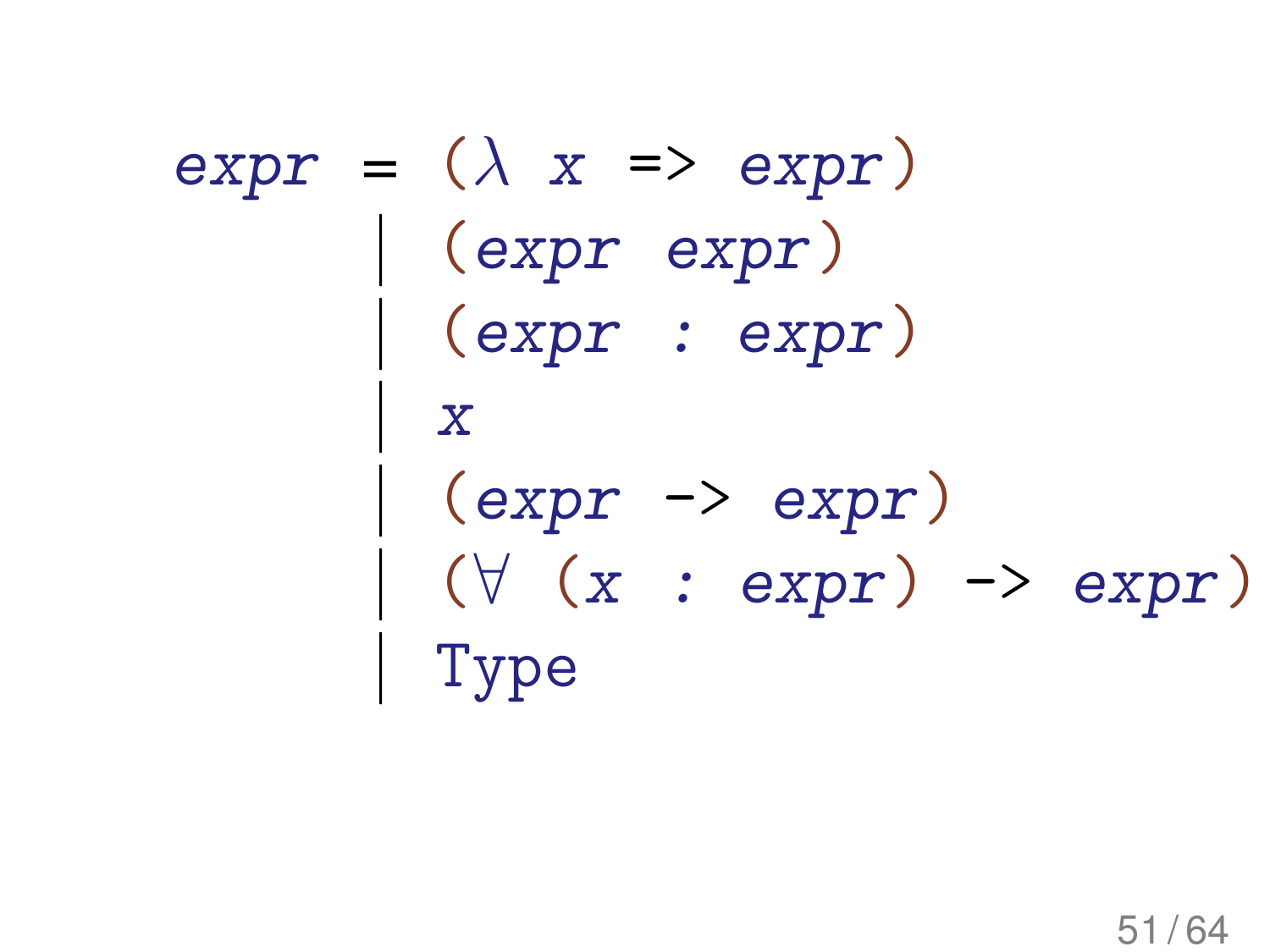This minimal language is surprisingly expressive.

We can encode:

- ' Booleans
- ' Pairs
- ' Natural numbers
- All logical connectives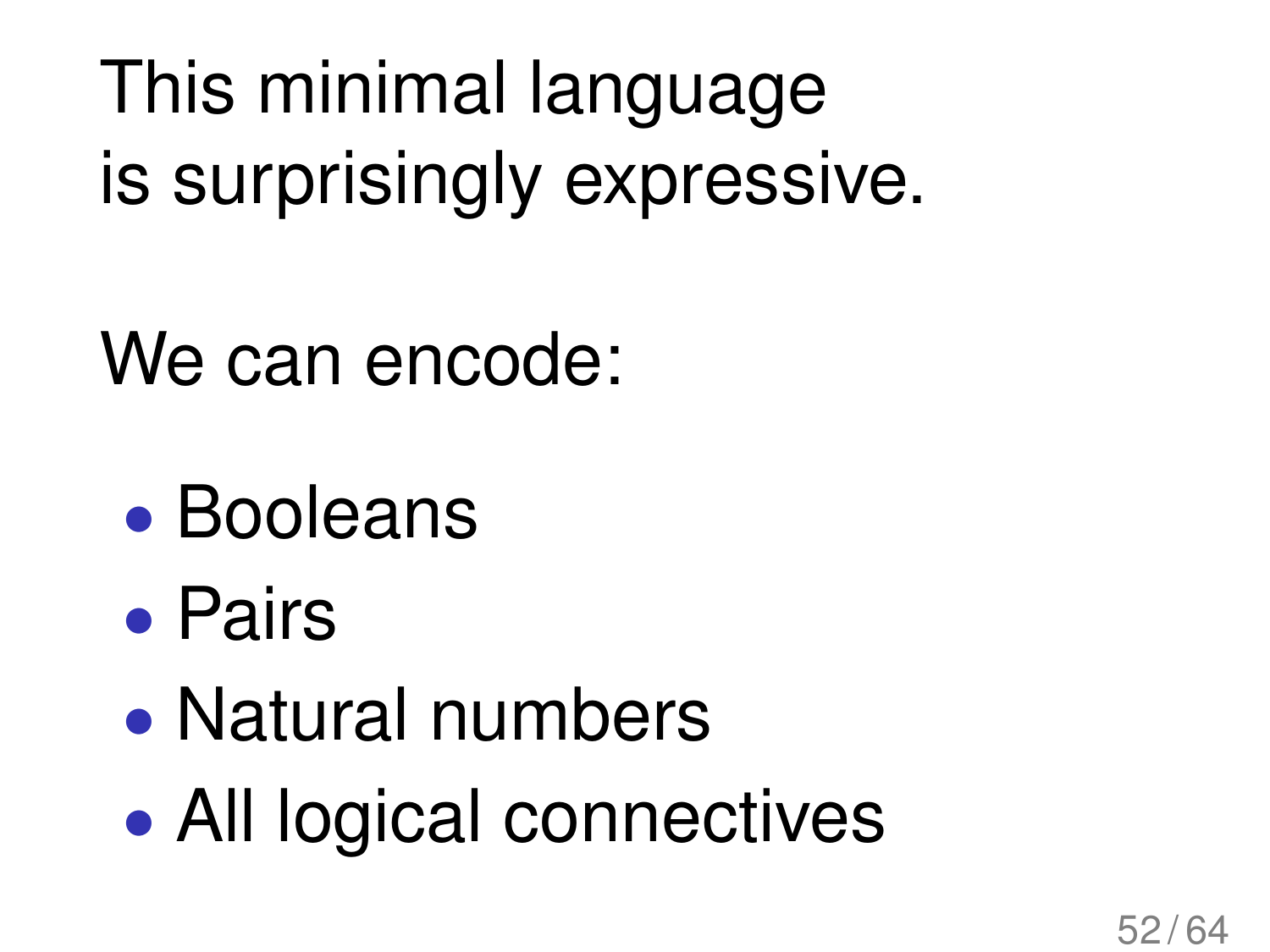Or, as before, we add syntax, and reason about the rules.

(Simpler, more efficient, and students can add code.)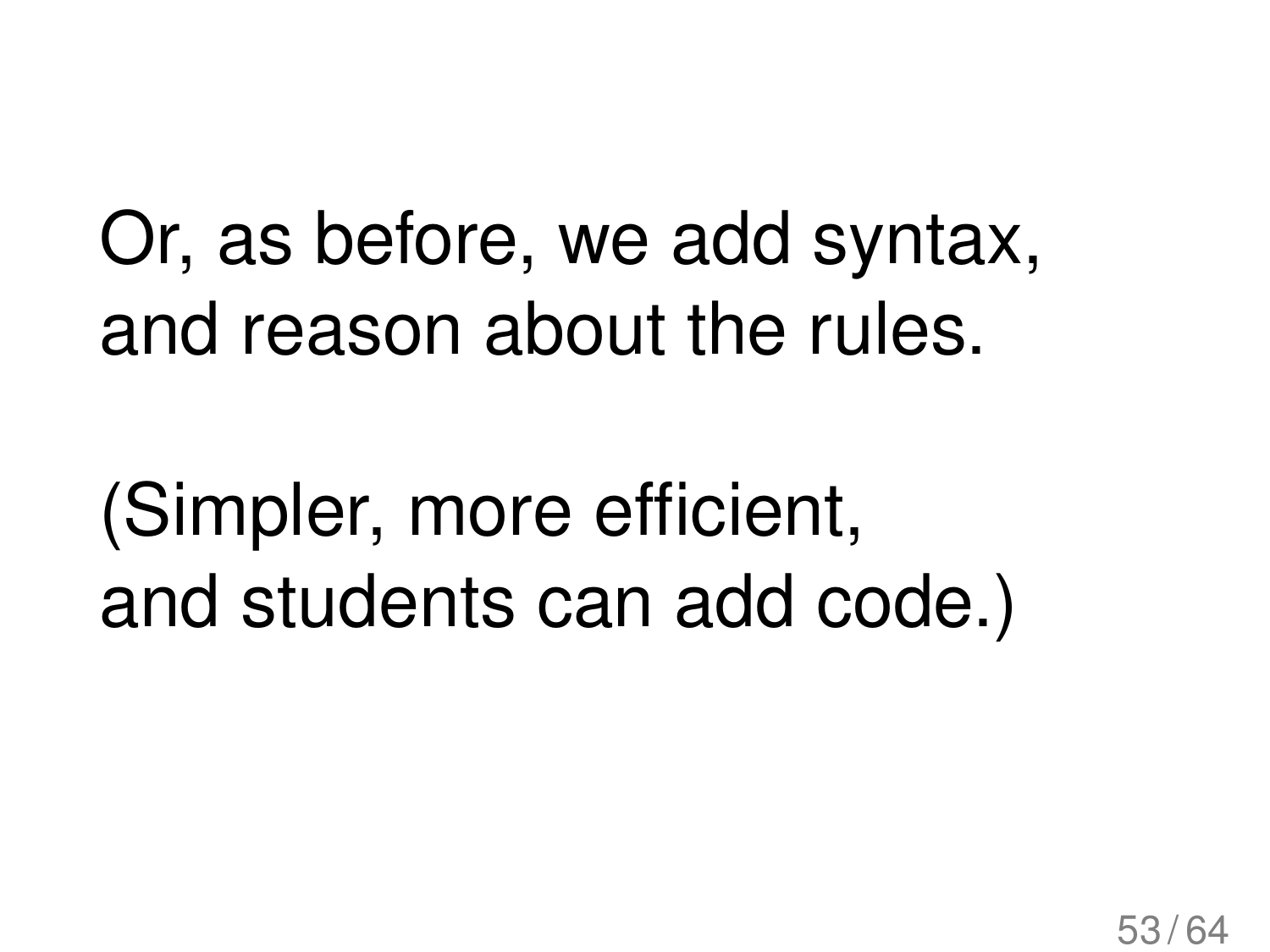Equality introduction:  $\text{(eq-refl T)}$  proves  $(T = W)$ when T and W are definitionally equivalent.

How do we use or eliminate an equality?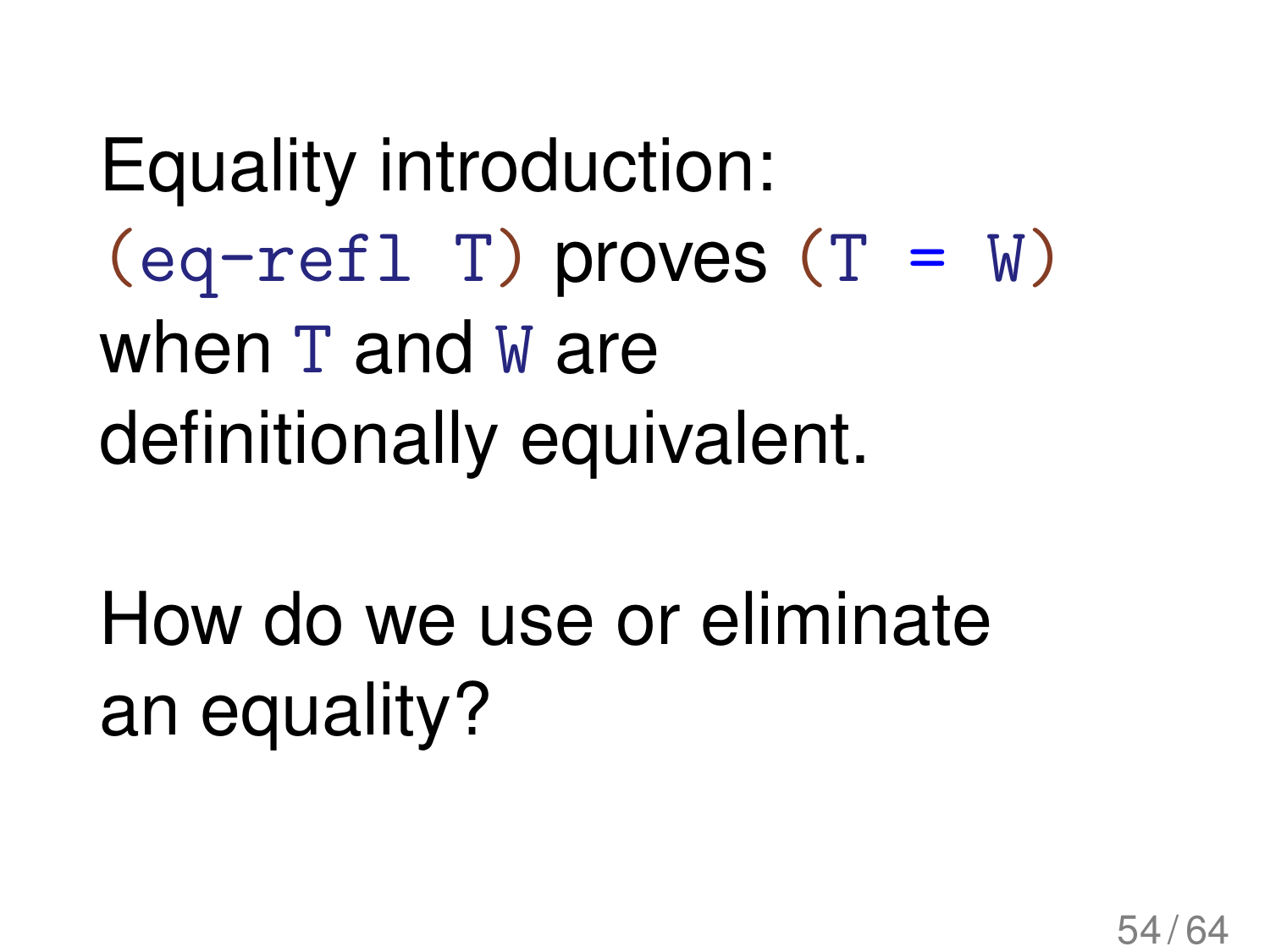#### The induction principle for equality:

 $\forall (A : Type)(x : A)(P : A \rightarrow Type)$  $\rightarrow$   $(P x)$  $\rightarrow \forall (y : A) \rightarrow (x = y) \rightarrow (P y)$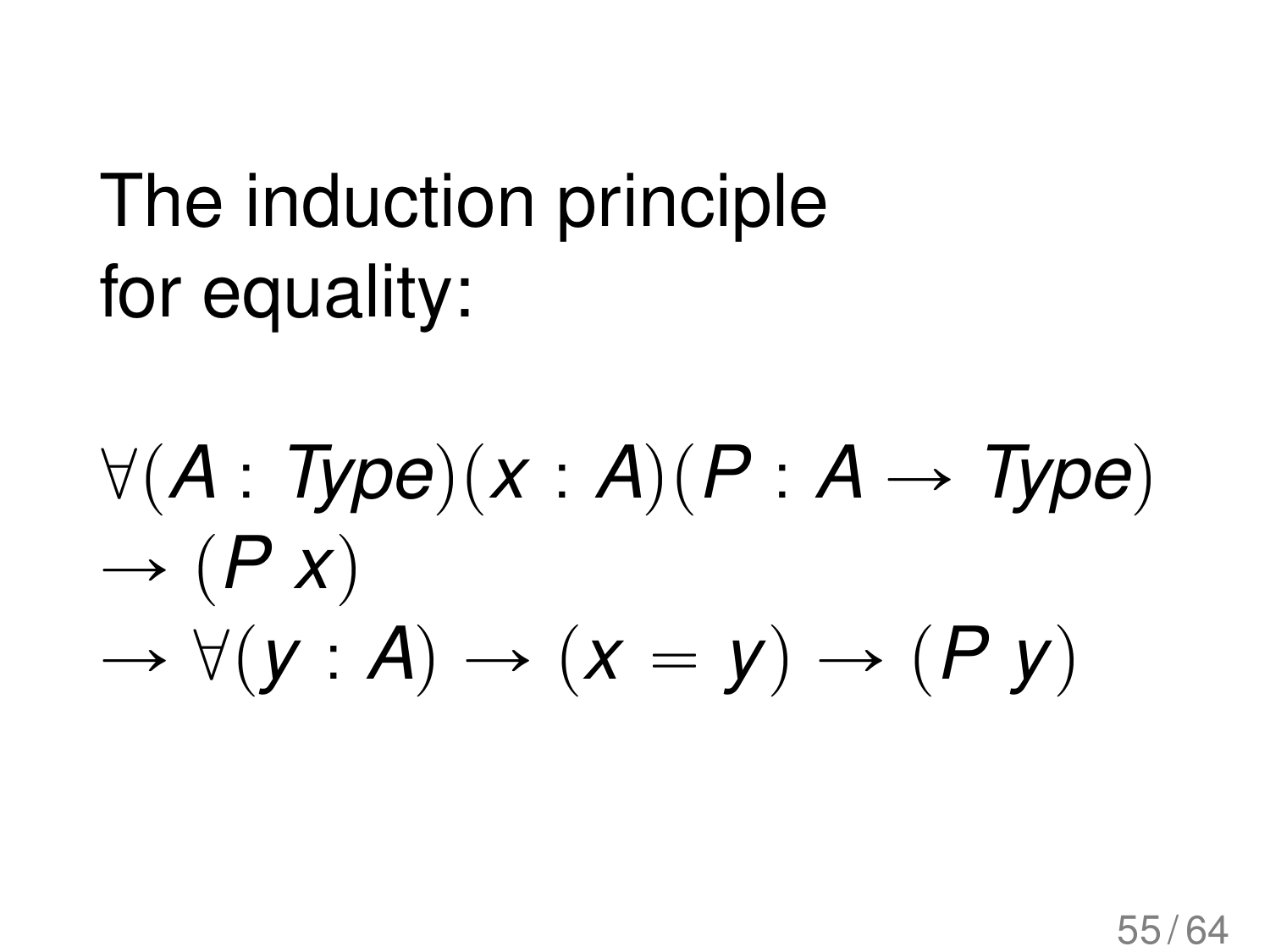```
(define (type-infer ctx expr)
  (match expr
    ...
    [(Eq-elim x P px y peq)
       (define A (type-infer ctx x))
       (type-check ctx P (Arrow '_ A (Type)))
       (type-check ctx px (weak-reduce (App P x)))
       (type-check ctx y A)
       (type-check ctx peq (Teq x y))
       (weak-reduce (App P y))]
    ...))
```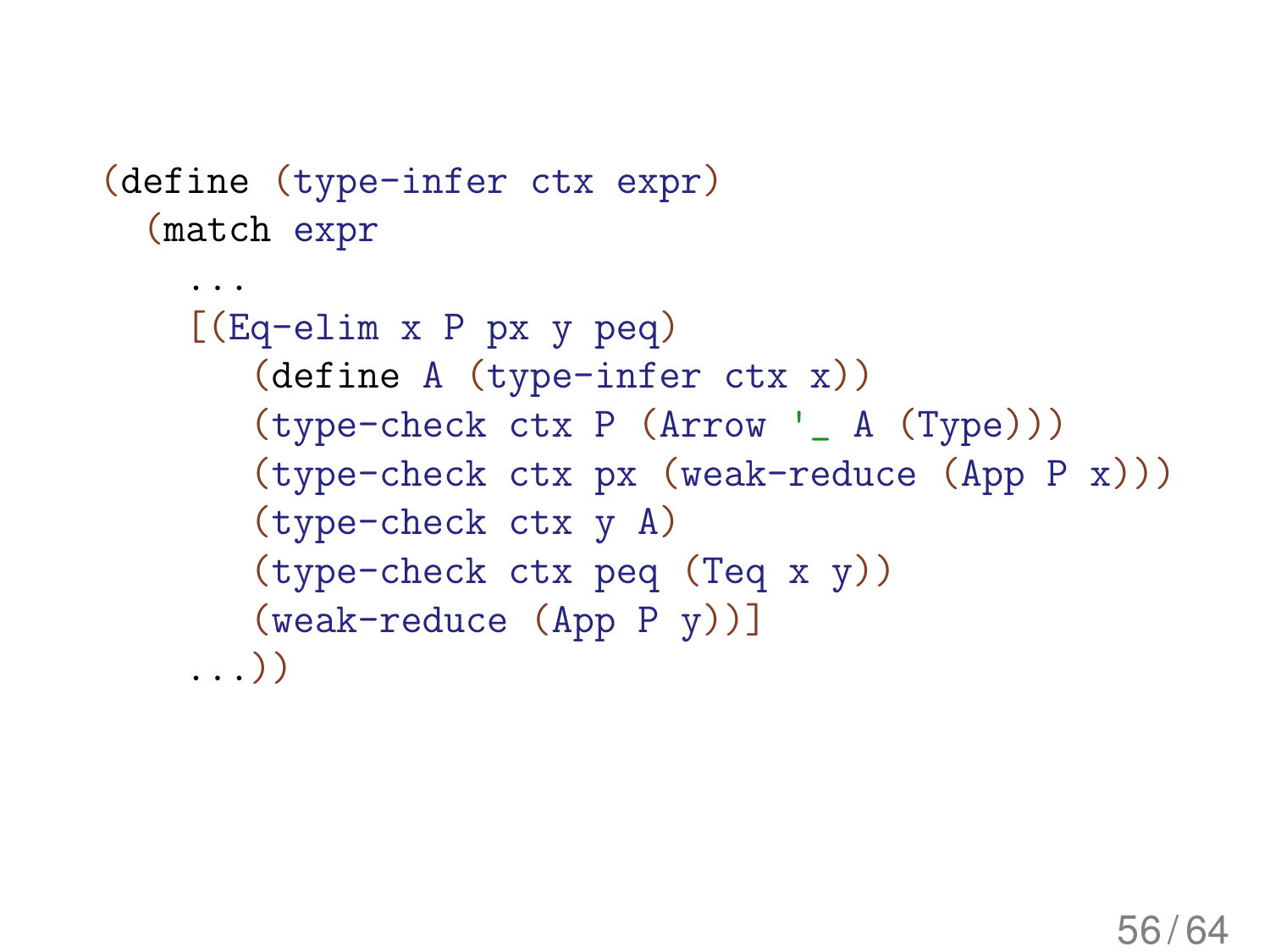#### We do something similar for natural numbers.

 $expr = ...$ | Z | (S expr) | Nat  $|$  (nat-ind ...)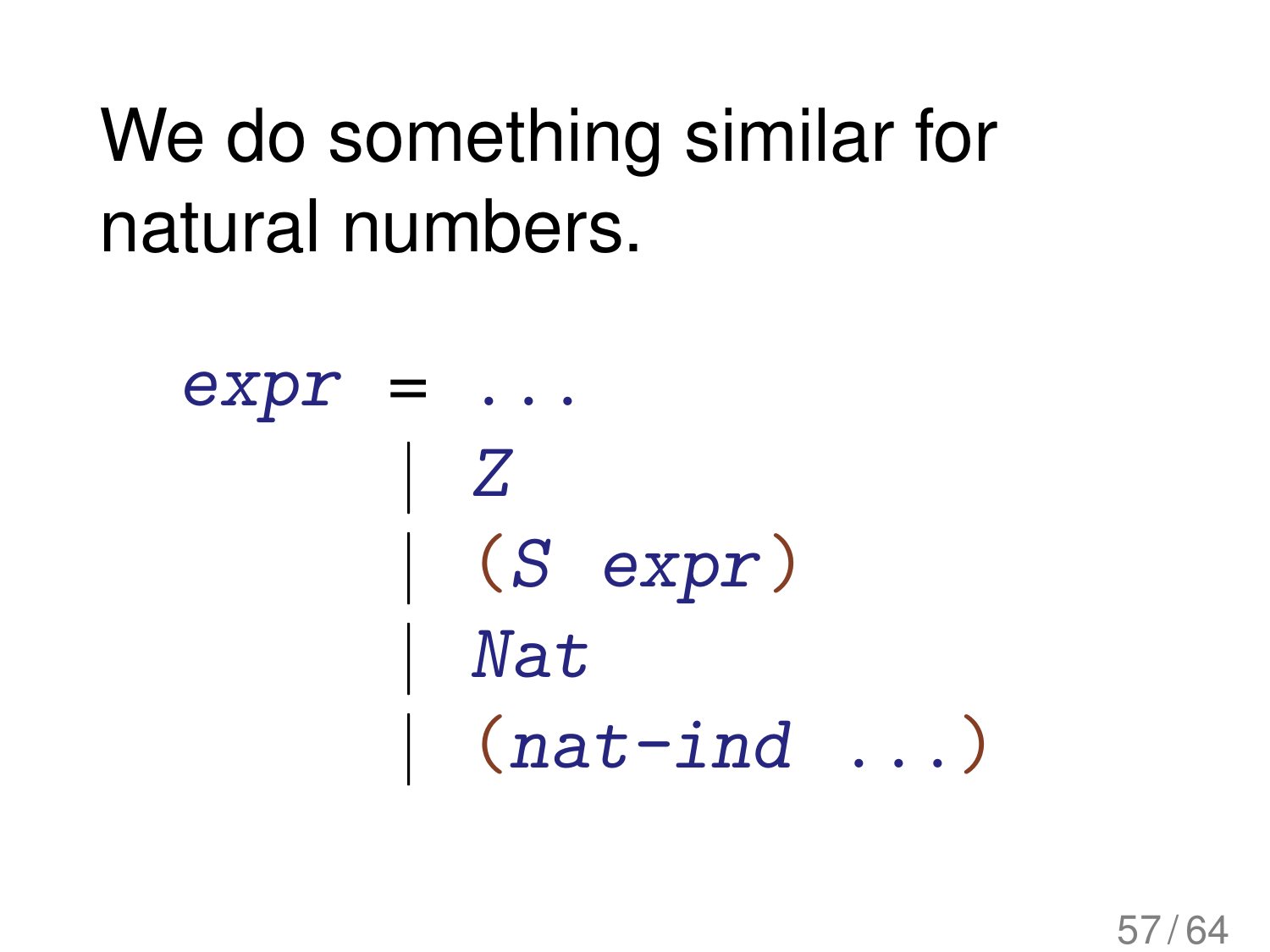#### Induction principle:

$$
\forall (P: Nat \rightarrow Type)
$$
  
\n
$$
\rightarrow (P Z)
$$
  
\n
$$
\rightarrow (\forall (k: Nat) \rightarrow ((P k) \rightarrow (P (S k))))
$$
  
\n
$$
\rightarrow (\forall (n: Nat) \rightarrow (P n))
$$

#### If *P* ignores its argument, we have a recursor.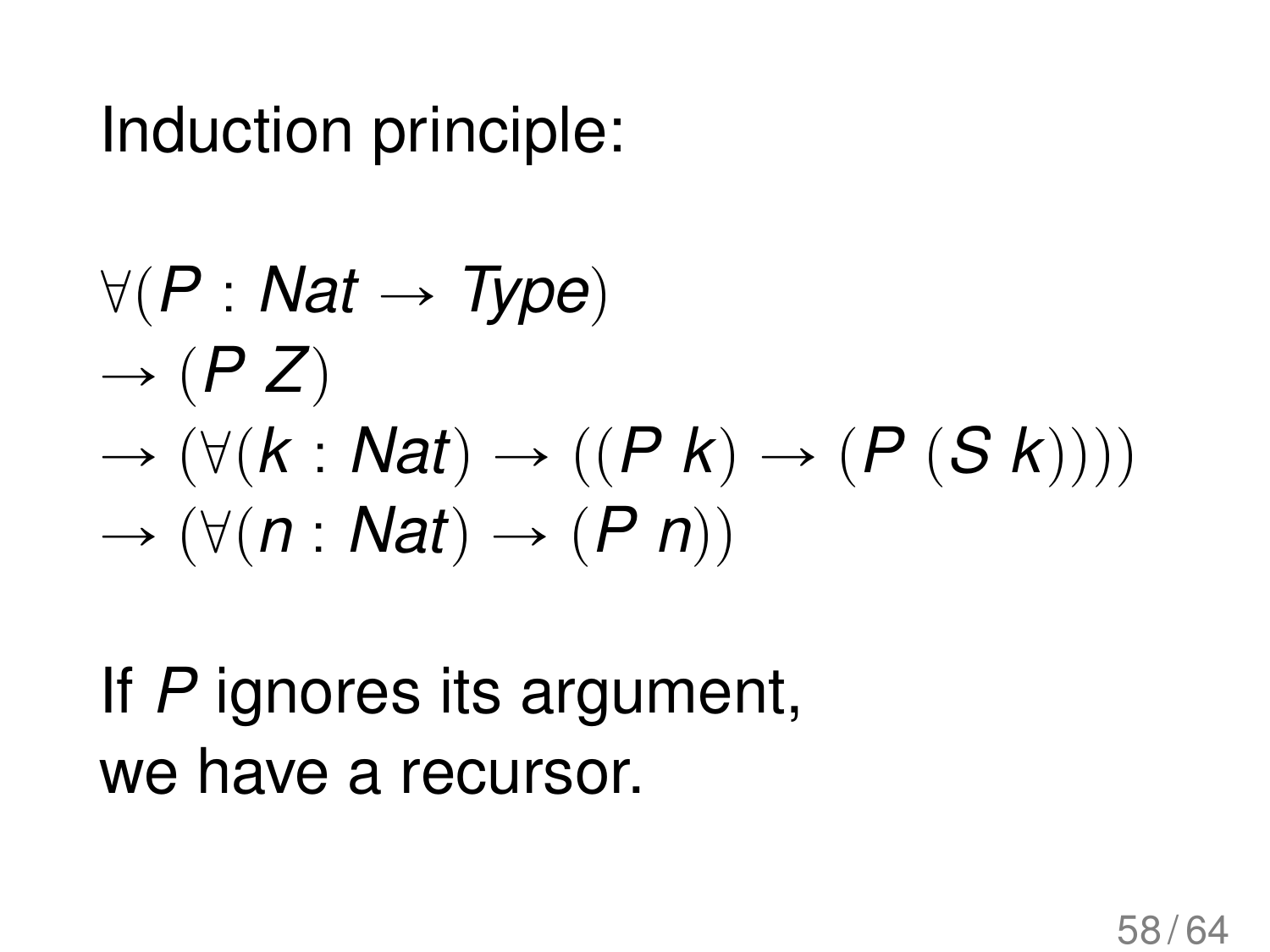#### (def 'nat-rec '(( $\lambda$  C => ( $\lambda$  zc => ( $\lambda$  sc => ( $\lambda$  n =>  $(\text{nat-ind } (\lambda = > c) \text{ zc } (\lambda = > sc) \text{ n})))$ :  $(\forall (C : Type) \rightarrow (C \rightarrow (C \rightarrow C) \rightarrow Nat \rightarrow C)))$

```
(def 'plus
    \cdot ((\lambda n => (nat-rec (Nat -> Nat) (\lambda m => m)
                                          (\lambda \text{ pm} \Rightarrow (\lambda \text{ x} \Rightarrow (\text{S} (\text{pm} \text{ x})))) \text{ n}): (\text{Nat} \rightarrow \text{Nat} \rightarrow \text{Nat}))(def 'plus-zero-left
```

```
'((\lambda \ n \Rightarrow (eq-refl n))
   : (\forall (n : Nat) \rightarrow ((plus Z n) = n))))
```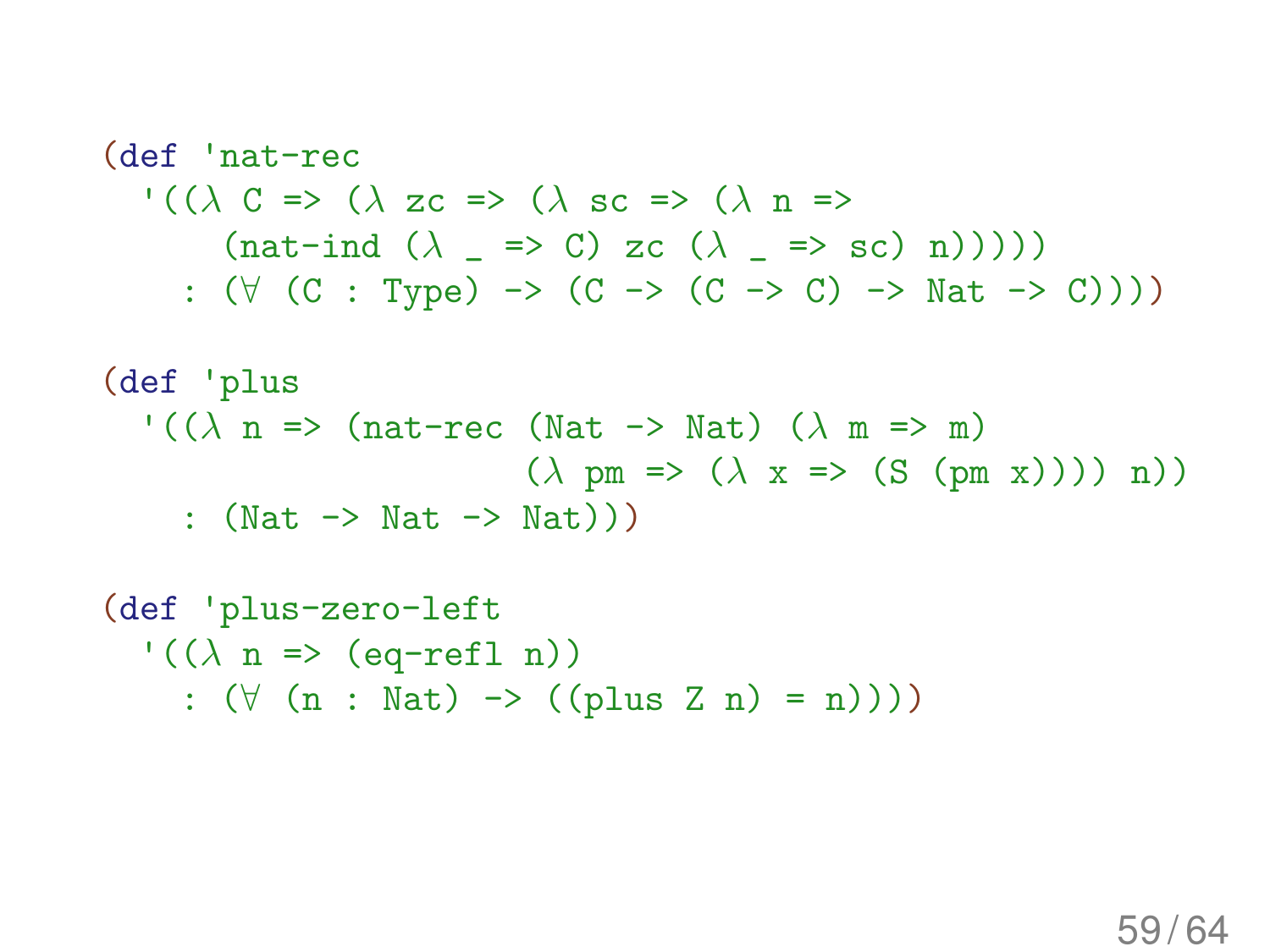```
(def 'plus-zero-right
   \cdot ((\lambda n =>
        (nat-ind (\lambda \text{ m} \Rightarrow ((\text{plus } \text{ m } \text{Z}) = \text{m})) (eq-refl Z)
                       (\lambda \kappa \Rightarrow (\lambda p \Rightarrow(eq-elim
                              (plus k Z)
                              (\lambda \ w \Rightarrow ((S \text{ (plus } k Z)) = (S \ w)))(eq-refl (S (plus k Z))) k p)))n))
        : (\forall (n : Nat) \rightarrow ((plus n Z) = n))))
```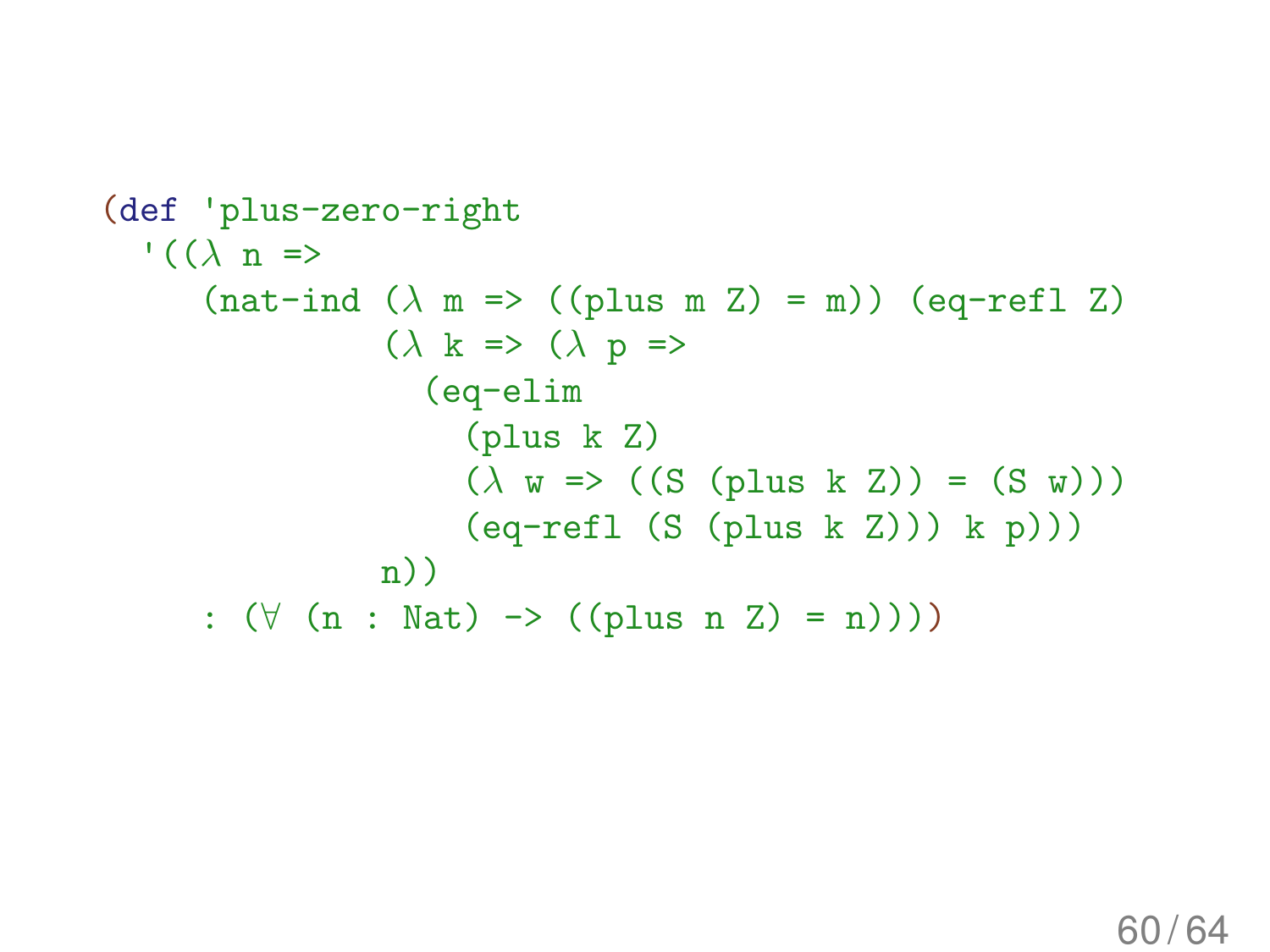#### We can continue to add features.

But it is probably time to switch to a real proof assistant such as Coq or Agda.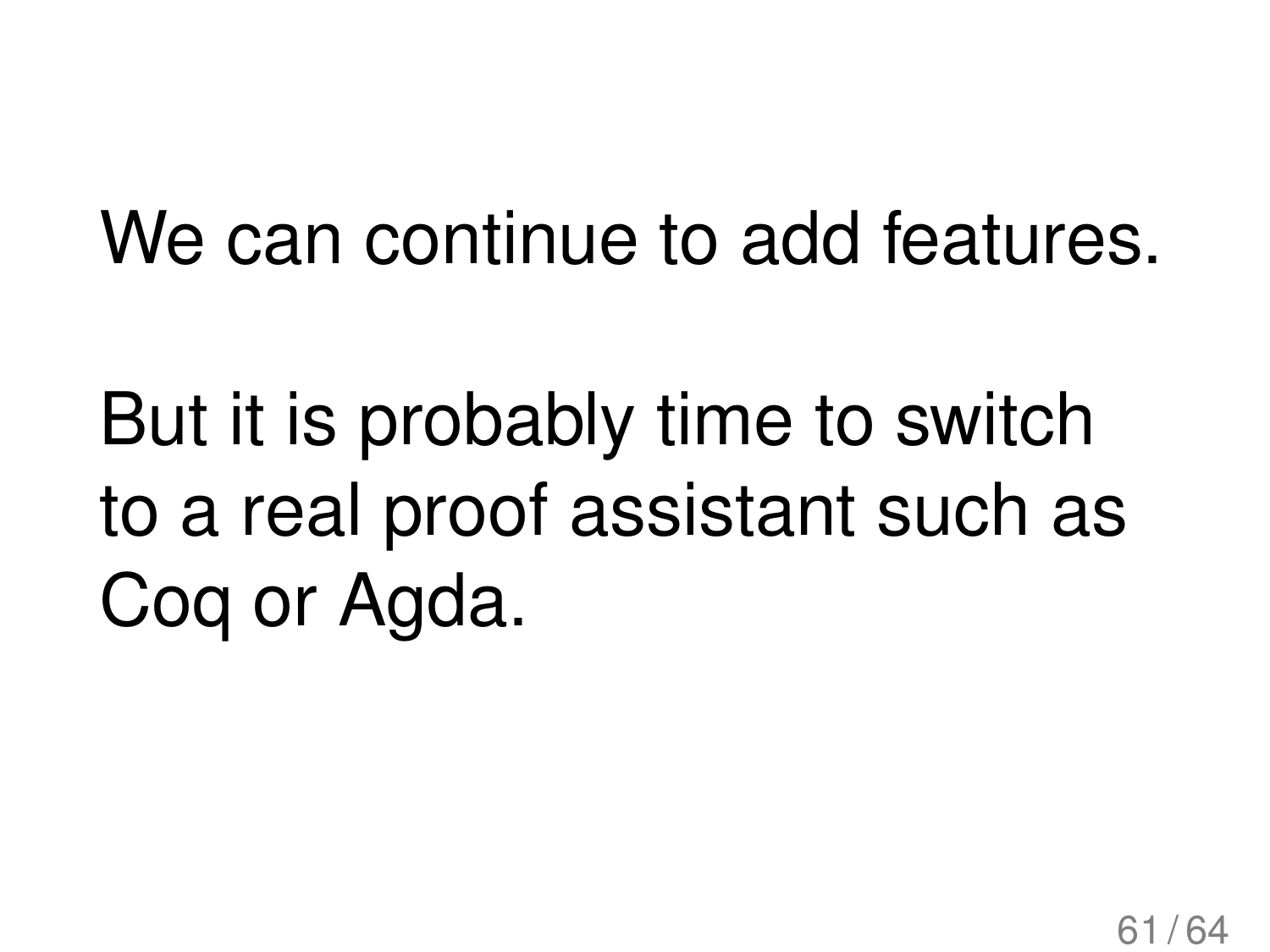#### These add:

- holes/goals (properly treated);
- ' dependent pattern matching;
- user-defined inductive datatypes;
- tactics to construct proofs.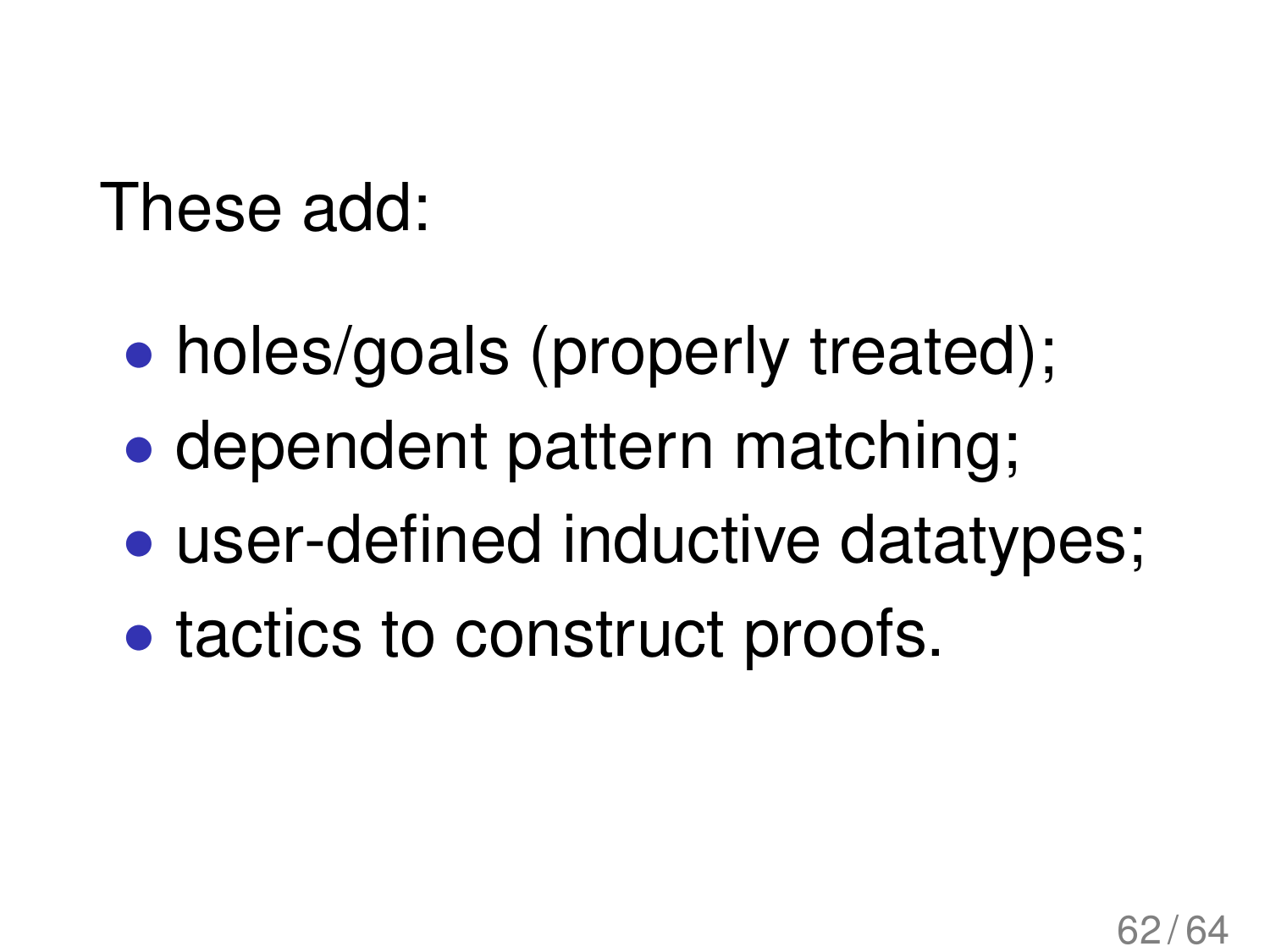#### Summary:

Proust is a family of small Racket programs that act as rudimentary proof assistants.

They demystify larger proof assistants, and can be used to teach logic to CS students.